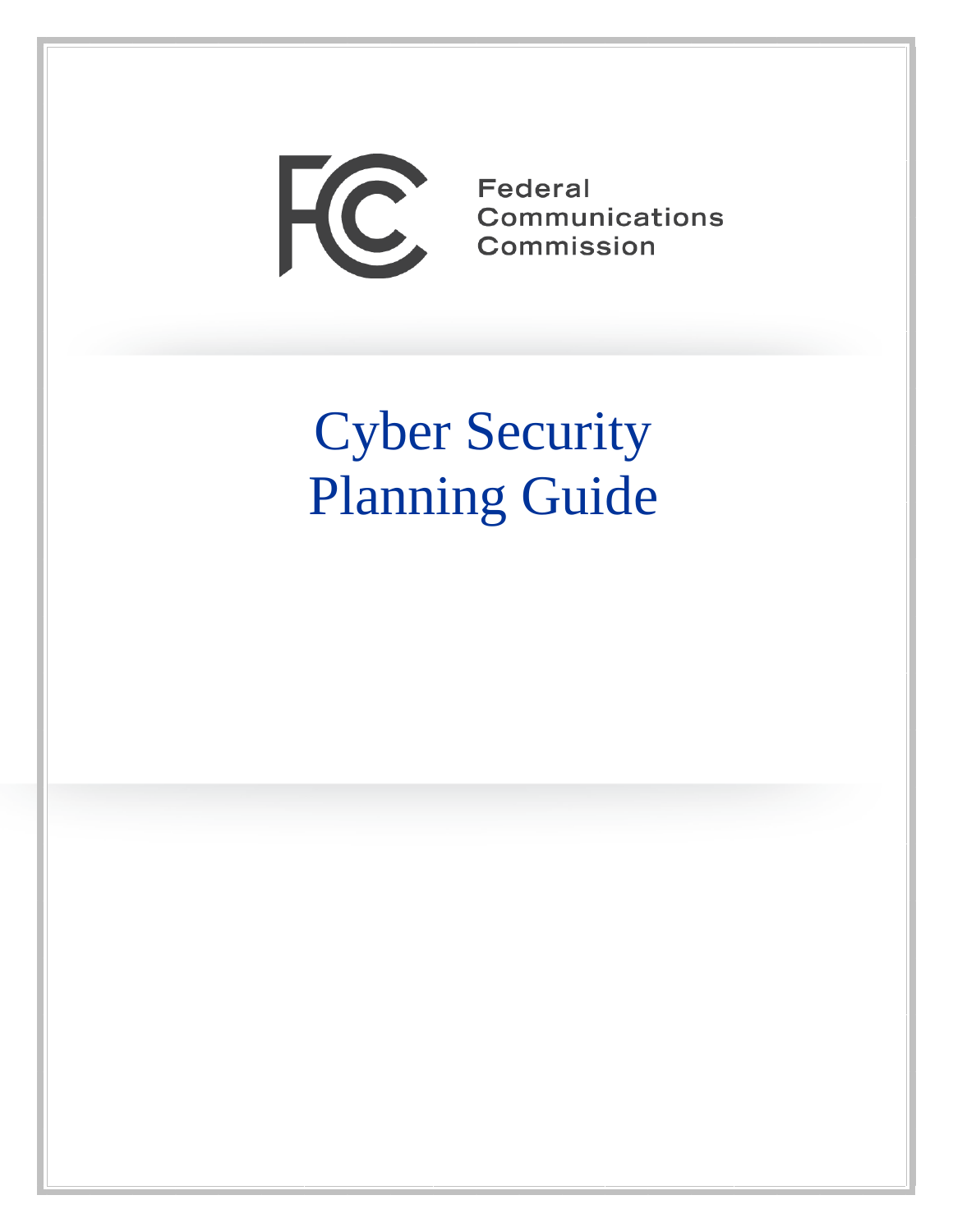# Table of Contents

Thank you for using the FCC's Small Biz Cyber Planner, a tool for small businesses to create customized cyber security planning guides. Businesses large and small need to do more to protect against growing cyber threats. As larger companies take steps to secure their systems, less secure small businesses are easier targets for cyber criminals.

This planning guide is designed to meet the specific needs of your company, using the FCC's customizable Small Biz Cyber Planner tool. The tool is designed for businesses that lack the resources to hire dedicated staff to protect their business, information and customers from cyber threats. Even a business with one computer or one credit card terminal can benefit from this important tool. We generally recommend that businesses using more sophisticated networks with dozens of computers consult a cyber security expert in addition to using the cyber planner. The FCC provides no warranties with respect to the guidance provided by this tool and is not responsible for any harm that might occur as a result of or in spite of its use.

The guidance was developed by the FCC with input from public and private sector partners, including the Department of Homeland Security, the National Cyber Security Alliance and The Chamber of Commerce.

| Section                         | Page #s            |
|---------------------------------|--------------------|
| Privacy and Data Security       | $PDS-1 - PDS-5$    |
| Scams and Fraud                 | $SF-1 - SF-3$      |
| Network Security                | $NS-1 - NS-3$      |
| Website Security                | $WS-1 - WS-5$      |
| Email                           | $E-1 - E-2$        |
| Mobile Devices                  | $MD-1 - MD-3$      |
| Employees                       | $EMP-1$ - $EMP-3$  |
| <b>Facility Security</b>        | $FS-1$ - $FS-2$    |
| <b>Operational Security</b>     | $OS-1 - OS-3$      |
| Payment Cards                   | $PC-1 - PC-2$      |
| Incident Response and Reporting | $IRR-1 - IRR-2$    |
| Policy Development, Management  | $PDM-1 - PDM-3$    |
| <b>Cyber Security Glossary</b>  | $CSG-1$ - $CSG-10$ |
| <b>Cyber Security Links</b>     | $CSL-1 - CSL-3$    |
|                                 |                    |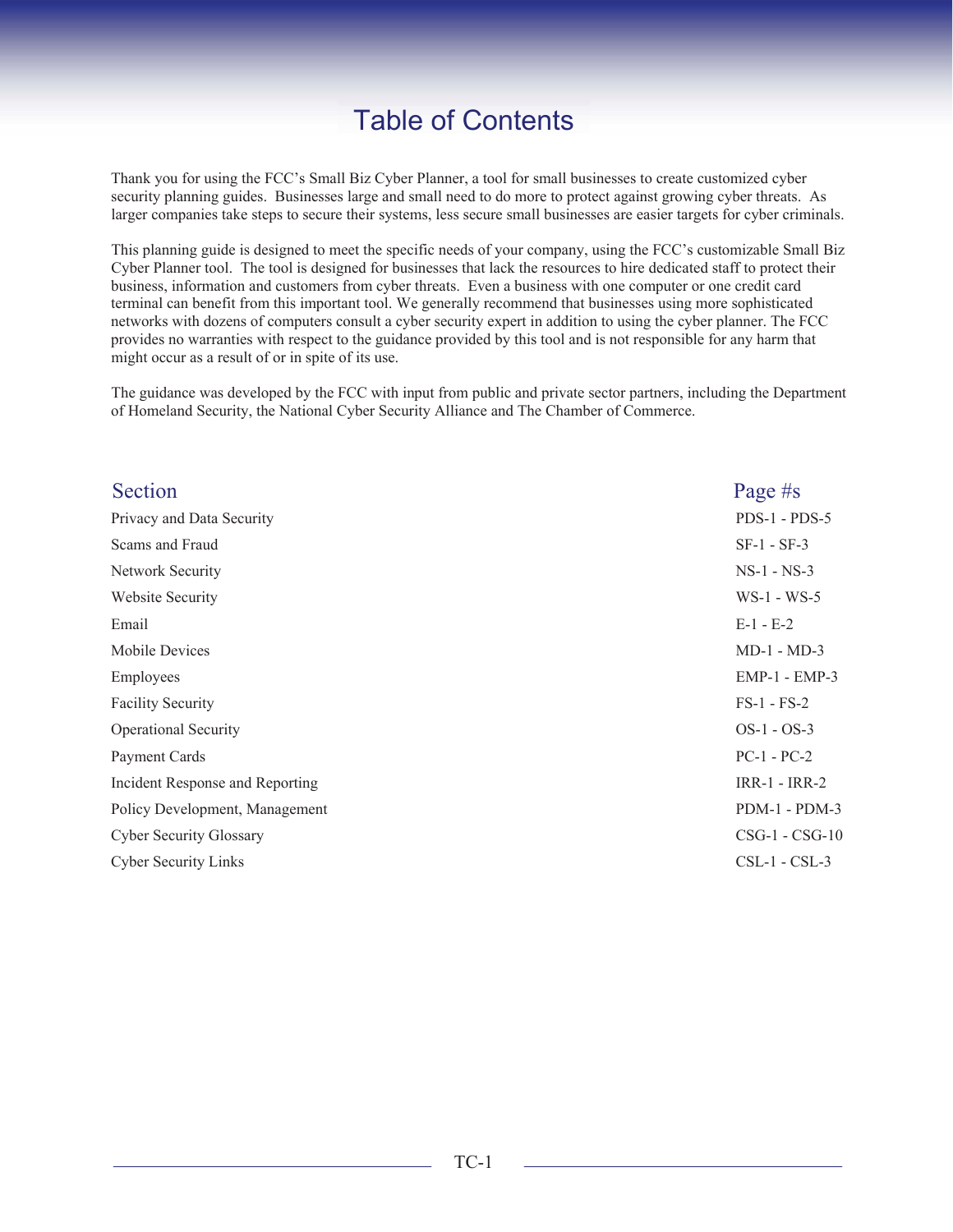# Privacy and Data Security

Data security is crucial for all small businesses. Customer and client information, payment information, personal files, bank account details - all of this information is often impossible replace if lost and dangerous in the hands of criminals. Data lost due to disasters such as a flood or fire is devastating, but losing it to hackers or a malware infection can have far greater consequences. How you handle and protect your data is central to the security of your business and the privacy expectations of customers, employees and partners.

# **Cyber Plan Action Items:**

### **1. Conduct an inventory to help you answer the following questions:**

#### • **What kind of data do you have in your business?**

A typical business will have all kinds of data, some of it more valuable and sensitive than others, but all data has value to someone. Your business data may include customer data such as account records, transaction accountability and financial information, contact and address information, purchasing history, buying habits and preferences, as well as employee information such as payroll files, direct payroll account bank information, Social Security numbers, home addresses and phone numbers, work and personal email addresses. It can also include proprietary and sensitive business information such as financial records, marketing plans, product designs, and state, local and federal tax information.

#### • **How is that data handled and protected?**

Security experts are fond of saying that data is most at risk when it's on the move. If all your business-related data resided on a single computer or server that is not connected to the Internet, and never left that computer, it would probably be very easy to protect.

But most businesses need data to be moved and used throughout the company. To be meaningful data must be accessed and used by employees, analyzed and researched for marketing purposes, used to contact customers, and even shared with key partners. Every time data moves, it can be exposed to different dangers.

As a small business owner, you should have a straightforward plan and policy – a set of guidelines, if you like – about how each type of data should be handled, validated and protected based on where it is traveling and who will be using it.

#### • **Who has access to that data and under what circumstances?**

Not every employee needs access to all of your information. Your marketing staff shouldn't need or be allowed to view employee payroll data and your administrative staff may not need access to all your customer information.

When you do an inventory of your data and you know exactly what data you have and where it's kept, it is important to then assign access rights to that data. Doing so simply means creating a list of the specific employees, partners or contractors who have access to specific data, under what circumstances, and how those access privileges will be managed and tracked.

Your business could have a variety of data, of varying value, including:

- Customer sales records
- Customer credit card transactions
- Customer mailing and email lists
- Customer support information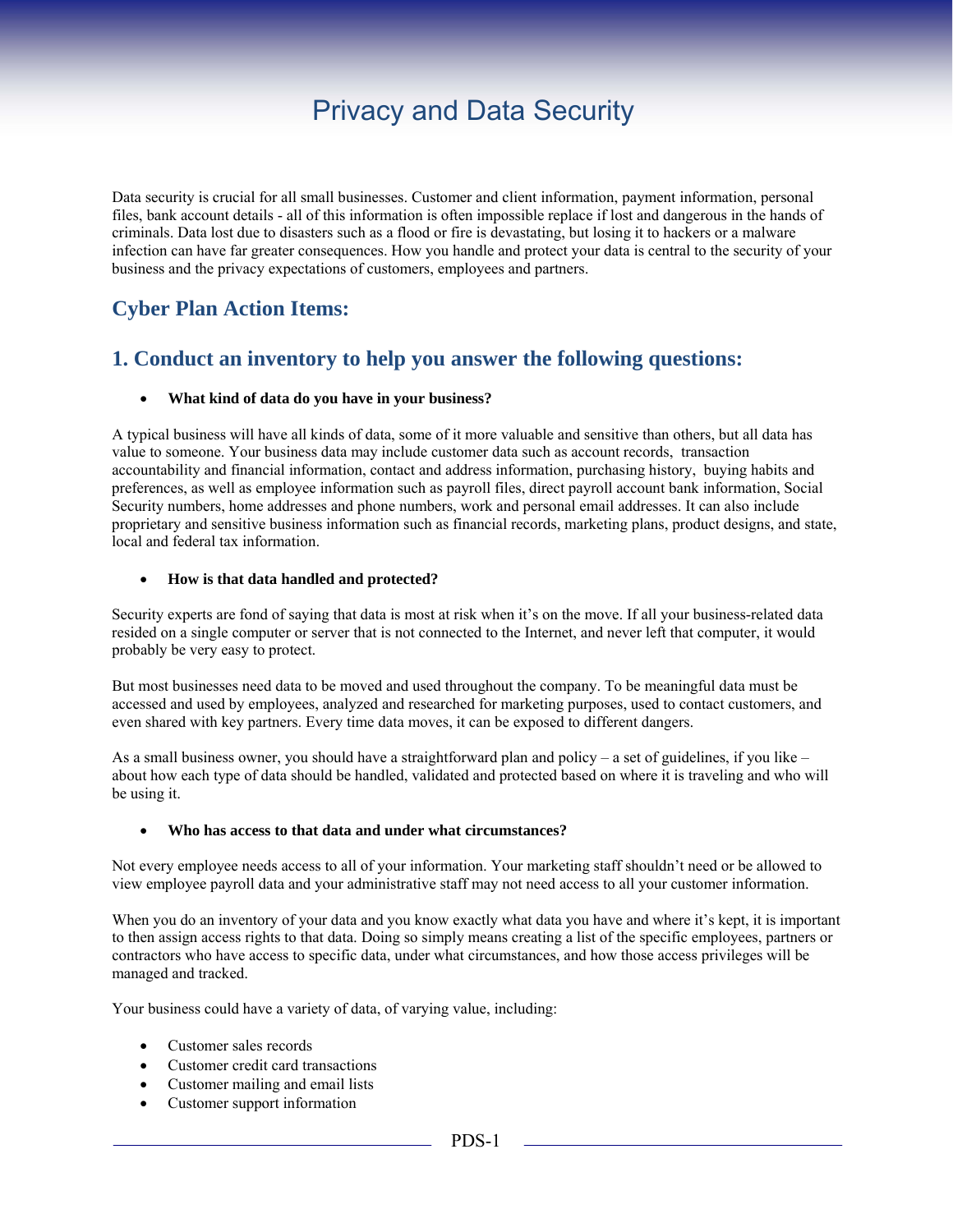- Customer warranty information
- Patient health or medical records
- Employee payroll records
- Employee email lists
- Employee health and medical records
- Business and personal financial records
- Marketing plans
- Business leads and enquiries
- Product design and development plans
- Legal, tax and financial correspondence

## **2. Once you've identified your data, keep a record of its location and move it to more appropriate locations as needed.**

# **3. Develop a privacy policy**

Privacy is important for your business and your customers. Continued trust in your business practices, products and secure handling of your clients' unique information impacts your profitability. Your privacy policy is a pledge to your customers that you will use and protect their information in ways that they expect and that adhere to your legal obligations.

Your policy starts with a simple and clear statement describing the information you collect about your customers (physical addresses, email addresses, browsing history, etc), and what you do with it. Customers, your employees and even the business owners increasingly expect you to make their privacy a priority. There are also a growing number of regulations protecting customer and employee privacy and often costly penalties for privacy breaches. You will be held accountable for what you claim and offer in your policy.

That's why it's important to create your privacy policy with care and post it clearly on your website. It's also important to share your privacy policies, rules and expectations with all employees and partners who may come into contact with that information. Your employees need to be familiar with your legally required privacy policy and what it means for their daily work routines.

Your privacy policy will should address the following types of data:

- **Personally Identifiable Information:** Often referred to as PII, this information includes such things as first and last names, home or business addresses, email addresses, credit card and bank account numbers, taxpayer identification numbers, patient numbers and Social Security numbers. It can also include gender, age and date of birth, city of birth or residence, driver's license number, home and cell phone numbers.
- **Personal Health Information**: Whether you're a healthcare provider with lots of sensitive patient information or you simply manage health or medical information for a small number of employees, it's vital that you protect that information. A number of studies have found most consumers are very concerned about the privacy and protection of their medical records. They do not want their health information falling into the hands of hackers or identity thieves who might abuse it for financial gain. But they also may not want employees or co-workers prying into their personal health details. And they often don't want future employers or insurers finding out about any medical conditions or history.
- **Customer information**: This includes payment information such as credit or debit card numbers and verification codes, billing and shipping addresses, email addresses, phone numbers, purchasing history, buying preferences and shopping behavior.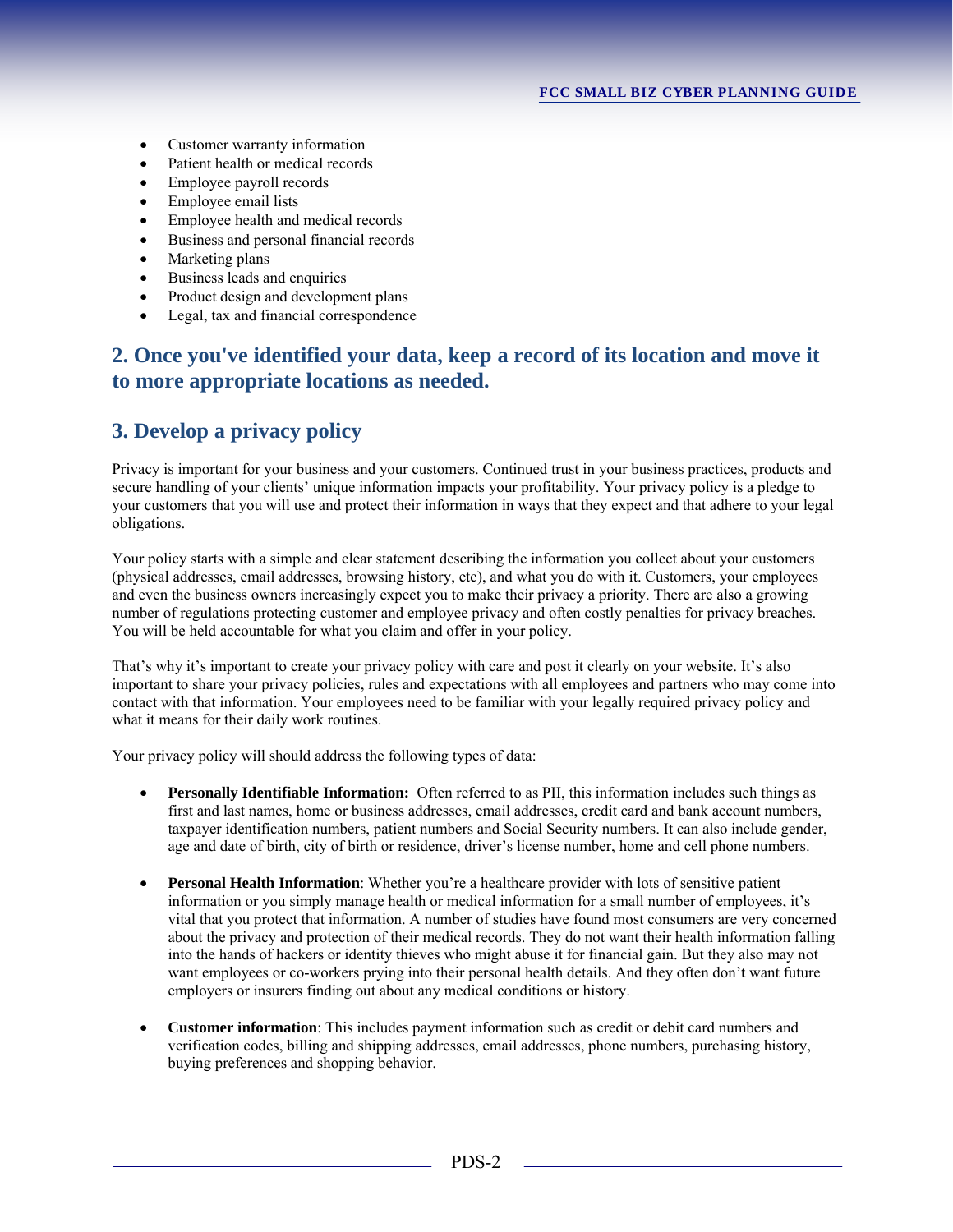The Better Business Bureau has a copy of a privacy policy that you are free to download and use. It is available here: [http://www.bbbonline.org/reliability/privacy/.](http://www.bbbonline.org/reliability/privacy/)

### **4. Protect data collected on the Internet**

Your website can be a great place to collect information – from transactions and payments to purchasing and browsing history, and even newsletter signups, online enquiries and customer requests.

This data must be protected, whether you host your own website and therefore manage your own servers or your website and databases are hosted by a third party such as a web hosting company.

If you collect data through a website hosted by a third party, be sure that third party protects that data fully. Apart from applying all the other precautions that have been described, such as classifying data and controlling access, you need to make sure any data collected through your website and stored by the third party is sufficiently secure. That means protection from hackers and outsiders as well as employees of that hosting company.

## **5. Create layers of security**

Protecting data, like any other security challenge, is about creating layers of protection. The idea of layering security is simple: You cannot and should not rely on just one security mechanism – such as a password – to protect something sensitive. If that security mechanism fails, you have nothing left to protect you.

When it comes to data security, there are a number of key procedural and technical layers you should consider:

#### **Inventory your data**

We mentioned before the need to conduct a data inventory so you have a complete picture of all the data your business possesses or controls. It's essential to get a complete inventory, so you don't overlook some sensitive data that could be exposed.

#### **Identify and protect your sensitive and valuable data**

Data classification is one of the most important steps in data security. Not all data is created equal, and few businesses have the time or resources to provide maximum protection to all their data. That's why it's important to classify your data based on how sensitive or valuable it is – so that you know what your most sensitive data is, where it is and how well it's protected.

Common data classifications include:

HIGHLY CONFIDENTIAL: This classification applies to the most sensitive business information that is intended strictly for use within your company. Its unauthorized disclosure could seriously and adversely impact your company, business partners, vendors and/or customers in the short and long term. It could include credit-card transaction data, customer names and addresses, card magnetic stripe contents, passwords and PINs, employee payroll files, Social Security numbers, patient information (if you're a healthcare business) and similar data.

SENSITIVE: This classification applies to sensitive business information that is intended for use within your company, and information that you would consider to be private should be included in this classification. Examples include employee performance evaluations, internal audit reports, various financial reports, product designs, partnership agreements, marketing plans and email marketing lists.

INTERNAL USE ONLY: This classification applies to sensitive information that is generally accessible by a wide audience and is intended for use only within your company. While its unauthorized disclosure to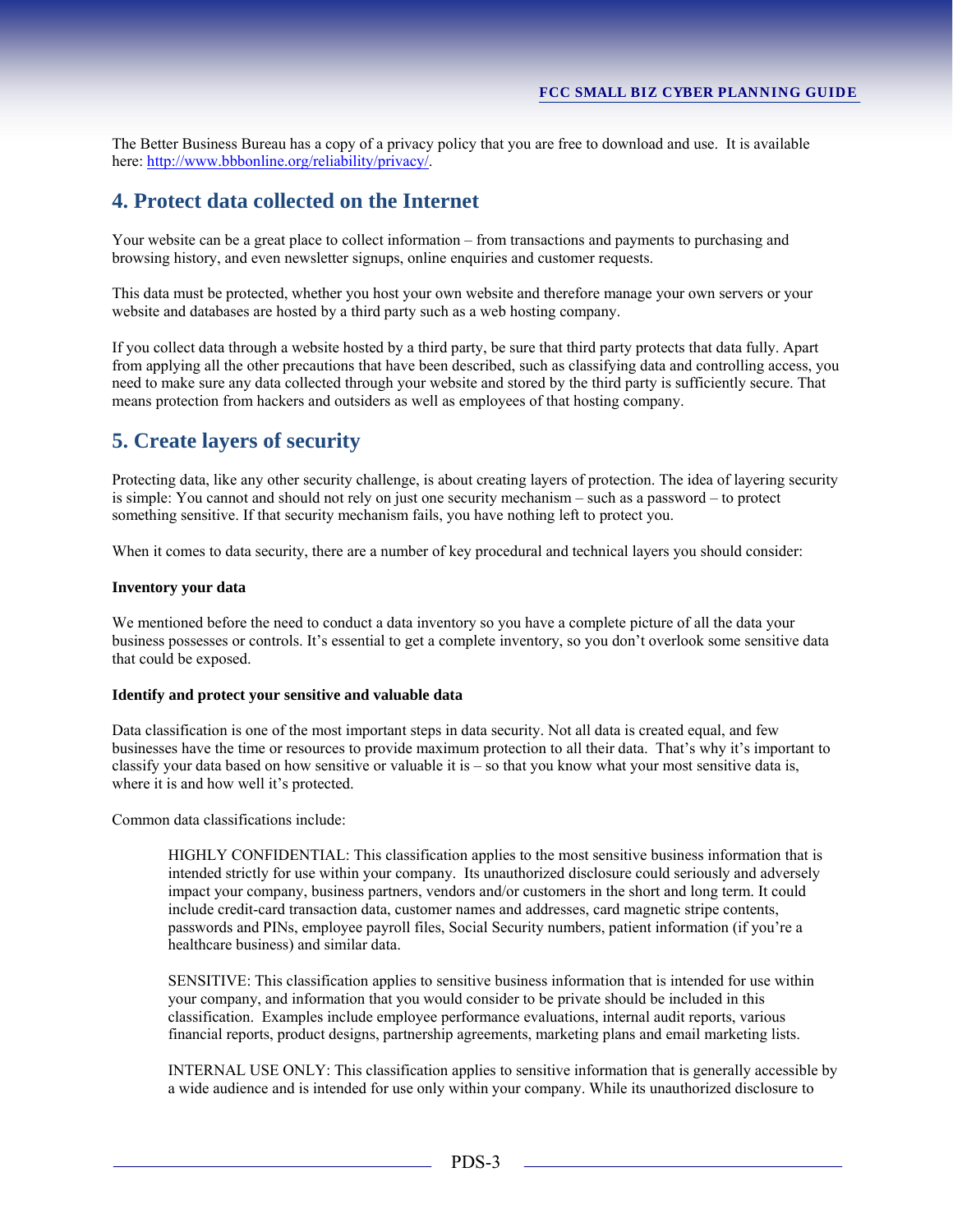outsiders should be against policy and may be harmful, the unlawful disclosure of the information is not expected to impact your company, employees, business partners, vendors and the like.

#### **Control access to your data**

No matter what kind of data you have, you must control access to it. The more sensitive the data, the more restrictive the access. As a general rule, access to data should be on a need-to-know basis. Only individuals who have a specific need to access certain data should be allowed to do so.

Once you've classified your data, begin the process of assigning access privileges and rights – that means creating a list of who can access what data, under what circumstances, what they are and are not allowed to do with it and how they are required to protect it. As part of this process, a business should consider developing a straightforward plan and policy – a set of guidelines – about how each type of data should be handled and protected based on who needs access to it and the level of classification.

#### **Secure your data**

In addition to administrative safeguards that determine who has access to what data, technical safeguards are essential. The two primary safeguards for data are passwords and encryption.

Passwords implemented to protect your most sensitive data should be the strongest they can reasonably be. That means passwords that are random, complex and long (at least 10 characters), that are changed regularly and that are closely guarded by those who know them. Employee training on the basics of secure passwords and their importance is a must.

Passwords alone may not be sufficient to protect sensitive data. Businesses may want to consider two-factor authentication, which often combines a password with another verification method, such as a dynamic personal identification number, or PIN.

Some popular methods of two-factor identification include:

- Something the requestor individually knows as a secret, such as a password or a PIN.
- Something the requestor uniquely possesses, such as a passport, physical token or ID card.
- Something the requestor can uniquely provide as biometric data, such as a fingerprint or face geometry.

Another essential data protection technology is encryption. Encryption has been used to protect sensitive data and communications for decades, and today's encryption is very affordable, easy-to-use and highly effective in protecting data from prying eyes.

Encryption encodes or scrambles information to such an advanced degree that it is unreadable and unusable by anyone who does not have the proper key to unlock the data. The key is like a password, so it's very important that the key is properly protected at all times.

Encryption is affordable for even the smallest business, and some encryption software is free. You can use encryption to encrypt or protect an entire hard drive, a specific folder on a drive or just a single document. You can also use encryption to protect data on a USB or thumb drive and on any other removable media.

*Because not all levels of encryption are created equal, businesses should consider using a data encryption method that is FIPS-certified (Federal Information Processing Standard), which means it has been certified for compliance with federal government security protocols.* 

#### **Back up your data**

Just as critical as protecting your data is backing it up. In the event that your data is stolen by thieves or hackers, or even erased accidentally by an employee, you will at least have a copy to fall back on.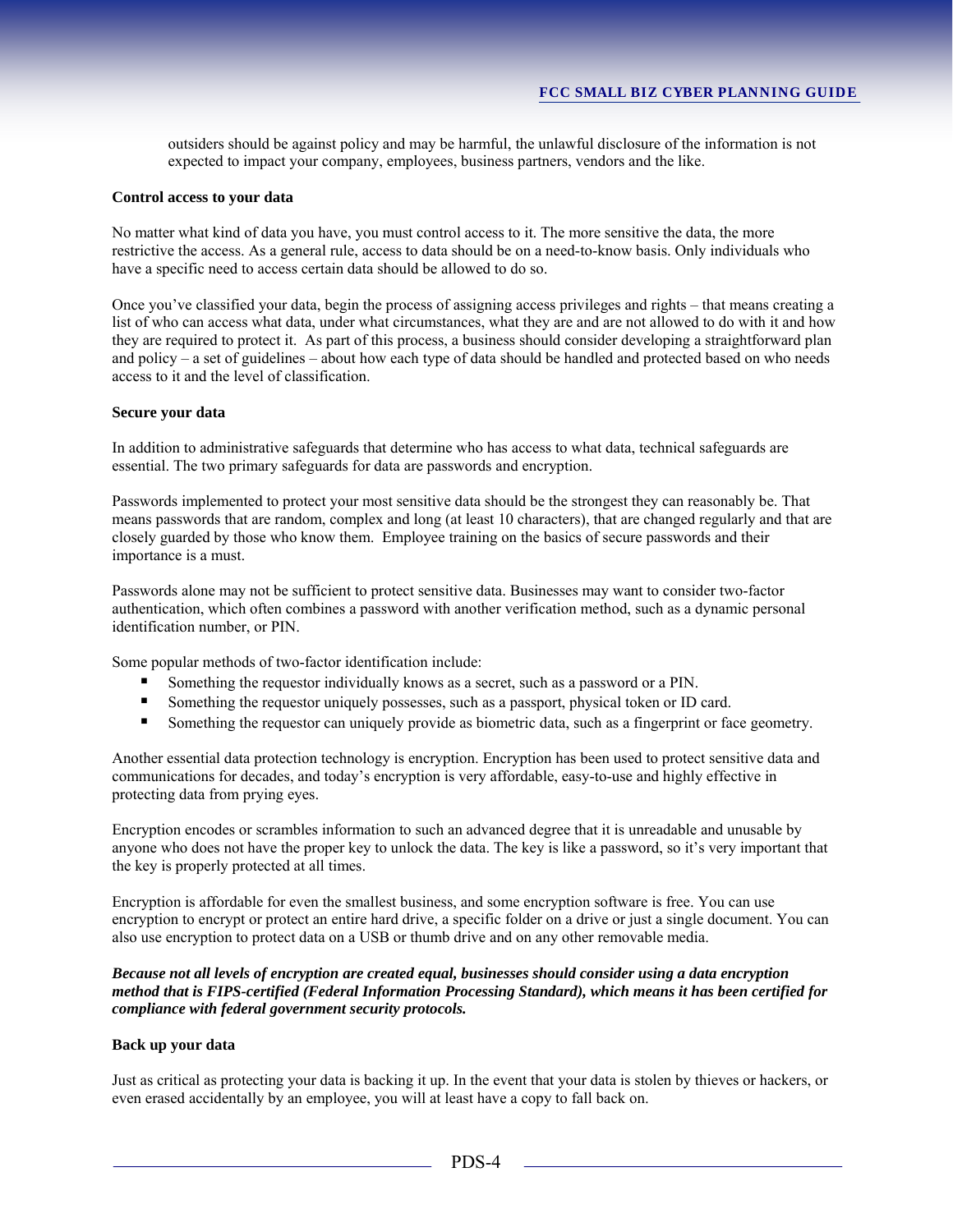Put a policy in place that specifies what data is backed up and how; how often it's backed up; who is responsible for creating backups; where and how the backups are stored; and who has access to those backups.

Small businesses have lots of affordable backup options, whether it's backing up to an external drive in your office, or backing up automatically and online so that all your data is stored at a remote and secure data center.

Remember, physical media such as a disc or drive used to store a data backup is vulnerable no matter where it is, so make sure you guard any backups stored in your office or off site and also make sure that your backup data storage systems are encrypted.

### **6. Plan for data loss or theft**

Every business has to plan for the unexpected, and that includes the loss or theft of data from your business. Not only can the loss or theft of data hurt your business, brand and customer confidence, it can also expose you to the often-costly state and federal regulations that cover data protection and privacy. Data loss can also expose businesses to significant litigation risk.

That's why it's critical to understand exactly what data or security breach regulations affect your business and how prepared you are to respond to them. That should be the foundation of a data breach response plan that will make it easier to launch a rapid and coordinated response to any loss or theft of data.

At the very least, all employees and contractors should understand that they must immediately report any loss or theft of information to the appropriate company officer. And because data privacy and breach laws can be very broad and strict, no loss should be ignored. So even if you have sensitive data that just can't be accounted for, such as an employee who doesn't remember where he left a backup tape, it may still constitute a data breach and you should act accordingly.

And just in case you don't think a data breach could happen at your small business, think about this. In 2010, the U.S. Secret Service and Verizon Communications Inc.'s forensic analysis unit responded to a combined 761 data breaches. Of those, 482, or 63 percent, were at companies with 100 employees or fewer. And in 2011 Visa estimated that about 95 percent of the credit-card data breaches it discovers are on its smallest business customers.

The Online Trust Alliance has a comprehensive guide to understand and preparing for data breaches, available at <https://otalliance.org/resources/2011DataBreachGuide.pdf>.

The Federal Trade Commission has materials to help small businesses secure data in their care and protect their customers' privacy, including an interactive video tutorial, at <http://business.ftc.gov/privacy-and-security>.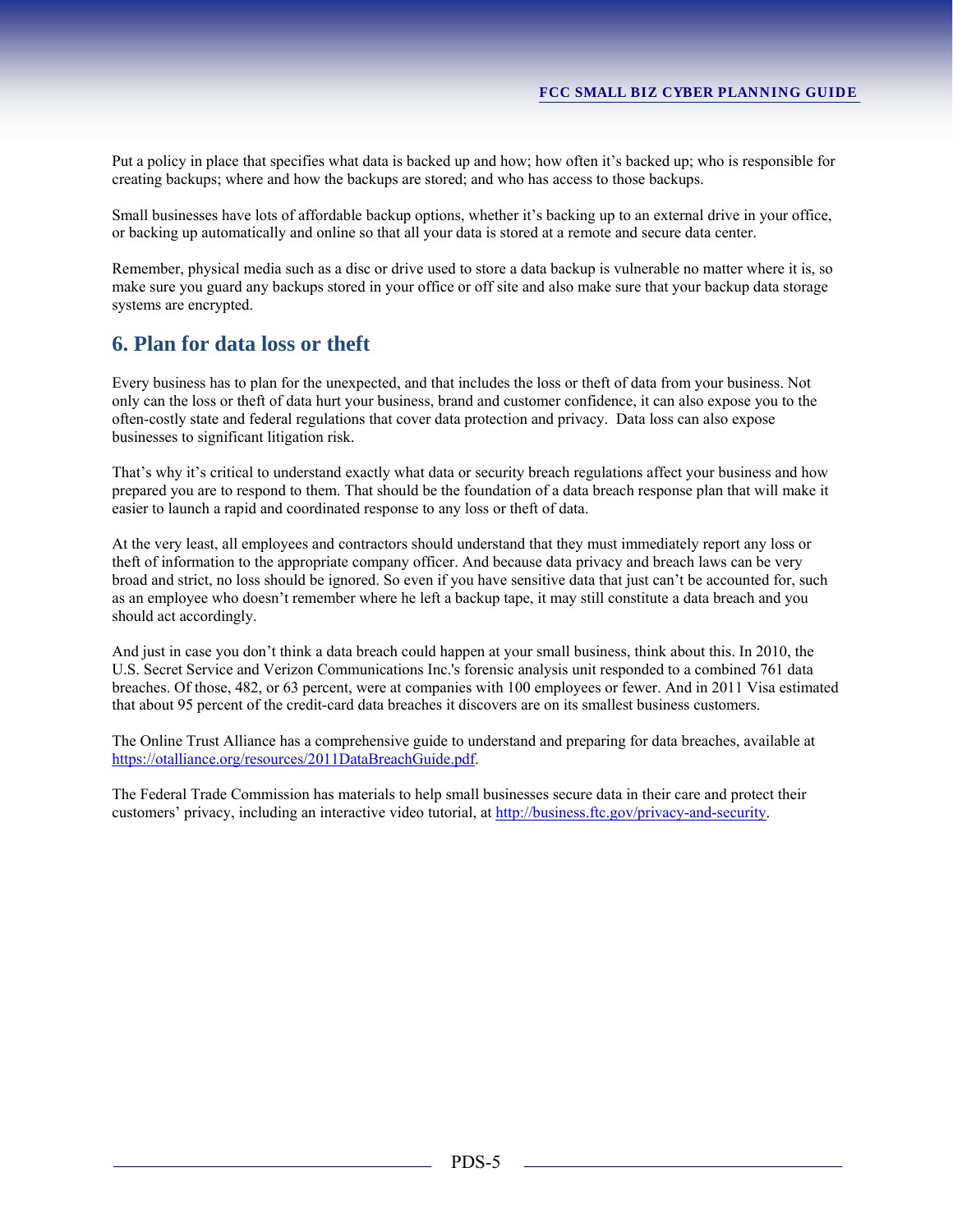# Scams and Fraud

New telecommunication technologies may offer countless opportunities for small businesses, but they also offer cyber criminals many new ways to victimize your business, scam your customers and hurt your reputation. Businesses of all sizes should be aware of the most common scams perpetrated online.

To protect your business against online scams, be cautious when visiting web links or opening attachments from unknown senders, make sure to keep all software updated, and monitor credit cards for unauthorized activity.

# **Cyber Plan Action Items:**

## **1. Train employees to recognize social engineering**

Social engineering, also known as "pretexting," is used by many criminals, both online and off, to trick unsuspecting people into giving away their personal information and/or installing malicious software onto their computers, devices or networks. Social engineering is successful because the bad guys are doing their best to make their work look and sound legitimate, sometimes even helpful, which makes it easier to deceive users.

Most offline social engineering occurs over the telephone, but it frequently occurs online, as well. Information gathered from social networks or posted on websites can be enough to create a convincing ruse to trick your employees. For example, LinkedIn profiles, Facebook posts and Twitter messages can allow a criminal to assemble detailed dossiers on employees. Teaching people the risks involved in sharing personal or business details on the Internet can help you partner with your staff to prevent both personal and organizational losses.

Many criminals use social engineering tactics to get individuals to voluntarily install malicious computer software such as fake antivirus, thinking they are doing something that will help make them more secure. Fake antivirus is designed to steal information by mimicking legitimate security software. Users who are tricked into loading malicious programs on their computers may be providing remote control capabilities to an attacker, unwittingly installing software that can steal financial information or simply try to sell them fake security software. The malware can also make system modifications which make it difficult to terminate the program. The presence of pop-ups displaying unusual security warnings and asking for credit card or personal information is the most obvious method of identifying a fake antivirus infection.

# **2. Protect against online fraud**

Online fraud takes on many guises that can impact everyone, including small businesses and their employees. It is helpful to maintain consistent and predictable online messaging when communicating with your customers to prevent others from impersonating your company.

Be sure to never request personal information or account details through email, social networking or other online messages. Let your customers know you will never request this kind of information through such channels and instruct them to contact you directly should they have any concerns.

# **3. Protect against phishing**

Phishing is the technique used by online criminals to trick people into thinking they are dealing with a trusted website or other entity. Small businesses face this threat from two directions -- phishers may be impersonating them to take advantage of unsuspecting customers, and phishers may be trying to steal their employees' online credentials. Attackers often take advantage of current events and certain types of the year, such as:

• Natural disasters (Hurricane Katrina, Indonesian tsunami)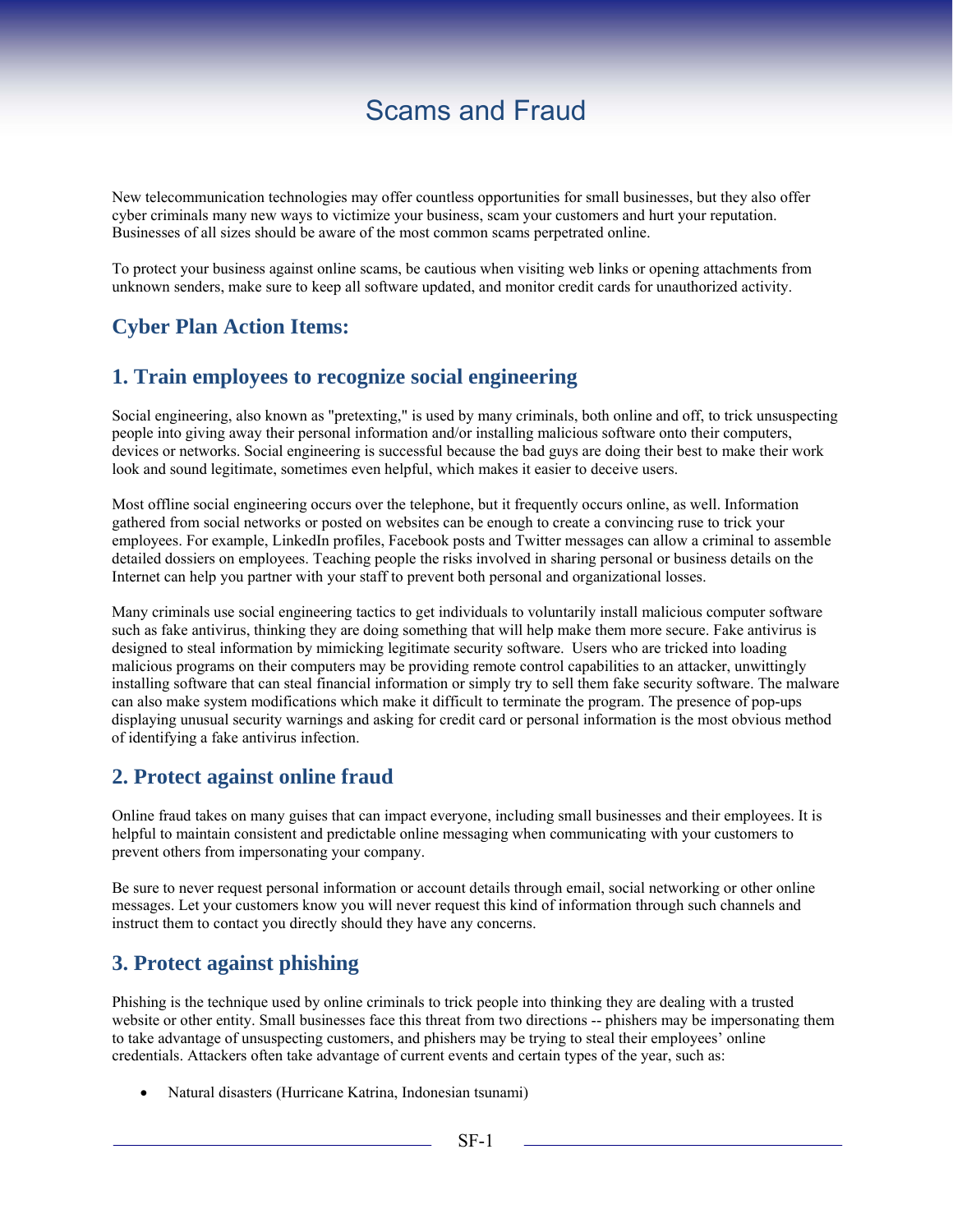- Epidemics and health scares (H1N1)
- Economic concerns
- Major political elections
- Holidays

Businesses should ensure that their online communications never ask their customers to submit sensitive information via email, personal visits, or phone. Make a clear statement in your communications reinforcing that you will never ask for personal information via email so that if someone targets your customers, they may realize the request is a scam.

Employee awareness is your best defense against your users being tricked into handing over their usernames and passwords to cyber criminals. Explain to everyone that they should never respond to incoming messages requesting private information. If a stranger claims to be from a legitimate organization, verify his or her identity with his or her stated company before sharing any personal or classified information. Also, to avoid being led to a fake site, employees should know to never click on a link sent by email from an untrustworthy source. Employees needing to access a website link sent from a questionable source should open an Internet browser window and manually type in the site's web address to make sure the emailed link is not maliciously redirecting to a dangerous site.

This advice is especially critical for protecting online banking accounts belonging to your organization. Criminals are targeting small business banking accounts more than any other sector. If you believe you have revealed sensitive information about your organization, make sure to:

- Report it to appropriate people within your organization
- Contact your financial institution and close any accounts that may have been compromised (if you believe financial data is at risk)
- Change any passwords you may have revealed, and if you used the same password for multiple resources, make sure to change it for each account

### **4. Don't fall for fake antivirus offers**

Fake antivirus, "scareware" and other rogue online security scams have been behind some of the most successful online frauds in recent times. Make sure your organization has a policy in place explaining what the procedure is if an employee's computer becomes infected by a virus.

Train your employees to recognize a legitimate warning message (using a test file from [eicar.org,](http://www.eicar.org/) for example) and to properly notify your IT team if something bad or questionable has happened.

If possible, configure your computers to not allow regular users to have administrative access. This will minimize the risk of them installing malicious software and condition users that adding unauthorized software to work computers is against policy.

### **5. Protect against malware**

Businesses can experience a compromise through the introduction of malicious software, or malware. Malware can make its way onto machines from the Internet, downloads, attachments, email, social media, and other platforms. One specific malware to be aware of is key logging, which is malware that tracks a user's keyboard strokes.

Many businesses are falling victim to key-logging malware being installed on computer systems in their environment. Once installed, the malware can record keystrokes made on a computer, allowing bad guys to see passwords, credit card numbers and other confidential data. Keeping security software up to date and patching your computers regularly will make it more difficult for this type of malware to infiltrate your network.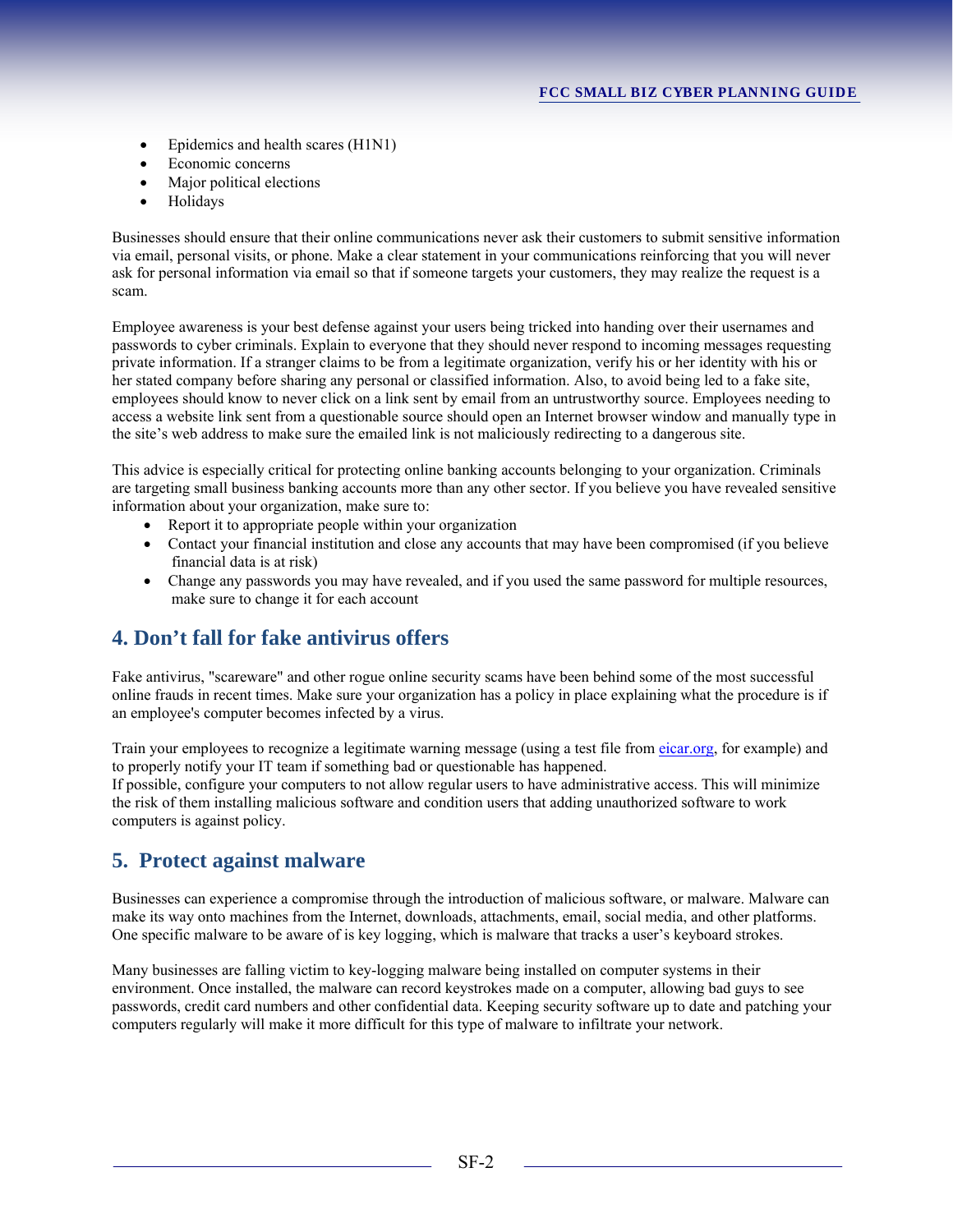# **6. Develop a layered approach to guard against malicious software**

Despite progress in creating more awareness of security threats on the Internet, malware authors are not giving up. The malware research firm SophosLabs reports seeing more than 100,000 unique malicious software samples every single day.

Effective protection against viruses, Trojans and other malicious software requires a layered approach to your defenses. Antivirus software is a must, but should not be a company's only line of defense. Instead, deploy a combination of many techniques to keep your environment safe.

Also, be careful with the use of thumb drives and other removable media. These media could have malicious software pre-installed that can infect your computer, so make sure you trust the source of the removable media devices before you use them.

Combining the use of web filtering, antivirus signature protection, proactive malware protection, firewalls, strong security policies and employee training significantly lowers the risk of infection. Keeping protection software up to date along with your operating system and applications increases the safety of your systems.

# **7. Be aware of spyware and adware**

Spyware and adware, when installed will send pop-up ads, redirect to certain websites, and monitor websites that you visit. Extreme versions can track what keys are typed. Spyware can cause your computer to become slow and also leaves you susceptible to privacy theft. If you are subject to endless pop-up windows or are regularly redirected to websites other than what you type in your browser, your computer is likely infected with spyware.

To remove spyware run an immediate full scan of your computer with anti-virus software and if necessary run a legitimate product specifically designed to remove spyware. To avoid being infected with spyware, limit cookies on your browser preferences, never click on links within pop-up windows, and be wary of free downloadable software from unreputable sources.

# **8. Verify the identity of telephone information seekers**

Most offline social engineering occurs over the telephone. Information gathered through social networks and information posted on websites can be enough to create a convincing ruse to trick your employees. Ensure that you train employees to never disclose customer information, usernames, passwords or other sensitive details to incoming callers. When someone requests information, always contact the person back using a known phone number or email account to verify the identity and validity of the individual and their request.

### **Helpful links**

- Use the Department of Homeland Security's Stop.Think.Connect.™ Campaign's resources created especially for businesses to train their employees: www.dhs.gov/stopthinkconnect
- Find the most updated patches for your computer and software applications: <http://www.softwarepatch.com/>
- Free computer security scan tools for your PC or network: http://www.staysafeonline.org/tools-resources/free-security-check-ups
- Stay on top of the latest scams, frauds and security threats as they happen:<http://nakedsecurity.sophos.com/>
- Additional tops to prevent against phishing: <http://www.fraud.org/scams/internet-fraud/phishing>
- Learn how to resist phishing techniques with this interactive game: http://cups.cs.cmu.edu/antiphishing\_phil/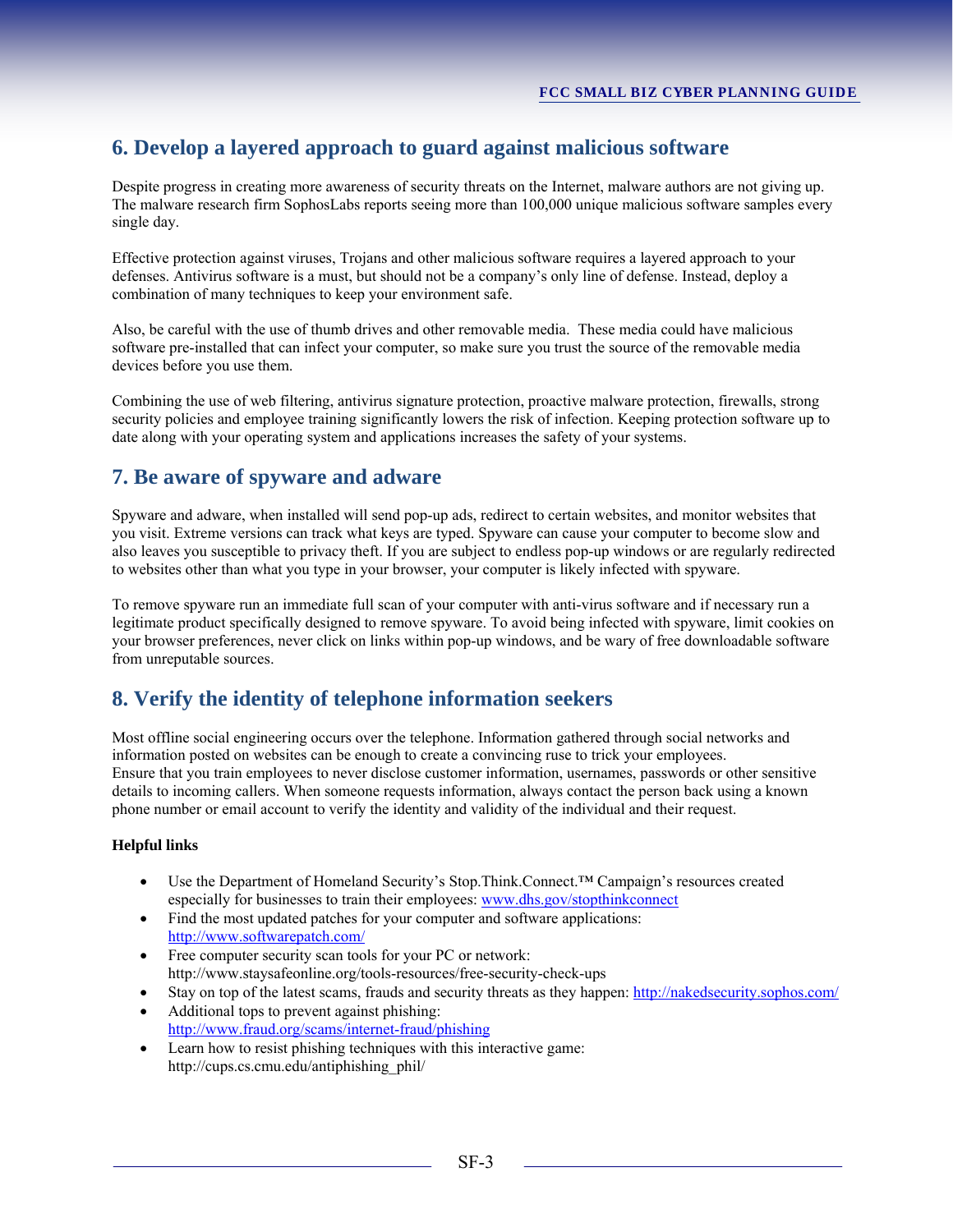# Network Security

Securing your company's network consists of: (1) identifying all devices and connections on the network; (2) setting boundaries between your company's systems and others; and (3) enforcing controls to ensure that unauthorized access, misuse, or denial-of-service events can be thwarted or rapidly contained and recovered from if they do occur.

# **Cyber Plan Action Items:**

## **1. Secure internal network and cloud services**

Your company's network should be separated from the public Internet by strong user authentication mechanisms and policy enforcement systems such as firewalls and web filtering proxies. Additional monitoring and security solutions, such as anti-virus software and intrusion detection systems, should also be employed to identify and stop malicious code or unauthorized access attempts.

#### *Internal network*

After identifying the boundary points on your company's network, each boundary should be evaluated to determine what types of security controls are necessary and how they can be best deployed. Border routers should be configured to only route traffic to and from your company's public IP addresses, firewalls should be deployed to restrict traffic only to and from the minimum set of necessary services, and intrusion prevention systems should be configured to monitor for suspicious activity crossing your network perimeter. In order to prevent bottlenecks, all security systems you deploy to your company's network perimeter should be capable of handling the bandwidth that your carrier provides.

#### *Cloud based services*

Carefully consult your terms of service with all cloud service providers to ensure that your company's information and activities are protected with the same degree of security you would intend to provide on your own. Request security and auditing from your cloud service providers as applicable to your company's needs and concerns. Review and understand service level agreements, or SLAs, for system restoration and reconstitution time.

You should also inquire about additional services a cloud service can provide. These services may include backupand-restore services and encryption services, which may be very attractive to small businesses.

# **2. Develop strong password policies**

Generally speaking, two-factor authentication methods, which require two types of evidence that you are who you claim to be, are safer than using just static passwords for authentication. One common example is a personal security token that displays changing passcodes to be used in conjunction with an established password. However, two-factor systems may not always be possible or practical for your company.

Password policies should encourage your employees to employ the strongest passwords possible without creating the need or temptation to reuse passwords or write them down. That means passwords that are random, complex and long (at least 10 characters), that are changed regularly, and that are closely guarded by those who know them.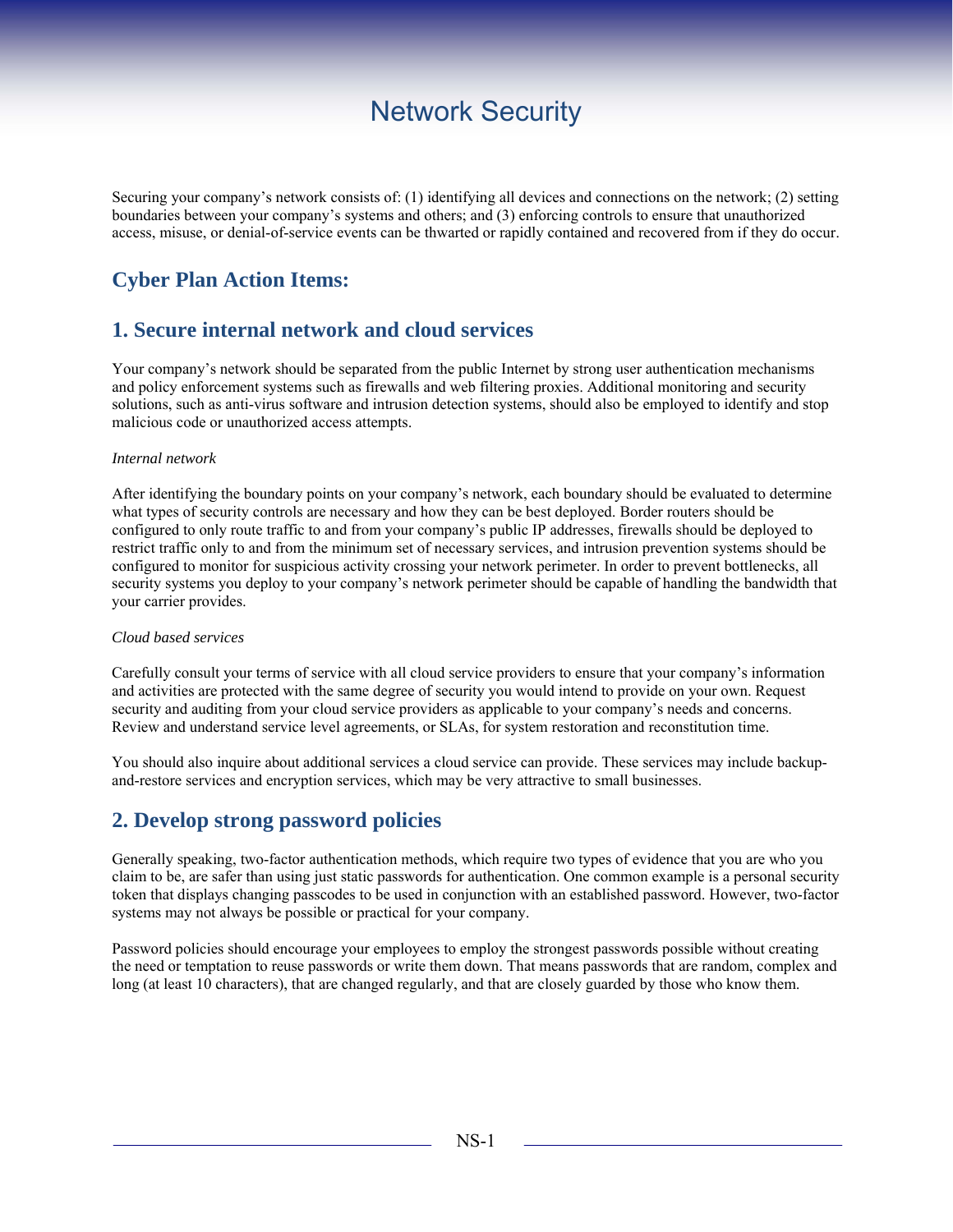# **3. Secure and encrypt your company's Wi-Fi**

#### *Wireless access control*

Your company may choose to operate a Wireless Local Area Network (WLAN) for the use of customers, guests and visitors. If so, it is important that such a WLAN be kept separate from the main company network so that traffic from the public network cannot traverse the company's internal systems at any point.

Internal, non-public WLAN access should be restricted to specific devices and specific users to the greatest extent possible while meeting your company's business needs. Where the internal WLAN has less stringent access controls than your company's wired network, dual connections -- where a device is able to connect to both the wireless and wired networks simultaneously -- should be prohibited by technical controls on each such capable device (e.g., BIOS-level LAN/WLAN switch settings). All users should be given unique credentials with preset expiration dates to use when accessing the internal WLAN.

#### *Wireless encryption*

Due to demonstrable security flaws known to exist in older forms of wireless encryption, your company's internal WLAN should only employ Wi-Fi Protected Access 2 (WPA2) encryption.

## **4. Encrypt sensitive company data**

Encryption should be employed to protect any data that your company considers sensitive, in addition to meeting applicable regulatory requirements on information safeguarding. Different encryption schemes are appropriate under different circumstances. However, applications that comply with the OpenPGP standard, such as PGP and GnuPG, provide a wide range of options for securing data on disk as well as in transit. If you choose to offer secure transactions via your company's website, consult with your service provider about available options for an SSL certificate for your site.

# **5. Regularly update all applications**

All systems and software, including networking equipment, should be updated in a timely fashion as patches and firmware upgrades become available. Use automatic updating services whenever possible, especially for security systems such as anti-malware applications, web filtering tools and intrusion prevention systems.

### **6. Set safe web browsing rules**

Your company's internal network should only be able to access those services and resources on the Internet that are essential to the business and the needs of your employees. Use the safe browsing features included with modern web browsing software and a web proxy to ensure that malicious or unauthorized sites cannot be accessed from your internal network.

### **7. If remote access is enabled, make sure it is secure**

If your company needs to provide remote access to your company's internal network over the Internet, one popular and secure option is to employ a secure Virtual Private Network (VPN) system accompanied by strong two-factor authentication, using either hardware or software tokens.

### **8. Create Safe-Use Flash Drive Policy**

Ensure employees never put any unknown flash drive or USBs into their computer. As the U.S. Chamber's *Internet Security Essentials for Business 2.0* states, small businesses should set a policy so that employees know they should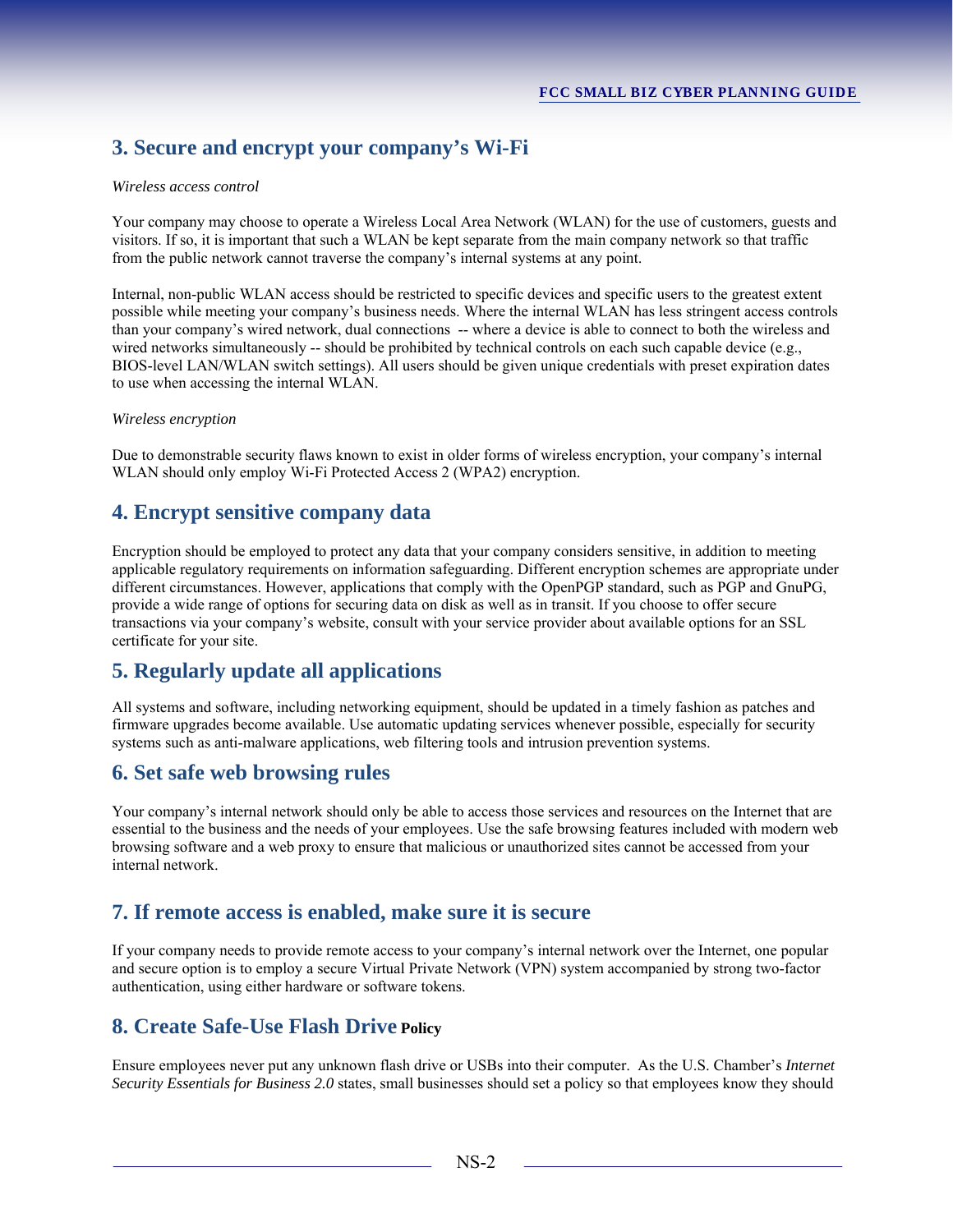never open a file from a flash drive they are not familiar with and should hold down the Shift key when inserting the flash drive to block malware.

### **Helpful links**

- Microsoft Password Strength Checker: <https://www.microsoft.com/security/pc-security/password-checker.aspx>
- Philip Zimmerman, Where to Get PGP: <http://philzimmermann.com/EN/findpgp/>
- US-CERT Security Publications: [http://www.us-cert.gov/reading\\_room/](http://www.us-cert.gov/reading_room/)
- NIST Special Publication 800-153, Draft Guidelines for Securing Wireless Local Area Networks (WLANs):
- <http://csrc.nist.gov/publications/nistpubs/800-153/sp800-153.pdf> • U.S. Chamber of Commerce: Internet Security Essentials for Business 2.0 <https://www.uschamber.com/sites/default/files/issues/technology/files/ISEB-2.0-CyberSecurityGuide.pdf>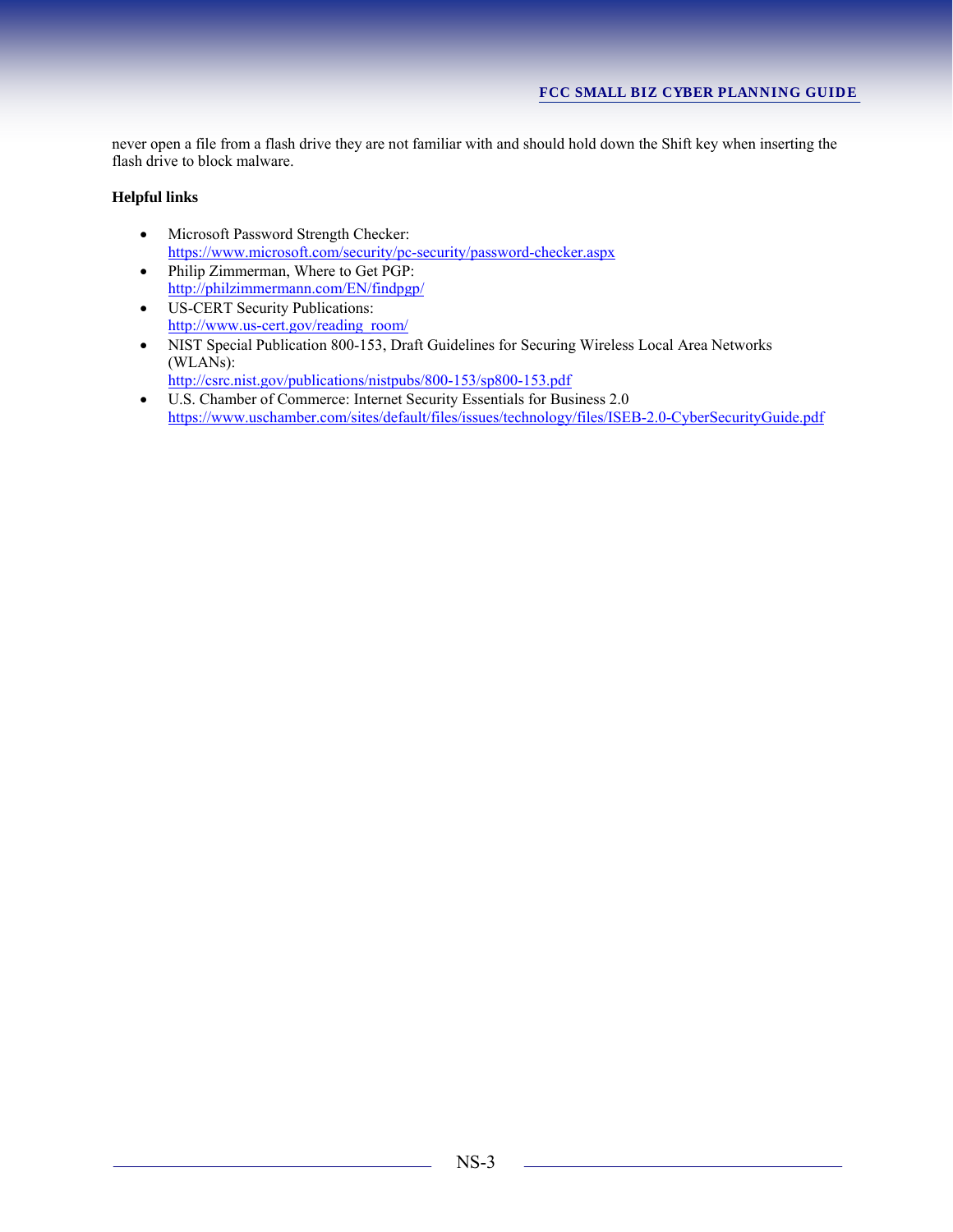# Website Security

Website security is more important than ever. Web servers, which host the data and other content available to your customers on the Internet, are often the most targeted and attacked components of a company's network. Cyber criminals are constantly looking for improperly secured websites to attack, while many customers say website security is a top consideration when they choose to shop online. As a result, it is essential to secure servers and the network infrastructure that supports them. The consequences of a security breach are great: loss of revenues, damage to credibility, legal liability and loss of customer trust.

The following are examples of specific security threats to web servers:

- Cyber criminals may exploit software bugs in the web server, underlying operating system, or active content to gain unauthorized access to the web server. Examples of unauthorized access include gaining access to files or folders that were not meant to be publicly accessible and being able to execute commands and/or install malicious software on the web server.
- Denial-of-service attacks may be directed at the web server or its supporting network infrastructure to prevent or hinder your website users from making use of its services. This can include preventing the user from accessing email, websites, online accounts or other services. The most common attack occurs when the attacker floods a network with information, so that it can't process the user's request.
- Sensitive information on the web server may be read or modified without authorization.
- Sensitive information on backend databases that are used to support interactive elements of a web application may be compromised through the injection of unauthorized software commands. Examples include Structured Query Language (SQL) injection, Lightweight Directory Access Protocol (LDAP) injection and cross-site scripting (XSS).
- Sensitive unencrypted information transmitted between the web server and the browser may be intercepted.
- Information on the web server may be changed for malicious purposes. Website defacement is a commonly reported example of this threat.
- Cyber criminals may gain unauthorized access to resources elsewhere in the organization's network via a successful attack on the web server.
- Cyber criminals may also attack external entities after compromising a web server. These attacks can be launched directly (e.g., from the compromised server against an external server) or indirectly (e.g., placing malicious content on the compromised web server that attempts to exploit vulnerabilities in the web browsers of users visiting the site).
- The server may be used as a distribution point for attack tools, pornography or illegally copied software.

### **Cyber Plan Action Items:**

# **1. Carefully plan and address the security aspects of the deployment of a public web server.**

Because it is much more difficult to address security once deployment and implementation have occurred, security should be considered from the initial planning stage. Businesses are more likely to make decisions about configuring computers appropriately and consistently when they develop and use a detailed, well-designed deployment plan. Developing such a plan will support web server administrators in making the inevitable tradeoff decisions between usability, performance and risk.

Businesses also need to consider the human resource requirements for the deployment and continued operation of the web server and supporting infrastructure. The following points in a deployment plan:

• Types of personnel required -- for example, system and web server administrators, webmasters, network administrators and information systems security personnel.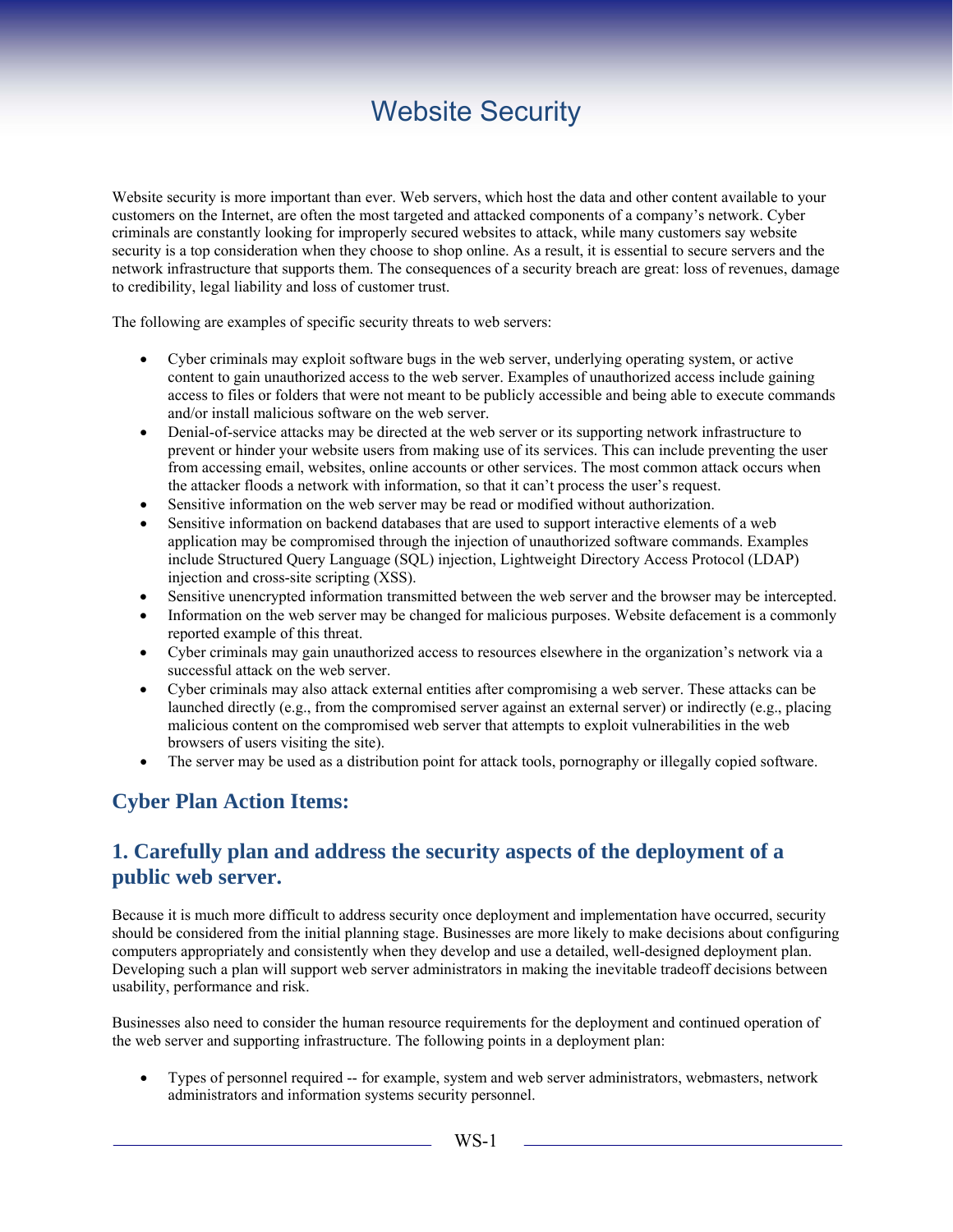- Skills and training required by assigned personnel.
- Individual (i.e., the level of effort required of specific personnel types) and collective staffing (i.e., overall level of effort) requirements.

# **2. Implement appropriate security management practices and controls when maintaining and operating a secure web server.**

Appropriate management practices are essential to operating and maintaining a secure web server. Security practices include the identification of your company's information system assets and the development, documentation and implementation of policies, and guidelines to help ensure the confidentiality, integrity and availability of information system resources. The following practices and controls are recommended:

- A business-wide information system security policy.
- Server configuration and change control and management.
- Risk assessment and management.
- Standardized software configurations that satisfy the information system security policy.
- Security awareness and training.
- Contingency planning, continuity of operations and disaster recovery planning.
- Certification and accreditation.

## **3. Ensure that web server operating systems meet your organization's security requirements.**

The first step in securing a web server is securing the underlying operating system. Most commonly available web servers operate on a general-purpose operating system. Many security issues can be avoided if the operating systems underlying web servers are configured appropriately. Default hardware and software configurations are typically set by manufacturers to emphasize features, functions and ease of use at the expense of security. Because manufacturers are not aware of each organization's security needs, each web server administrator must configure new servers to reflect their business' security requirements and reconfigure them as those requirements change. Using security configuration guides or checklists can assist administrators in securing systems consistently and efficiently. Initially securing an operating system initially generally includes the following steps:

- Patch and upgrade the operating system.
- Change all default passwords
- Remove or disable unnecessary services and applications.
- Configure operating system user authentication.
- Configure resource controls.
- Install and configure additional security controls.
- Perform security testing of the operating system.

# **4. Ensure the web server application meets your organization's security requirements.**

In many respects, the secure installation and configuration of the web server application will mirror the operating system process discussed above. The overarching principle is to install the minimal amount of web server services required and eliminate any known vulnerabilities through patches or upgrades. If the installation program installs any unnecessary applications, services or scripts, they should be removed immediately after the installation process concludes. Securing the web server application generally includes the following steps:

- Patch and upgrade the web server application.
- Remove or disable unnecessary services, applications and sample content.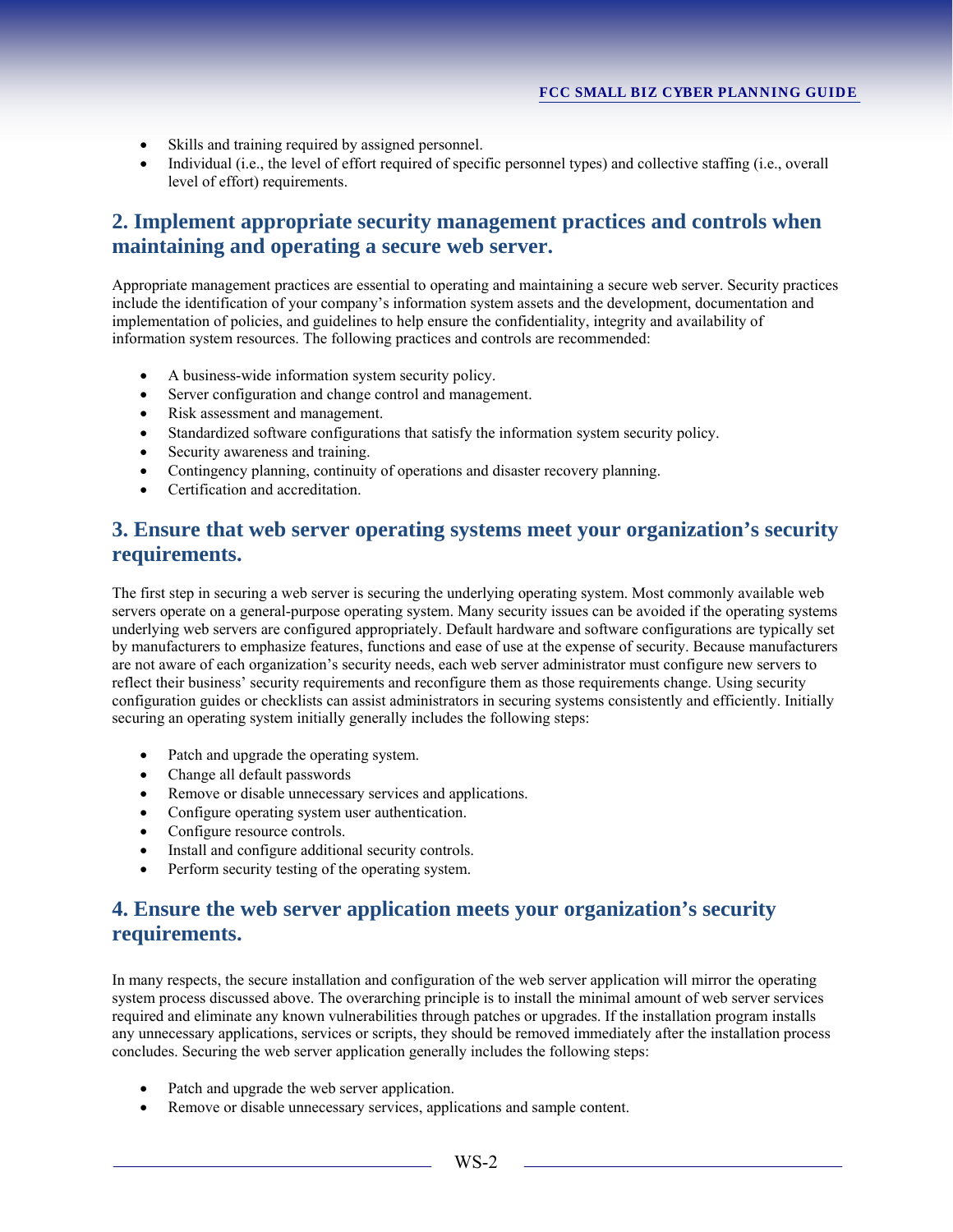- Configure web server user authentication and access controls.
- Configure web server resource controls.
- Test the security of the web server application and web content.

## **5. Ensure that only appropriate content is published on your website.**

Company websites are often one of the first places cyber criminals search for valuable information. Still, many businesses lack a web publishing process or policy that determines what type of information to publish openly, what information to publish with restricted access and what information should not be published to any publicly accessible repository. Some generally accepted examples of what should not be published or at least should be carefully examined and reviewed before being published on a public website include:

- Classified or proprietary business information.
- Sensitive information relating to your business' security.
- Medical records.
- A business' detailed physical and information security safeguards.
- Details about a business' network and information system infrastructure -- for example, address ranges, naming conventions and access numbers.
- Information that specifies or implies physical security vulnerabilities.
- Detailed plans, maps, diagrams, aerial photographs and architectural drawings of business buildings, properties or installations.
- Any sensitive information about individuals that might be subject to federal, state or, in some instances, international privacy laws.

# **6. Ensure appropriate steps are taken to protect web content from unauthorized access or modification.**

Although information available on public websites is intended to be public (assuming a credible review process and policy is in place), it is still important to ensure that information cannot be modified without authorization. Users of such information rely on its integrity even if the information is not confidential. Content on publicly accessible web servers is inherently more vulnerable than information that is inaccessible from the Internet, and this vulnerability means businesses need to protect public web content through the appropriate configuration of web server resource controls. Examples of resource control practices include:

- Install or enable only necessary services.
- Install web content on a dedicated hard drive or logical partition.
- Limit uploads to directories that are not readable by the web server.
- Define a single directory for all external scripts or programs executed as part of web content.
- Disable the use of hard or symbolic links.
- Define a complete web content access matrix identifying which folders and files in the web server document directory are restricted, which are accessible, and by whom.
- Disable directory listings.
- Deploy user authentication to identify approved users, digital signatures and other cryptographic mechanisms as appropriate.
- Use intrusion detection systems, intrusion prevention systems and file integrity checkers to spot intrusions and verify web content.
- Protect each backend server (i.e., database server or directory server) from command injection attacks.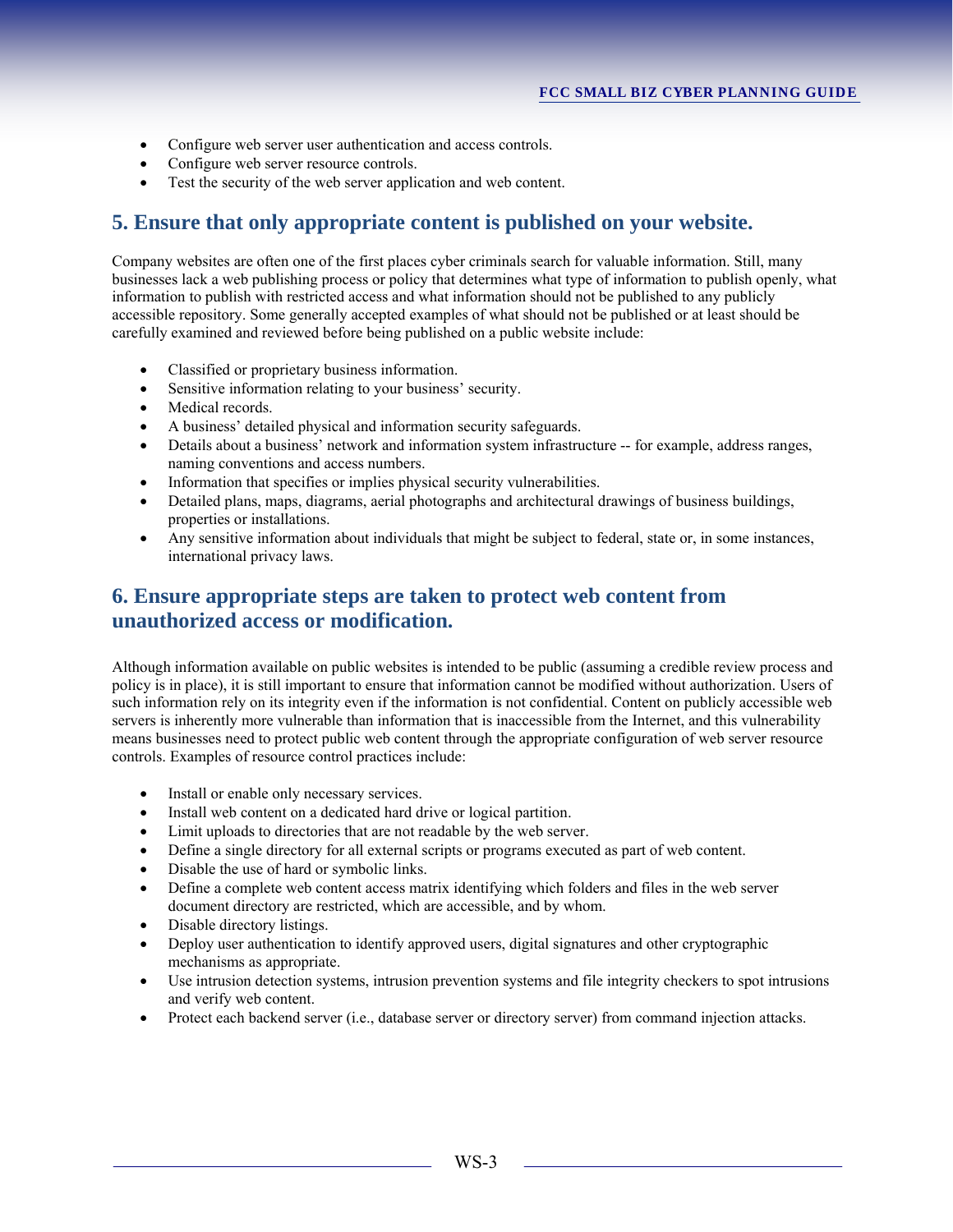# **7. Use active content judiciously after balancing the benefits and risks.**

Static information resided on the servers of most early websites, typically in the form of text-based documents. Soon thereafter, interactive elements were introduced to offer new opportunities for user interaction.

Unfortunately, these same interactive elements introduced new web-related vulnerabilities. They typically involve dynamically executing code using a large number of inputs, from web page URL parameters to hypertext transfer protocol (HTTP) content and, more recently, extensible markup language (XML) content. Different active content technologies pose different related vulnerabilities, and their risks should be weighed against their benefits. Although most websites use some form of active content generators, many also deliver some or all of their content in a static form.

### **8. Use authentication and cryptographic technologies as appropriate to protect certain types of sensitive data.**

Public web servers often support technologies for identifying and authenticating users with differing privileges for accessing information. Some of these technologies are based on cryptographic functions that can provide a secure channel between a web browser client and a web server that supports encryption. Web servers may be configured to use different cryptographic algorithms, providing varying levels of security and performance.

Without proper user authentication in place, businesses cannot selectively restrict access to specific information. All information that resides on a public web server is then accessible by anyone with access to the server. In addition, without some process to authenticate the server, users of the public web server will not be able to determine whether the server is the "authentic" web server or a counterfeit version operated by a cyber criminal.

Even with an encrypted channel and an authentication mechanism, it is possible that attackers may attempt to access the site by brute force. Improper authentication techniques can allow attackers to gather valid usernames or potentially gain access to the website. Strong authentication mechanisms can also protect against phishing attacks, in which hackers may trick users into providing their personal credentials, and pharming, in which traffic to a legitimate website may be redirected to an illegitimate one. An appropriate level of authentication should be implemented based on the sensitivity of the web server's users and content.

### **9. Employ network infrastructure to help protect public web servers.**

The network infrastructure (e.g., firewalls, routers, intrusion detection systems) that supports the web server plays a critical security role. In most configurations, the network infrastructure will be the first line of defense between a public web server and the Internet. Network design alone, though, cannot protect a web server. The frequency, sophistication and variety of web server attacks perpetrated today support the idea that web server security must be implemented through layered and diverse protection mechanisms, an approach sometimes referred to as "defense-indepth."

## **10. Commit to an ongoing process of maintaining web server security.**

Maintaining a secure web server requires constant effort, resources and vigilance. Securely administering a web server on a daily basis is essential. Maintaining the security of a web server will usually involve the following steps:

- Configuring, protecting and analyzing log files.
- Backing up critical information frequently.
- Maintaining a protected authoritative copy of your organization's web content.
- Establishing and following procedures for recovering from compromise.
- Testing and applying patches in a timely manner.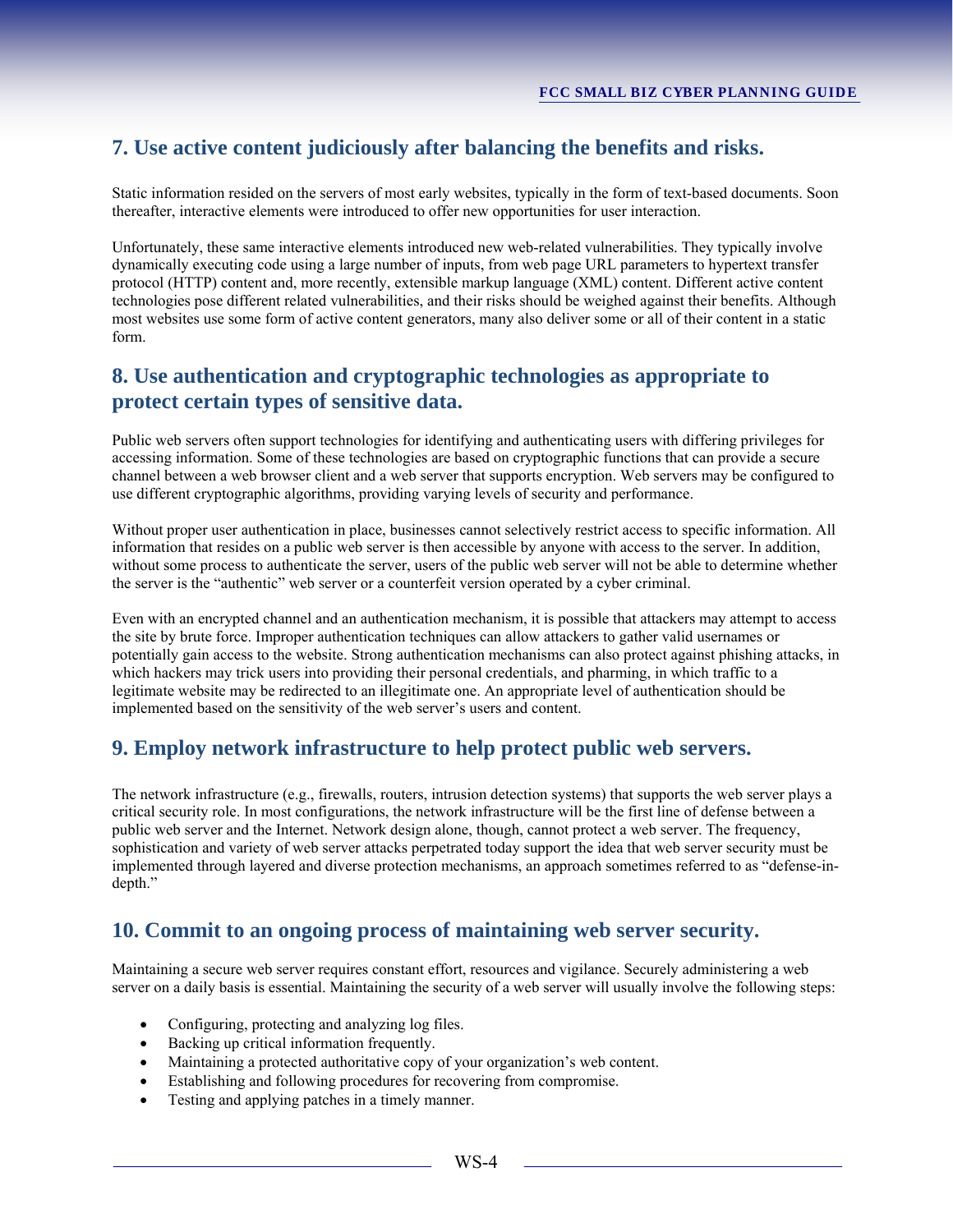• Testing security periodically.

 $\overline{\phantom{a}}$ 

<u> 1999 - Jan Ja</u>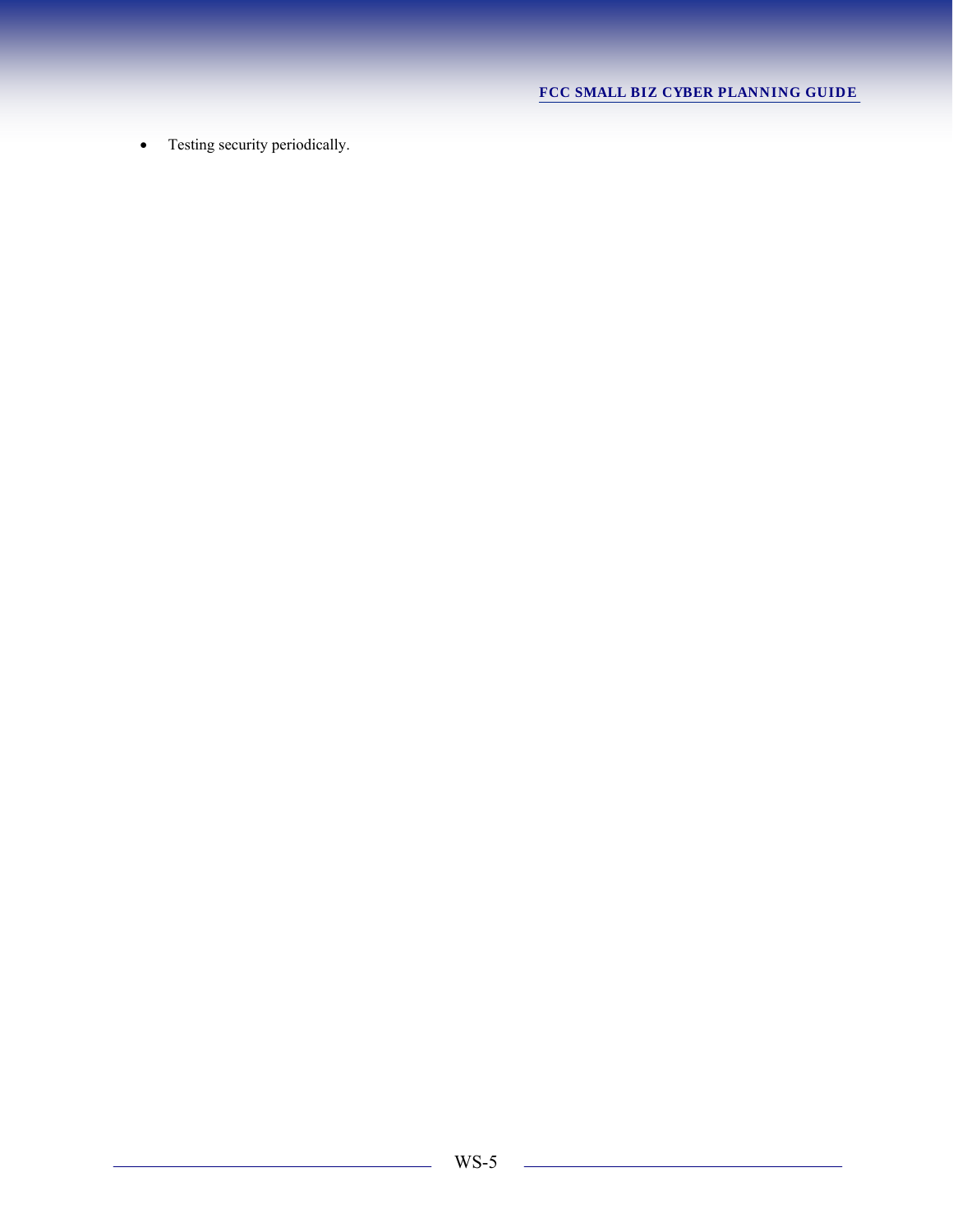

Email has become a critical part of our everyday business, from internal management to direct customer support. The benefits associated with email as a primary business tool far outweigh the negatives. However, businesses must be mindful that a successful email platform starts with basic principles of email security to ensure the privacy and protection of customer and business information.

# **Cyber Plan Action Items:**

## **1. Set up a spam email filter**

It has been well documented that spam, phishing attempts and otherwise unsolicited and unwelcome email often accounts for more than 60 percent of all email that an individual or business receives. Email is the primary method for spreading viruses and malware and it is one of the easiest to defend against. Consider using email-filtering services that your email service, hosting provider or other cloud providers offer. A local email filter application is also an important component of a solid antivirus strategy. Ensure that automatic updates are enabled on your email application, email filter and anti-virus programs. Ensure that filters are reviewed regularly so that important email and/or domains are not blocked in error.

## **2. Train your employees in responsible email usage**

The last line of defense for all of your cyber risk efforts lies with the employees who use tools such as email and their responsible and appropriate use and management of the information under their control. Technology alone cannot make a business secure. Employees must be trained to identify risks associated with email use, how and when to use email appropriate to their work, and when to seek assistance of professionals. Employee awareness training is available in many forms, including printed media, videos and online training.

Consider requiring security awareness training for all new employees and refresher courses every year. Simple efforts such as monthly newsletters, urgent bulletins when new viruses are detected, and even posters in common areas to remind your employees of key security and privacy to-do's create a work environment that is educated in protecting your business.

# **3. Protect sensitive information sent via email**

With its proliferation as a primary tool to communicate internally and externally, business email often includes sensitive information. Whether it is company information that could harm your business or regulated data such as personal health information (PHI) or personally identifiable information (PII), it is important to ensure that such information is only sent and accessed by those who are entitled to see it.

Since email in its native form is not designed to be secure, incidents of misaddressing or other common accidental forwarding can lead to data leakage. Businesses that handle this type of information should consider whether such information should be sent via email, or at least consider using email encryption. Encryption is the process of converting data into unreadable format to prevent disclosure to unauthorized personnel. Only individuals or organizations with access to the encryption key can read the information. Other cloud services offer "Secure Web Enabled Drop Boxes" that enable secure data transfer for sensitive information, which is often a better approach to transmitting between companies or customers.

# **4. Set a sensible email retention policy**

Another important consideration is the management of email that resides on company messaging systems and your users' computers. From the cost of storage and backup to legal and regulatory requirements, companies should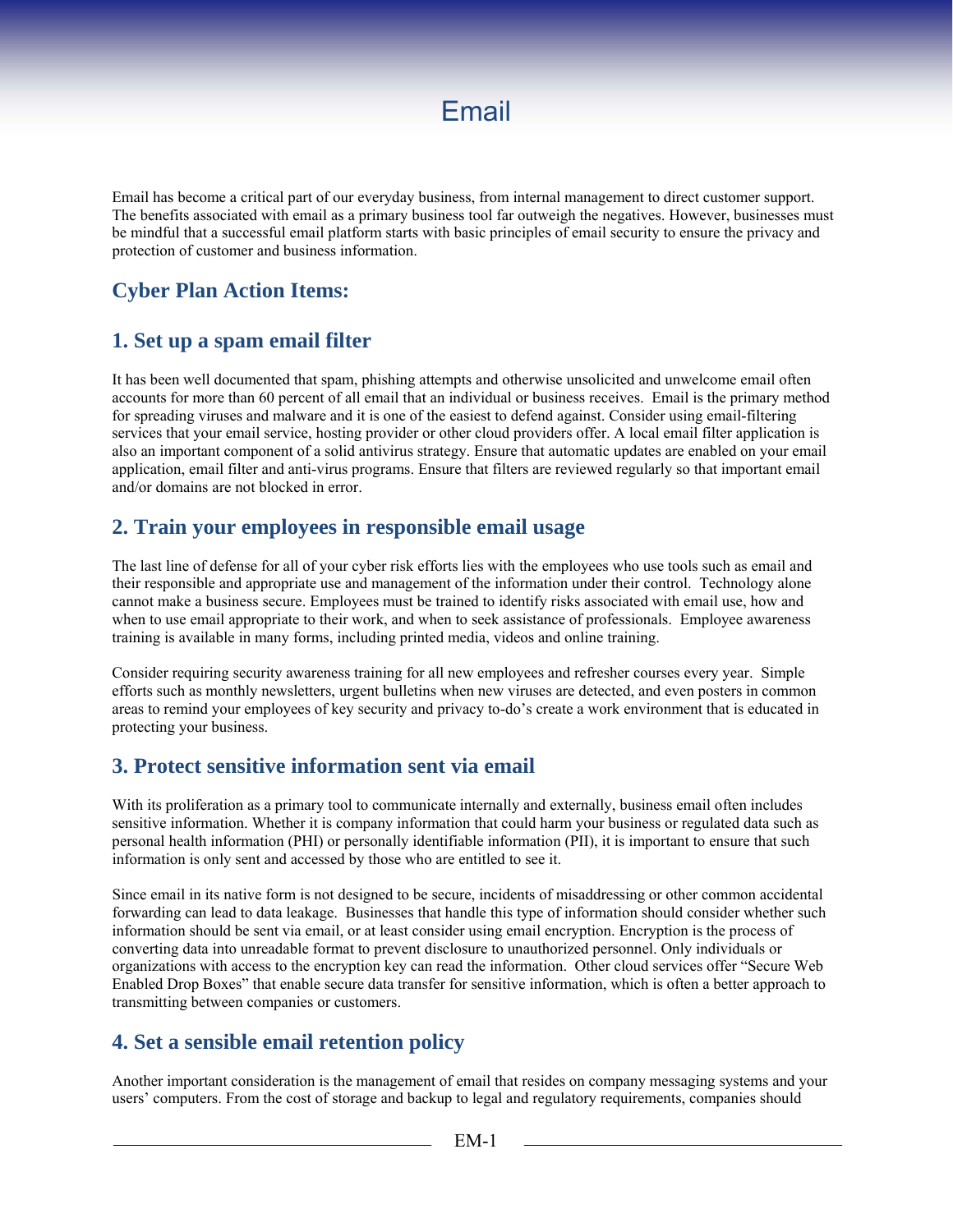document how they will handle email retention and implement basic controls to help them attain those standards. Many industries have specific rules that dictate how long emails can or should be retained, but the basic rule of thumb is only as long as it supports your business efforts. Many companies implement a 60-90 day retention standard if not compelled by law to another retention period.

To ensure compliance, companies should consider mandatory archiving at a chosen retention cycle end date and automatic permanent email removal after another set point, such as180-360 days in archives. In addition, organizations should discourage the use of personal folders on employee computers (most often configurable from the e-mail system level), as this will make it more difficult to manage company standards.

# **5. Develop an email usage policy**

Policies are important for setting expectations with your employees or users, and for developing standards to ensure adherence to your published polices.

Your policies should be easy to read, understand, define and enforce. Key areas to address include what the company email system should and should not be used for, and what data are allowed to be transmitted. Other policy areas should address retention, privacy and acceptable use.

Depending on your business and jurisdiction, you may have a need for email monitoring. The rights of the business and the user should be documented in the policy as well. The policy should be part of your general end userawareness training and reviewed for updates on a yearly basis.

For a sample email usage policy, see: http://www.sans.org/security-resources/policies/Email\_Policy.pdf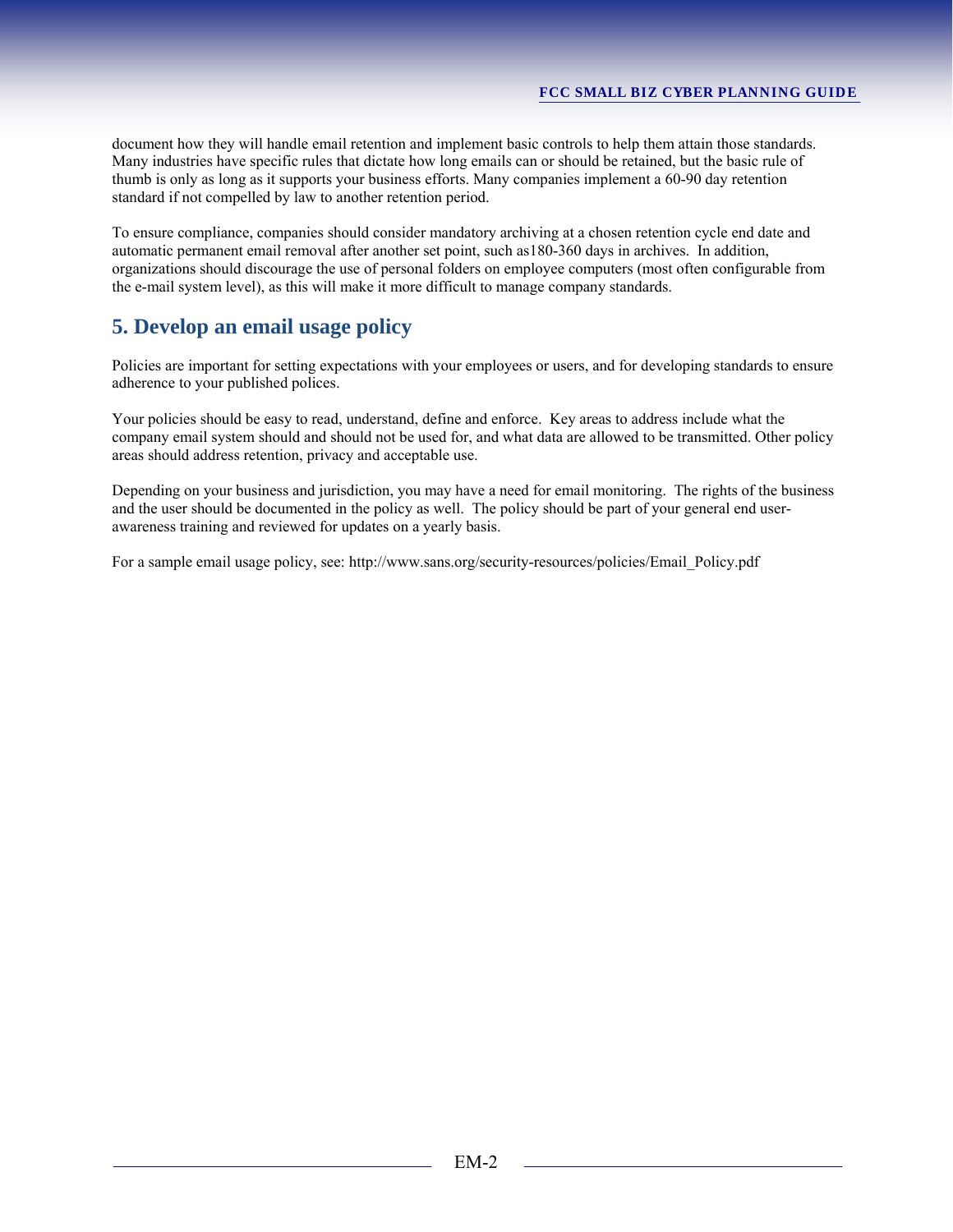# Mobile Devices

If your company uses mobile devices to conduct company business, such as accessing company email or sensitive data, pay close attention to mobile security and the potential threats that can expose and compromise your overall business networks. This section describes the mobile threat environment and the practices that small businesses can use to help secure devices such as smartphones, tablets and Wi-Fi enabled laptops.

Many organizations are finding that employees are most productive when using mobile devices, and the benefits are too great to ignore. But while mobility can increase workplace productivity, allowing employees to bring their own mobile devices into the enterprise can create significant security and management challenges.

Data loss and data breaches caused by lost or stolen phones create big challenges, as mobile devices are now used to store confidential business information and access the corporate network. According to a December 2010 Symantec mobile security survey, 68 percent of respondents ranked loss or theft as their top mobile-device security concern, while 56 percent said mobile malware is their number two concern. It is important to remember that while the individual employee may be liable for a device, the company is still liable for the data.

# **Top threats targeting mobile devices**

- *Data Loss* An employee or hacker accesses sensitive information from device or network. This can be unintentional or malicious, and is considered the biggest threat to mobile devices
- *Social Engineering Attacks* A cyber criminal attempts to trick users to disclose sensitive information or install malware. Methods include phishing and targeted attacks.
- *Malware* Malicious software that includes traditional computer viruses, computer worms and Trojan horse programs. Specific examples include the Ikee worm, targeting iOS-based devices; and Pjapps malware that can enroll infected Android devices in a collection of hacker-controlled "zombie" devices known as a "botnet."
- *Data Integrity Threats* Attempts to corrupt or modify data in order to disrupt operations of a business for financial gain. These can also occur unintentionally.
- *Resource Abuse* Attempts to misuse network, device or identity resources. Examples include sending spam from compromised devices or denial of service attacks using computing resources of compromised devices.
- *Web and Network-based Attacks* Launched by malicious websites or compromised legitimate sites, these target a device's browser and attempt to install malware or steal confidential data that flows through it.

# **Cyber Plan Action Items:**

A few simple steps can to help ensure company information is protected. These include requiring all mobile devices that connect to the business network be equipped with security software and password protection; and providing general security training to make employees aware of the importance of security practices for mobile devices. More specific practices are detailed below.

# **1. Use security software on all smartphones**

Security software specifically designed for smartphones can stop hackers and prevent cyber criminals from stealing your information or spying on you when you use public networks. It can detect and remove viruses and other mobile threats before they cause you problems. It can also eliminate annoying text and multimedia spam messages.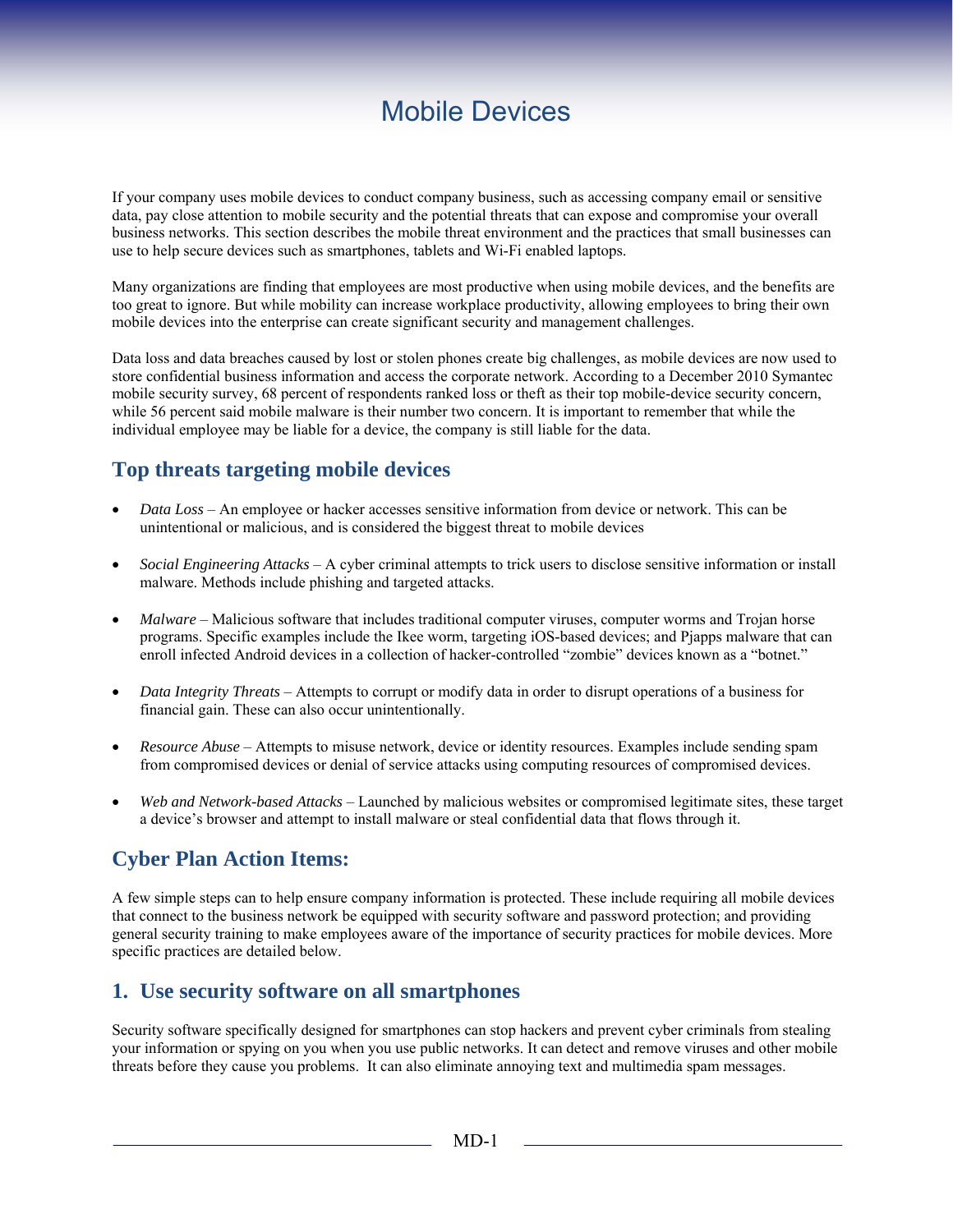# **2. Make sure all software is up to date**

Mobile devices must be treated like personal computers in that all software on the devices should be kept current, especially the security software. This will protect devices from new variants of malware and viruses that threaten your company's critical information.

## **3. Encrypt the data on mobile devices**

Business and personal information stored on mobile devices is often sensitive. Encrypting this data is another must. If a device is lost and the SIM card stolen, the thief will not be able to access the data if the proper encryption technology is loaded on the device.

### **4. Have users password protect access to mobile devices**

In addition to encryption and security updates, it is important to use strong passwords to protect data stored on mobile devices. This will go a long way toward keeping a thief from accessing sensitive data if the device is lost or hacked.

### **5. Urge users to be aware of their surroundings**

Whether entering passwords or viewing sensitive or confidential data, users should be cautious of who might be looking over their shoulder.

### **6. Employ these strategies for email, texting and social networking**

*Avoid opening unexpected text messages from unknown senders* – As with email, attackers can use text messages to spread malware, phishing scams and other threats among mobile device users. The same caution should be applied to opening unsolicited text messages that users have become accustomed to with email.

*Don't be lured in by spammers and phishers –* To shield business networks from cyber criminals, small businesses should deploy appropriate email security solutions, including spam prevention, which protect a company's reputation and manage risks.

*Click with caution* – Just like on stationary PCs, social networking on mobile devices and laptops should be conducted with care and caution. Users should not open unidentified links, chat with unknown people or visit unfamiliar sites. It doesn't take much for a user to be tricked into compromising a device and the information on it.

### **7. Set reporting procedures for lost or stolen equipment**

 In the case of a loss or theft, employees and management should all know what to do next. Processes to deactivate the device and protect its information from intrusion should be in place. Products are also available for the automation of such processes, allowing small businesses to breathe easier after such incidents.

# **8. Ensure all devices are wiped clean prior to disposal**

 Most mobile devices have a reset function that allows all data to be wiped. SIM cards should also be removed and destroyed.

### **Helpful links:**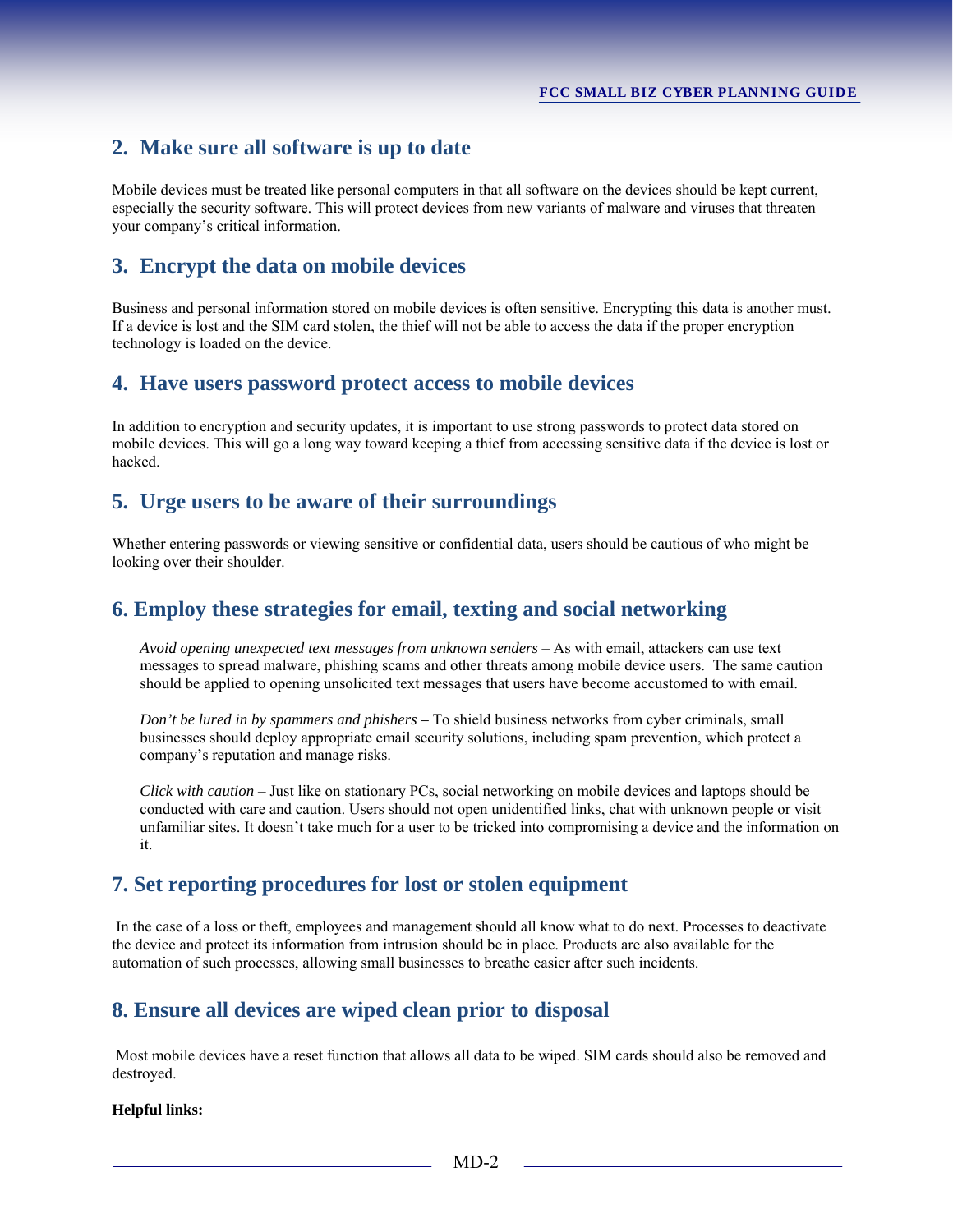- Teach your employees about mobile apps: <http://onguardonline.gov/articles/0018-understanding-mobile-apps>
- Keep your laptops secure: http://onguardonline.gov/articles/0015-laptop-security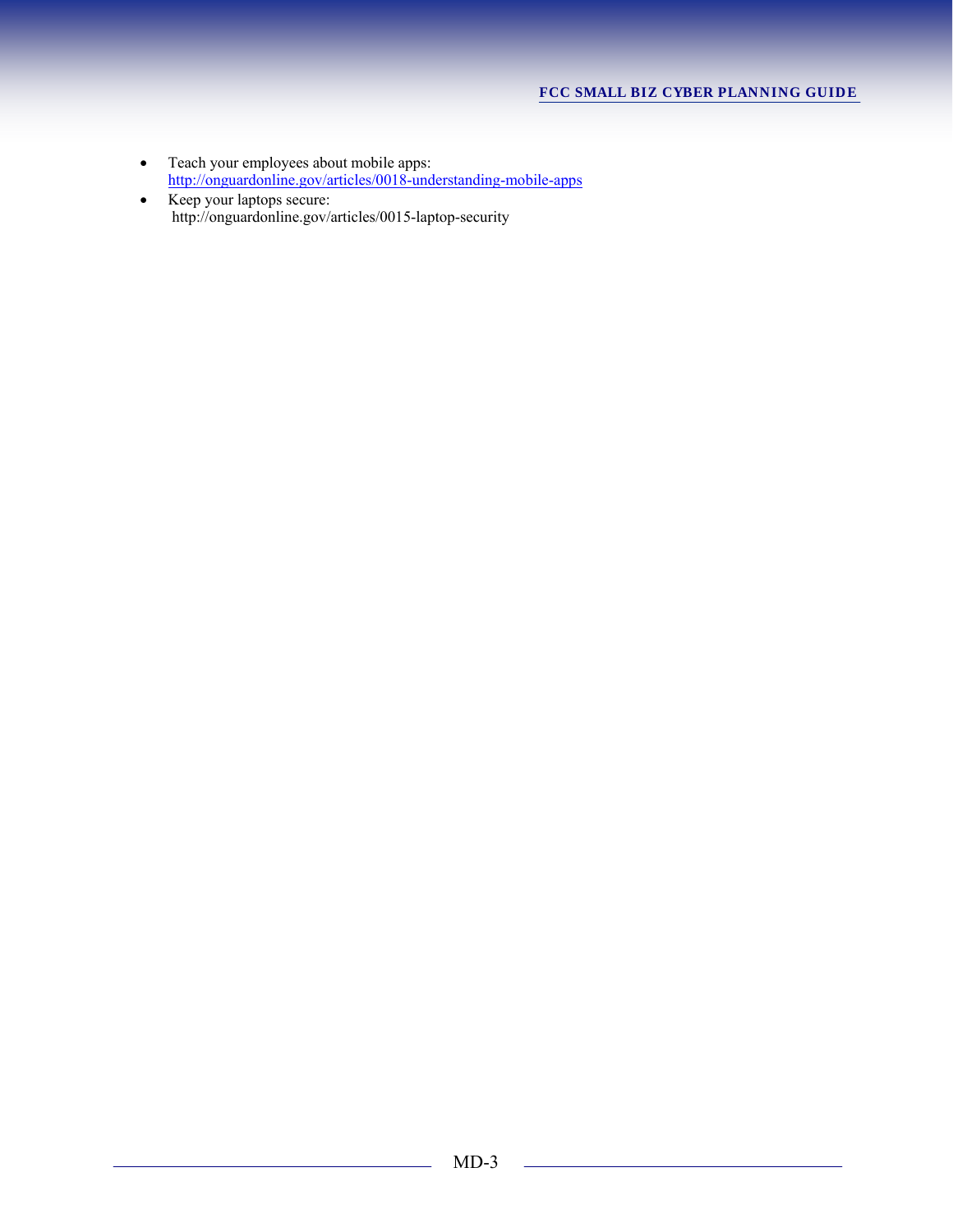# Employees

Businesses must establish formal recruitment and employment processes to control and preserve the quality of their employees. Many employers have learned the hard way that hiring someone with a criminal record, falsified credentials or undesirable background can create a legal and financial nightmare.

Without exercising due diligence in hiring, employers run the risk of making unwise hiring choices that can lead to workplace violence, theft, embezzlement, lawsuits for negligent hiring and numerous other workplace problems.

# **Cyber Plan Action Items:**

## **1. Develop a hiring process that properly vets candidates**

The hiring process should be a collaborative effort among different groups of your organization, including recruitment, human resources, security, legal and management teams. It is important to have a solid application, resume, interview and reference-checking process to identify potential gaps and issues that may appear in a background check.

An online employment screening resource called the "Online Safe Hiring Certification Course" can help you set the groundwork for a safe recruitment process. The course will teach your teams what to look for in the different stages of the hiring process, how to interview and how to set up a safe hiring program to avoid hiring an employee that may be problematic. The course is available here: <http://www.esrcheck.com/ESRonlineSafeHiringCourse.php>.

# **2. Perform background checks and credentialing**

Background checks are essential and must be consistent. Using a background screening company is highly recommended. The standard background screening should include the following checks:

- Employment verification
- Education verification
- Criminal records
- Drug testing
- The U.S. Treasury Office of Foreign Affairs and Control
- Sex offender registries
- Social Security traces and validation

Depending on the type of your business, other screening criteria may consist of credit check, civil checks and federal criminal checks. Conducting post-hire checks for all employees every two to three years, depending on your industry, is also recommended.

If you do conduct background checks, you as an employer have obligations under the Fair Credit Reporting Act. For more information about employer obligations under the FCRA, visit [http://business.ftc.gov/documents/bus08](http://business.ftc.gov/documents/bus08-using-consumer-reports-what-employers-need-know) [using-consumer-reports-what-employers-need-know.](http://business.ftc.gov/documents/bus08-using-consumer-reports-what-employers-need-know)

# **3. Take care in dealing with third parties**

Employers should properly vet partner companies through which your organization hires third-party consultants. To ensure consistent screening criteria are enforced for third-party consultants, you need to explicitly set the credentialing requirements in your service agreement. State in the agreement that the company's credentialing requirements must be followed.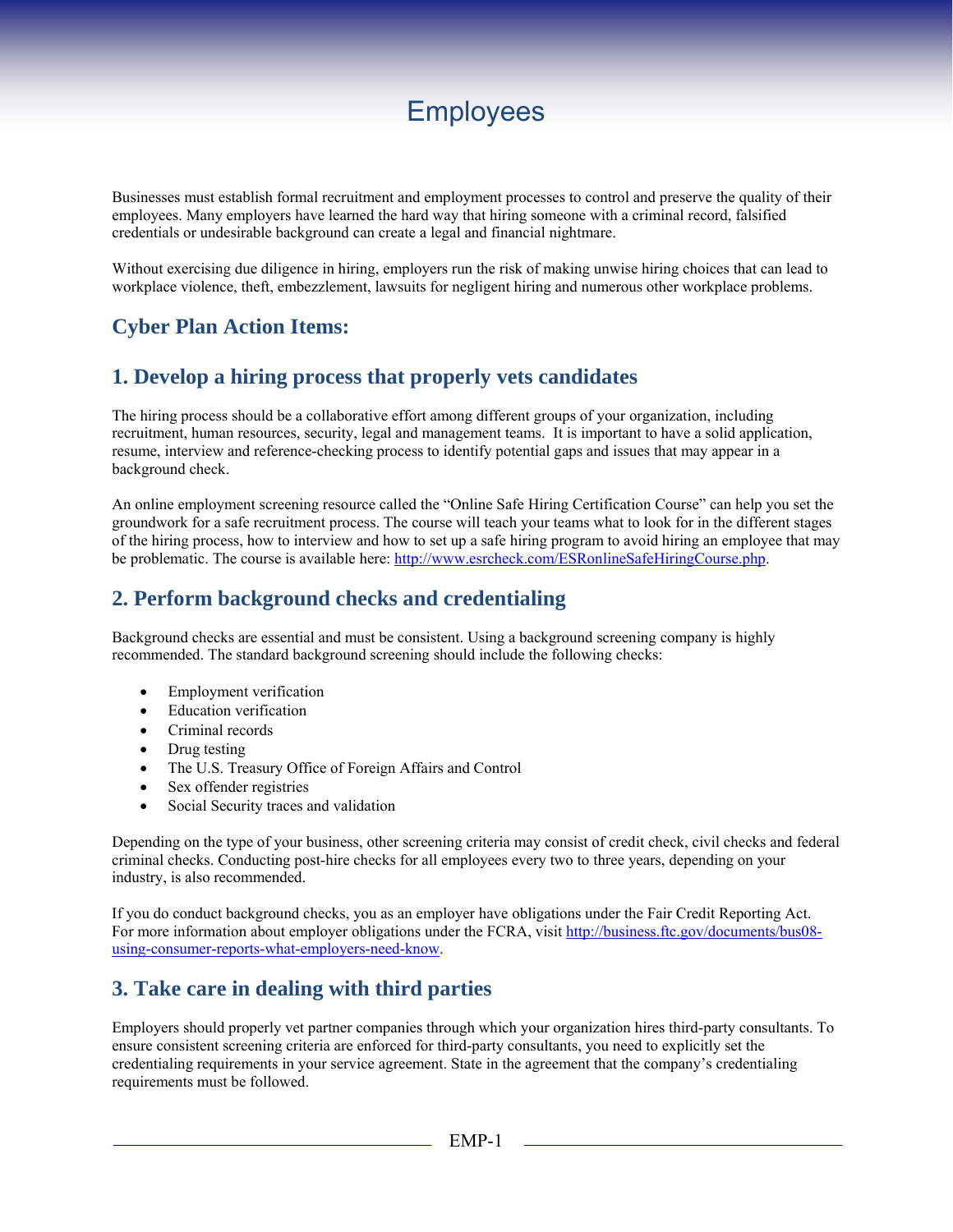# **4. Set appropriate access controls for employees**

Both client data and internal company data are considered confidential and need particular care when viewed, stored, used, transmitted or disposed. It is important to analyze the role of each employee and set data access control based upon the role. If a role does not require the employee to ever use sensitive data, the employee's access to the data should be strictly prohibited. However, if the role requires the employee to work with sensitive data, the level of access must be analyzed thoroughly and be assigned in a controlled and tiered manner following "least-privilege" principles, which allow the employee to only access data that is necessary to perform his or her job.

If the organization does not have a system in place to control data access, the following precautions are strongly recommended. Every employee should:

- Never access or view client data without a valid business reason. Access should be on a need-to-know basis.
- Never provide confidential data to anyone client representatives, business partners or even other employees – unless you are sure of the identity and authority of that person.
- Never use client data for development, testing, training presentations or any purpose other than providing production service, client-specific testing or production diagnostics. Only properly sanitized data that cannot be traced to a client, client employee, customer or your organization's employee should be used for such purposes.
- Always use secure transmission methods such as secure email, secure file transfer (from application to application) and encrypted electronic media (e.g., CDs, USB drives or tapes).
- Always keep confidential data (hard copy and electronic) only as long as it is needed.
- Follow a "clean desk" policy, keeping workspaces uncluttered and securing sensitive documents so that confidential information does not get into the wrong hands.
- Always use only approved document disposal services or shred all hardcopy documents containing confidential information when finished using them. Similarly, use only approved methods that fully remove all data when disposing of, sending out for repair or preparing to reuse electronic media.

# **5. Provide security training for employees**

Security awareness training teaches employees to understand system vulnerabilities and threats to business operations that are present when using a computer on a business network.

A strong IT security program must include training IT users on security policy, procedures and techniques, as well as the various management, operational and technical controls necessary and available to keep IT resources secure. In addition, IT infrastructure managers must have the skills necessary to carry out their assigned duties effectively. Failure to give attention to the area of security training puts an enterprise at great risk because security of business resources is as much a human issue as it is a technology issue.

Technology users are the largest audience in any organization and are the single most important group of people who can help to reduce unintentional errors and IT vulnerabilities. Users may include employees, contractors, foreign or domestic guest researchers, other personnel, visitors, guests and other collaborators or associates requiring access. Users must:

- Understand and comply with security policies and procedures.
- Be appropriately trained in the rules of behavior for the systems and applications to which they have access.
- Work with management to meet training needs.
- Keep software and applications updated with security patches.
- Be aware of actions they can take to better protect company information. These actions include: proper password usage, data backup, proper antivirus protection, reporting any suspected incidents or violations of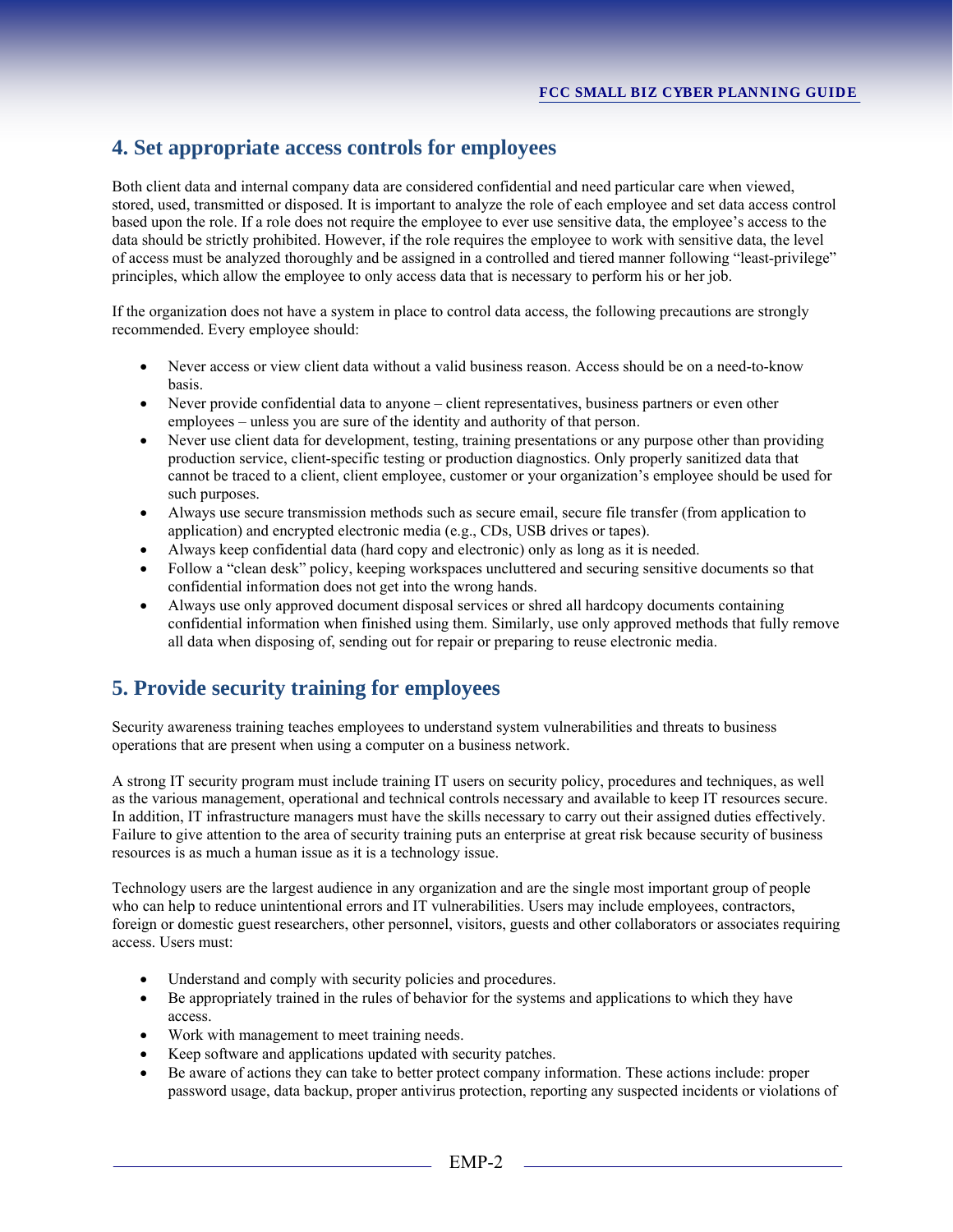security policy, and following rules established to avoid social engineering attacks and deter the spread of spam or viruses and worms.

A clear categorization of what is considered sensitive data versus non-sensitive data is also needed. Typically, the following data are considered sensitive information that should be handled with precaution:

- Government issued identification numbers (e.g., Social Security numbers, driver's license numbers)
- Financial account information (bank account numbers, credit card numbers)
- Medical records
- Health insurance information
- Salary information
- Passwords

The training should cover security policies for all means of access and transmission methods, including secure databases, email, file transfer, encrypted electronic media and hard copies.

Employers should constantly emphasize the critical nature of data security. Regularly scheduled refresher training courses should be established in order to instill the data security culture of your organization. Additionally, distribute data privacy and security related news articles in your training, and send organization-wide communication on notable data privacy related news as reminders to your employees.

# **6. Implement Employee Departure Checklist**

Create a security checkout checklist for employees that are no longer with your company, regardless of their reason for leaving (voluntary or involuntary). It's recommended by the U.S. Chamber of Commerce and others that all small businesses ensure terminated employee accounts are erased on all network devices and drives immediately. This is especially true for any devices that may have been taken offsite such as laptops and smartphones.

### **Helpful links**

- Stop.Think.Connect. Internal Employee Rollout Materials http://www.dhs.gov/stopthinkconnect
- Internet Safety at Work PowerPoint Presentation <http://go.microsoft.com/?linkid=9745638>
- Tip Cards: Top Tips for Internet Safety at Work
- <http://go.microsoft.com/?linkid=9745642>
- Video: "Stay Sharp on Internet Safety at Work" <http://go.microsoft.com/?linkid=9745640>
- U.S. Chamber of Commerce: Internet Security Essentials for Business 2.0 <https://www.uschamber.com/sites/default/files/issues/technology/files/ISEB-2.0-CyberSecurityGuide.pdf>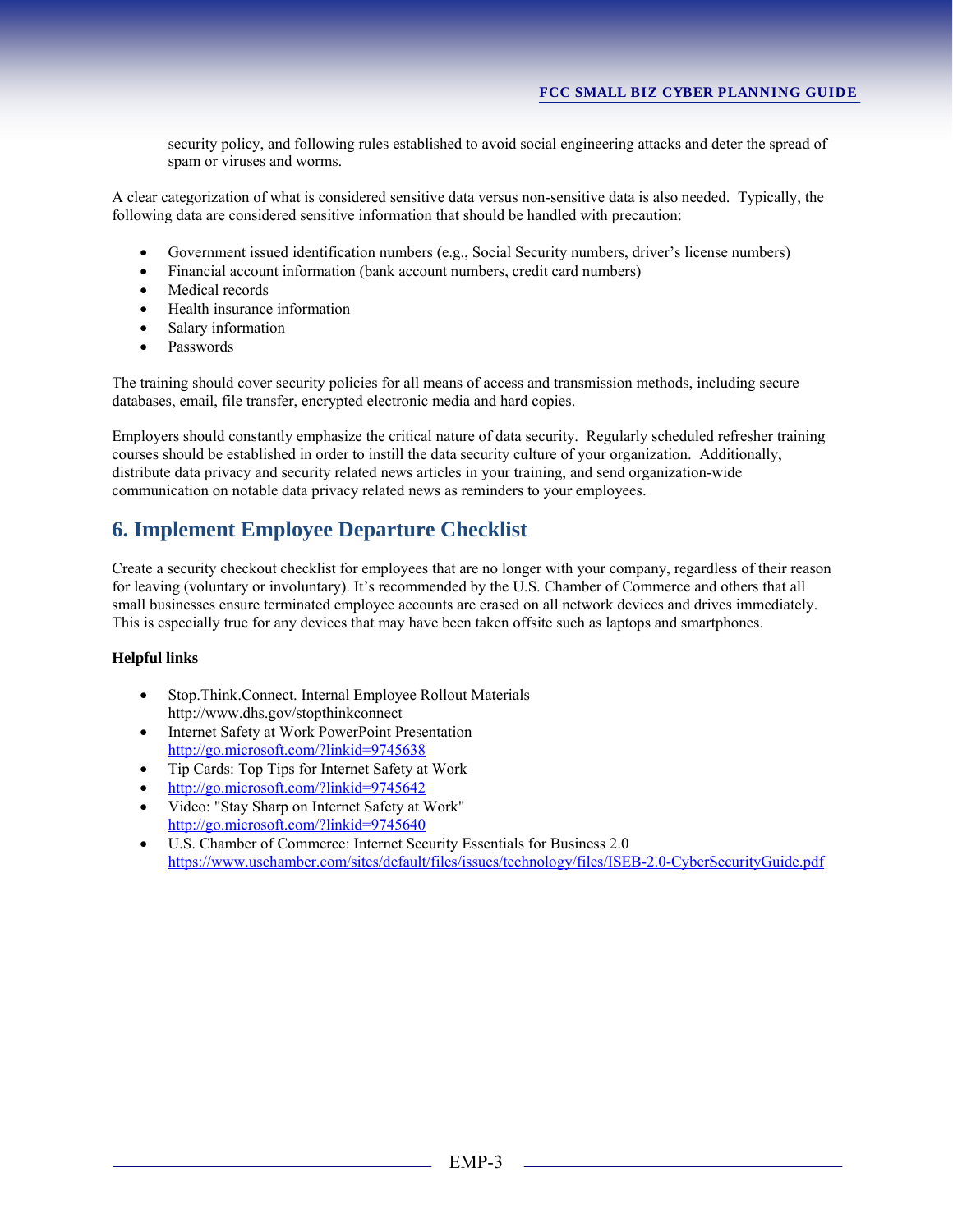# Facility Security

Protecting employees and members of the public who visit your facility is a complex and challenging responsibility. It's also one of your company's top priorities.

# **Cyber Plan Action Items:**

# **1. Recognize the importance of securing your company facilities**

The physical security of a facility depends on a number of security decisions that can be identified through a comprehensive risk-management process. The objective of risk management is to identify an achievable level of protection for your company that corresponds as closely as possible to the level of risk without exceeding the risk.

It is easy to think about physical security of your company's facility as merely an exercise in maintaining control of access points and ensuring there is complete visibility in areas that are determined to be of high-risk – either because of the threat of easy public access or because of the value of information located nearby. However, maintaining security of your company's facility also includes the physical environment of public spaces. For instance:

- Employees whose computers have access to sensitive information should not have their computer monitors oriented toward publicly accessible spaces such as reception areas, check-in desks and waiting rooms. Employees should be trained to not write out logins and passwords on small pieces of paper affixed to computer equipment viewable in public spaces.
- Easy-to-grab equipment that could contain sensitive or personally identifiable information such as laptops, electronic tablets and cell phones – should be located away from public areas. If you have an environment where employees are working in a waiting room or reception area, train them to not leave these types of devices out on their desks unsecured.
- Consider using cable locks as an easy way to increase security for laptop computers. Most laptops feature a lock port for a cable which can be connected to the user's desk. Be sure to store the key to the cable lock in a secure location away from the desk the computer is locked to.
- In cases that extremely sensitive information is stored on a laptop, consider adding a LoJack software system. The software runs unnoticed and allows law enforcement to locate stolen computers more easily and also allows an administrator to wipe the hard drive remotely if necessary.
- Consider implementing a badge identification system for all employees, and train employees to stop and question anyone in the operational business area without a badge or who appears to be an unescorted visitor.

# **2. Minimize and safeguard printed materials with sensitive information**

Probably the most effective way to minimize the risk of losing control of sensitive information from printed materials is to minimize the amount of printed materials that contain sensitive information. Management procedures should limit how many instances and copies of printed reports memoranda and other material containing personally identifiable information exist.

Safeguard copies of material containing sensitive information by providing employees with locking file cabinets or safes. Make it a standard operating procedure to lock up important information. Train employees to understand that simply leaving the wrong printed material on a desk, in view of the general public, can result in consequences that impact the entire company and your customers.

# **3. Ensure mail security**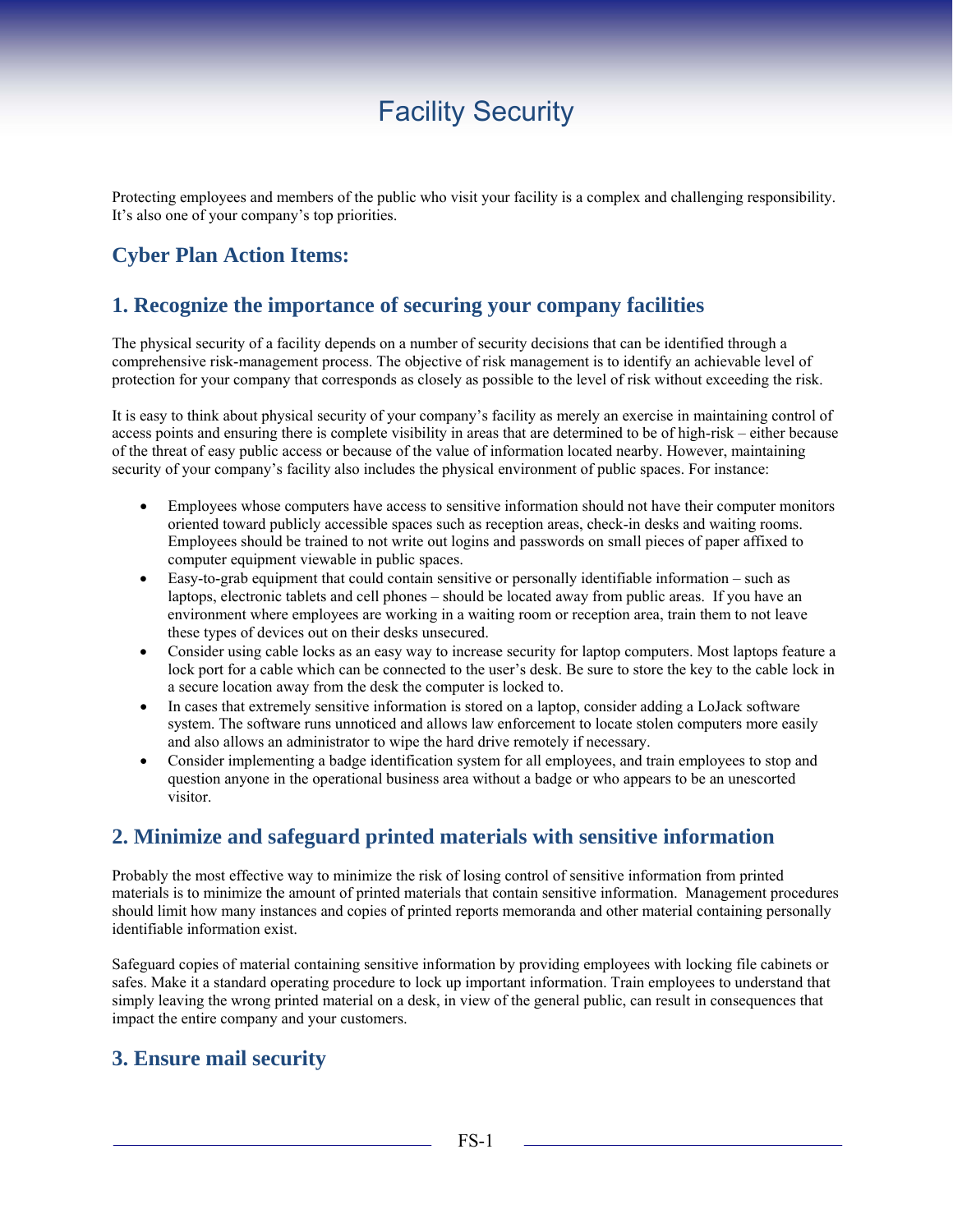Your mail center can introduce a wide range of potential threats to your business. Your center's screening and handling processes must be able to identify threats and hoaxes and eliminate or mitigate the risk they pose to facilities, employees and daily operations. Your company should ensure that mail managers understand the range of screening procedures and evaluate them in terms of your specific operational requirements.

# **4. Dispose of trash securely**

Too often, sensitive information – including customers' personally identifiable information, business financial and other data, and company system access information – is available for anyone to find in the trash. Invest in businessgrade shredders and buy enough of them to make it convenient for employees. Alternatively, subscribe to a trusted shredding company that will provide locked containers for storage until documents are shredded. Develop standard procedures and employee training programs to ensure that everyone in your company is aware of what types of information need to be shredded.

# **5. Dispose electronic equipment securely**

Be aware that emptying the recycle bin on your desktop or deleting documents from folders on your computer or other electronic device may not delete information forever. Those with advanced computer skills can still access your information even after you think you've destroyed it.

Disposing of electronic equipment requires skilled specialists in order to ensure the security of sensitive information contained within that equipment. If outside help, such as an experienced electronic equipment recycler and data security vendor, is not available or too expensive, you should at a minimum remove computer hard drives and have them shredded. Also, be mindful of risks with other types of equipment associated with computer equipment, including CDs and thumb drives.

### **6. Train your employees in facility security procedures**

A security breach of customer information or a breach of internal company information can result in a public loss of confidence in your company and can be as devastating for your business as a natural disaster. In order to address such risks, you must devote your time, attention and resources (including employee training time) to the potential vulnerabilities in your business environment and the procedures and practices that must be a standard part of each employee's workday.

And while formal training is important to maintaining security, the daily procedures you establish in both the normal conduct of business and in the way you model good security behaviors and practices are equally important. In short, security training should be stressed as critical and reinforced via daily procedures and leadership modeling.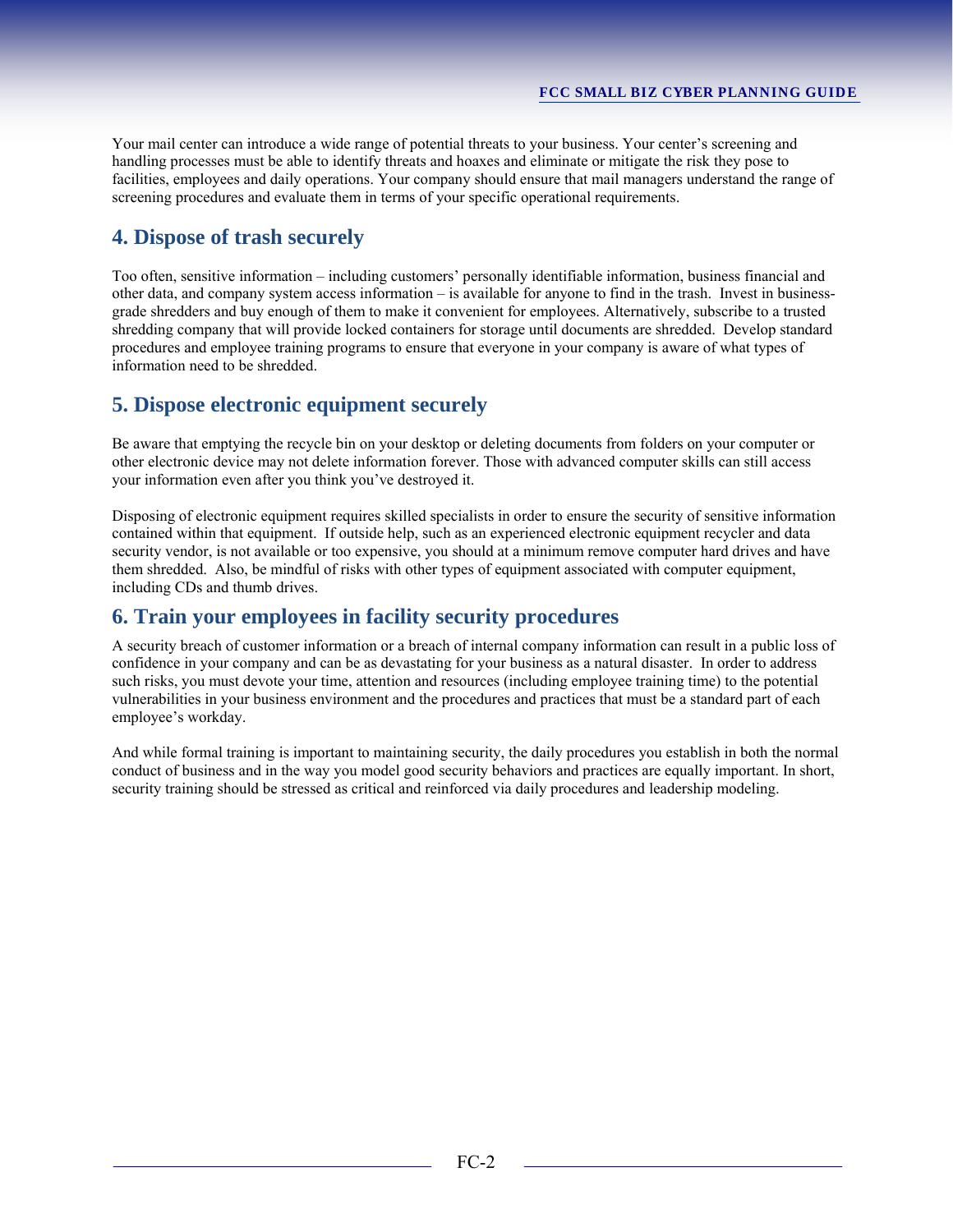# Operational Security

While operational security, or OPSEC, has its origins in securing information important to military operations, it has applications across the business community today.

In a commercial context, OPSEC is the process of denying hackers access to any information about the capabilities or intentions of a business by identifying, controlling and protecting evidence of the planning and execution of activities that are essential the success of operations.

OPSEC is a continuous process that consists of five distinct actions:

- Identify information that is critical to your business.
- Analyze the threat to that critical information.
- Analyze the vulnerabilities to your business that would allow a cyber criminal to access critical information.
- Assess the risk to your business if the vulnerabilities are exploited.
- Apply countermeasures to mitigate the risk factors.

In addition to being a five-step process, OPSEC is also a mindset that all business employees should embrace. By educating oneself on OPSEC risks and methodologies, protecting sensitive information that is critical to the success of your business becomes second nature.

This section explains the OPSEC process and provides some general guidelines that are applicable to most businesses. An understanding of the following terms is required before the process can be explained:

- *Critical information* Specific data about your business strategies and operations that are needed by cyber criminals to hamper or harm your business from successfully operating.
- *OPSEC indicators* Business operations and publicly available information that can be interpreted or pieced together by a cyber criminal to derive critical information.
- *OPSEC vulnerability* A condition in which business operations provide OPSEC indicators that may be obtained and accurately evaluated by a cyber criminal to provide a basis for hampering or harming successful business operations.

# **Cyber Plan Action Items:**

# **1. Identity of critical information**

The identification of critical information is important in that it focuses the remainder of the OPSEC process on protecting vital information rather than attempting to protect all information relevant to business operations. Given that any business has limited time, personnel and money for developing secure business practices, it is essential to focus those limited resources on protecting information that is most critical to successful business operations. Examples of critical information include, but should not be limited to, the following:

- Customer lists and contact information
- **Contracts**
- Patents and intellectual property
- Leases and deeds
- Policy manuals
- Articles of incorporation
- Corporate papers
- Laboratory notebooks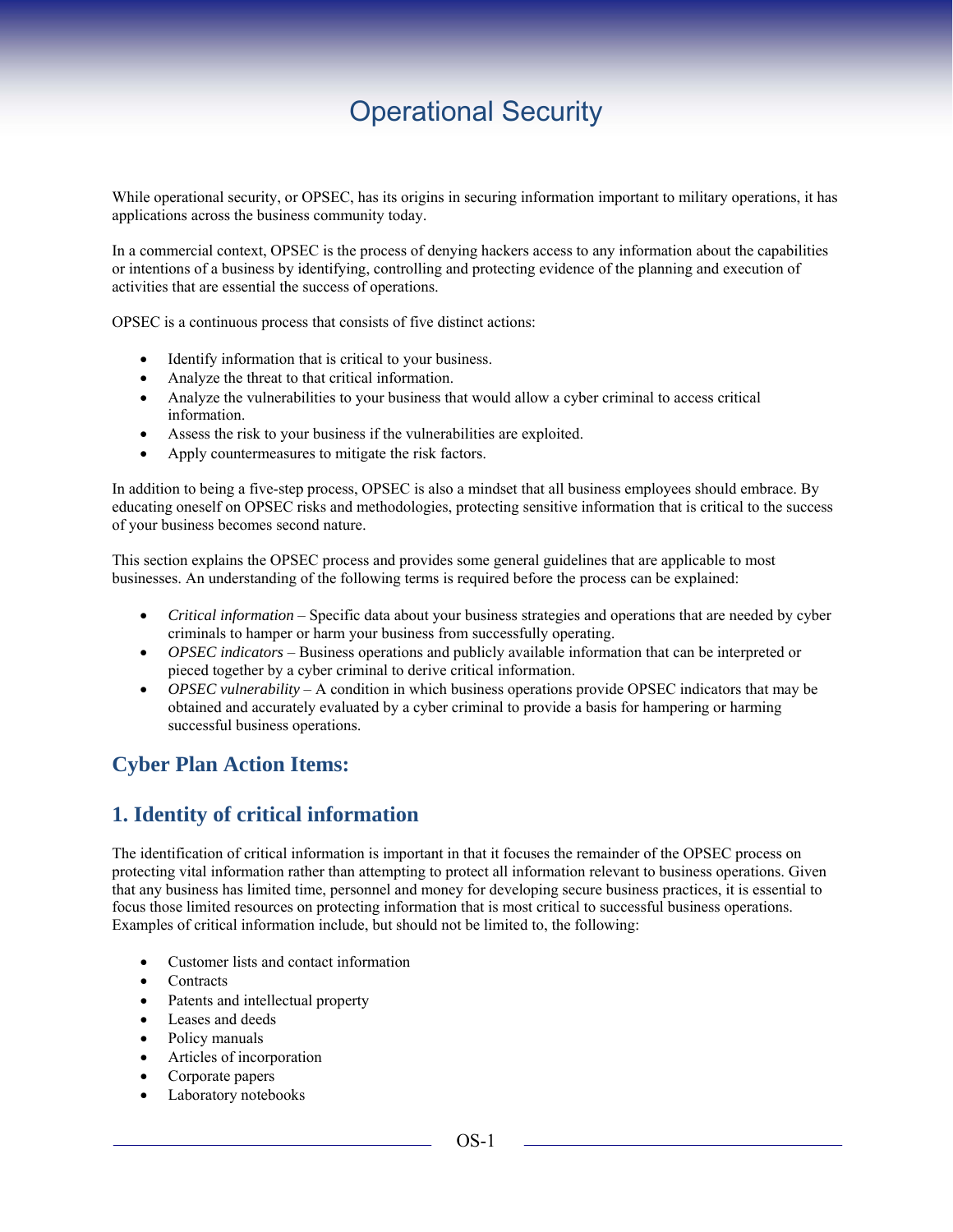- Audio tapes
- Video tapes
- Photographs and slides
- Strategic plans and board meeting minutes

Importantly, what is critical information for one business may not be critical for another business. Use your company's mission as a guide for determining what data are truly vital.

# **2. Analyze threats**

This action involves research and analysis to identify likely cyber criminals who may attempt to obtain critical information regarding your company's operations. OPSEC planners in your business should answer the following critical information questions:

- Who might be a cyber criminal (e.g. competitors, politically motivated hackers, etc.)?
- What are the cyber criminal's goals?
- What actions might the cyber criminal take?
- What critical information does the cyber criminal already have on your company's operations? (i.e., what is already publicly available?)

## **3. Analyze vulnerabilities**

The purpose of this action is to identify the vulnerabilities of your business in protecting critical information. It requires examining each aspect of security that seeks to protect your critical information and then comparing those indicators with the threats identified in the previous step. Common vulnerabilities for small businesses include the following:

- Poorly secured mobile devices that have access to critical information.
- Lack of policy on what information and networked equipment can be taken home from work or taken abroad on travel.
- Storage of critical information on personal email accounts or other non-company networks.
- Lack of policy on what business information can be posted to or accessed by social network sites.

### **4. Assess risk**

This action has two components. First, OPSEC managers must analyze the vulnerabilities identified in the previous action and identify possible OPSEC measures to mitigate each one. Second, specific OPSEC measures must be selected for execution based upon a risk assessment done by your company's senior leadership. Risk assessment requires comparing the estimated cost associated with implementing each possible OPSEC measure to the potential harmful effects on business operations resulting from the exploitation of a particular vulnerability.

OPSEC measures may entail some cost in time, resources, personnel or interference with normal operations. If the cost to achieve OPSEC protection exceeds the cost of the harm that an intruder could inflict, then the application of the measure is inappropriate. Because the decision not to implement a particular OPSEC measure entails risks, this step requires your company's leadership approval.

# **5. Apply appropriate OPSEC measures**

In this action, your company's leadership reviews and implements the OPSEC measures selected in the assessment of risk action. Before OPSEC measures can be selected, security objectives and critical information must be known, indicators identified and vulnerabilities assessed.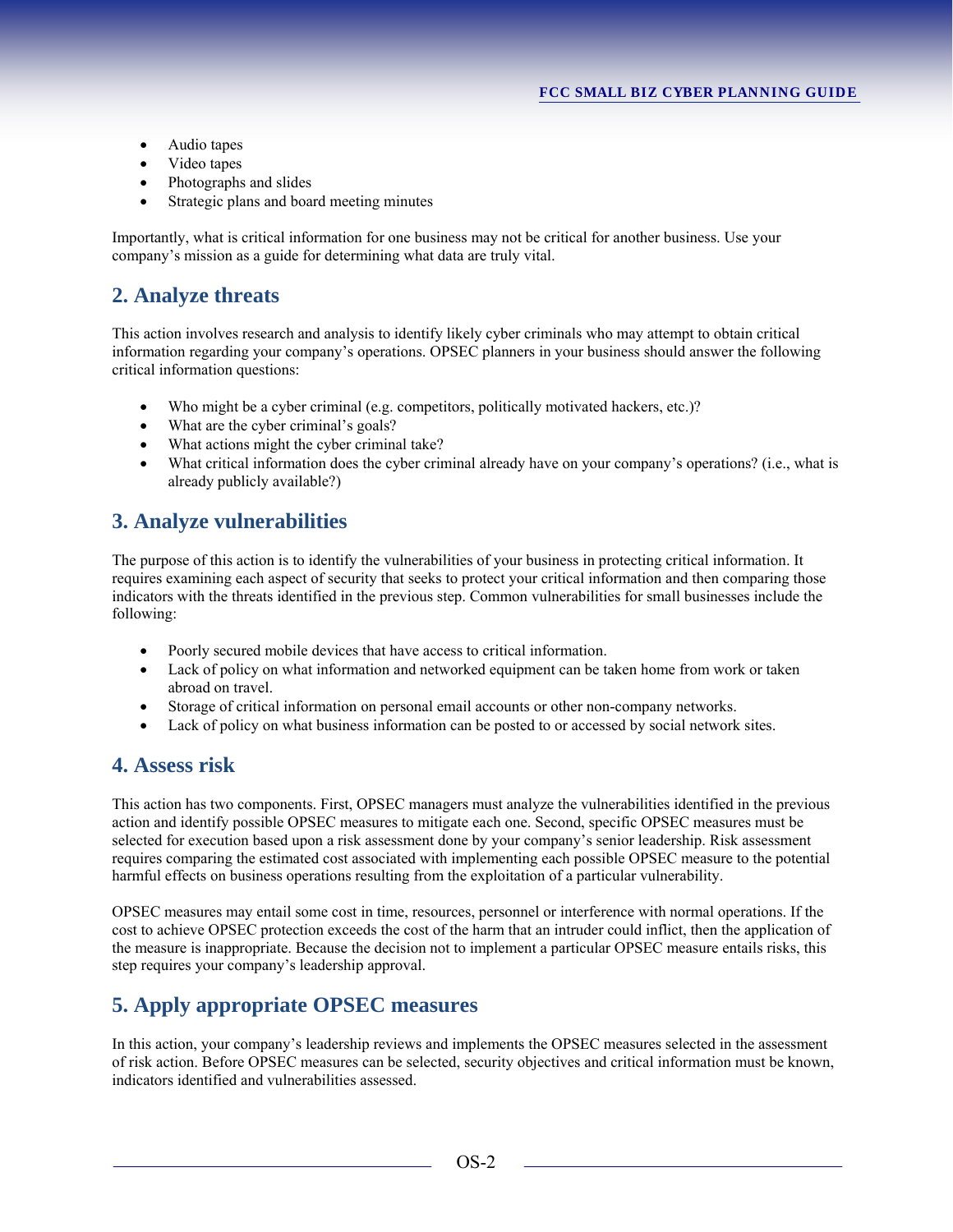### **Helpful links**

These resources provide additional information on the origins, purpose and implementation of operational security.

- National Security Agency/Central Security Service, *PURPLE DRAGON: The Origin and Development of the United States OPSEC Program* (1993): [http://www.nsa.gov/public\\_info/\\_files/cryptologic\\_quarterly/purple\\_dragon.pdf](http://www.nsa.gov/public_info/_files/cryptologic_quarterly/purple_dragon.pdf)
- Joint Publication 3-13.3, *Operations Security* (29 June 2006): Available through Joint Doctrine Education and Training Electronic Information System (JDEIS).
- [https://jfsc.ndu.edu/schools\\_programs/jc2ios/io/student\\_readings/1C2\\_JP\\_3-13-3\\_OPSEC\\_Process.pdf](https://jfsc.ndu.edu/schools_programs/jc2ios/io/student_readings/1C2_JP_3-13-3_OPSEC_Process.pdf)
- National OPSEC Program:<https://www.iad.gov/ioss/>
- OPSEC Professionals Society: <http://opsecsociety.org/>
- Operations Security Professional's Association: <http://www.opsecprofessionals.org/>
- Department of Homeland Security Critical Infrastructure Protection: http://www.dhs.gov/criticalinfrastructure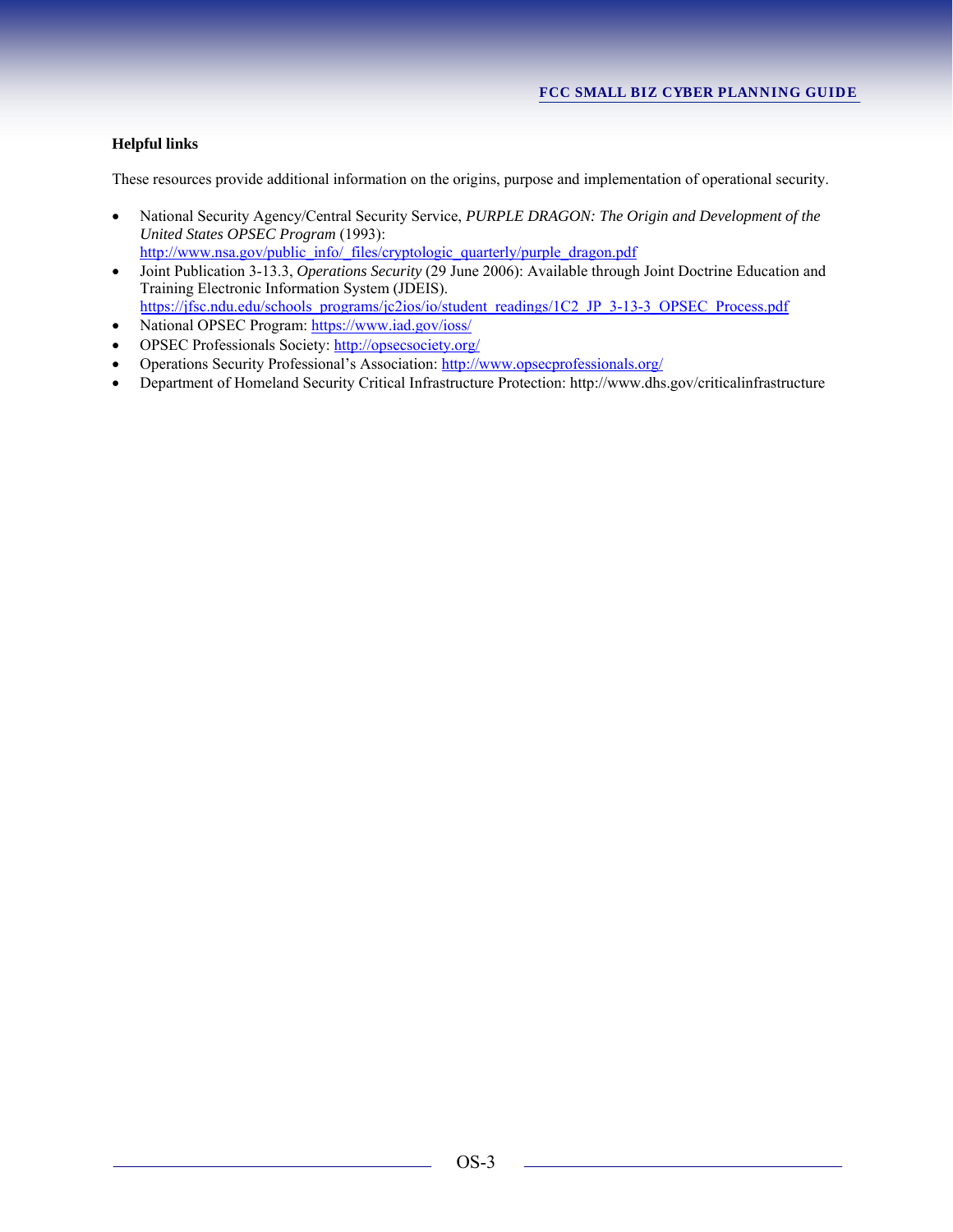# Payment Cards

If your business accepts payment by credit or debit cards, it is important to have security steps in place to ensure your customer information is safe. You also may have security obligations pursuant to agreements with your bank or payment services processor. These entities can help you prevent fraud. In addition, free resources and general security tips are available to learn how to keep sensitive information – beyond payment information – safe.

# **Cyber Plan Action Items:**

# **1. Understand and catalog customer and card data you keep**

- Make a list of the type of customer and card information you collect and keep names, addresses, identification information, payment card numbers, magnetic stripe data, bank account details and Social Security numbers. It's not only card numbers criminals want; they're looking for all types of personal information, especially if it helps them commit identity fraud.
- Understand where you keep such information and how it is protected.
- Determine who has access to this data and if they need to have access.

# **2. Evaluate whether you need to keep all the data you store**

- Once you know what information you collect and store, evaluate whether you really need to keep it. Often businesses may not realize they're logging or otherwise keeping unnecessary data until they conduct an audit. Not keeping sensitive data in storage makes it harder for criminals to steal it.
- If you've been using card numbers for purposes other than payment transactions, such as a customer loyalty program, ask your merchant processor if you can use alternative data instead. Tokenization, for example, is technology that masks card numbers and replaces it with an alternate number that can't be used for fraud.

# **3. Use secure tools and services**

- The payments industry maintains lists of hardware, software and service providers who have been validated against industry security requirements.
- Small businesses that use integrated payment systems, in which the card terminal is connected to a larger computer system, can check the list of validated payment applications to make sure any software they employ has been tested.
- Have a conversation about security with your provider if the products or services you are currently using are not on the lists.

### **4. Control access to payment systems**

- Whether you use a more complicated payment system or a simple standalone terminal, make sure you carefully control access.
- Isolate payment systems from other, less secure programs, especially those connected to the Internet. For example, don't use the same computer to process payments and surf the Internet.
- Control or limit access to payment systems to only employees who need access.
- Make sure you use a secure system for remote access or eliminate remote access if you don't need it so that criminals cannot infiltrate your system from the Internet.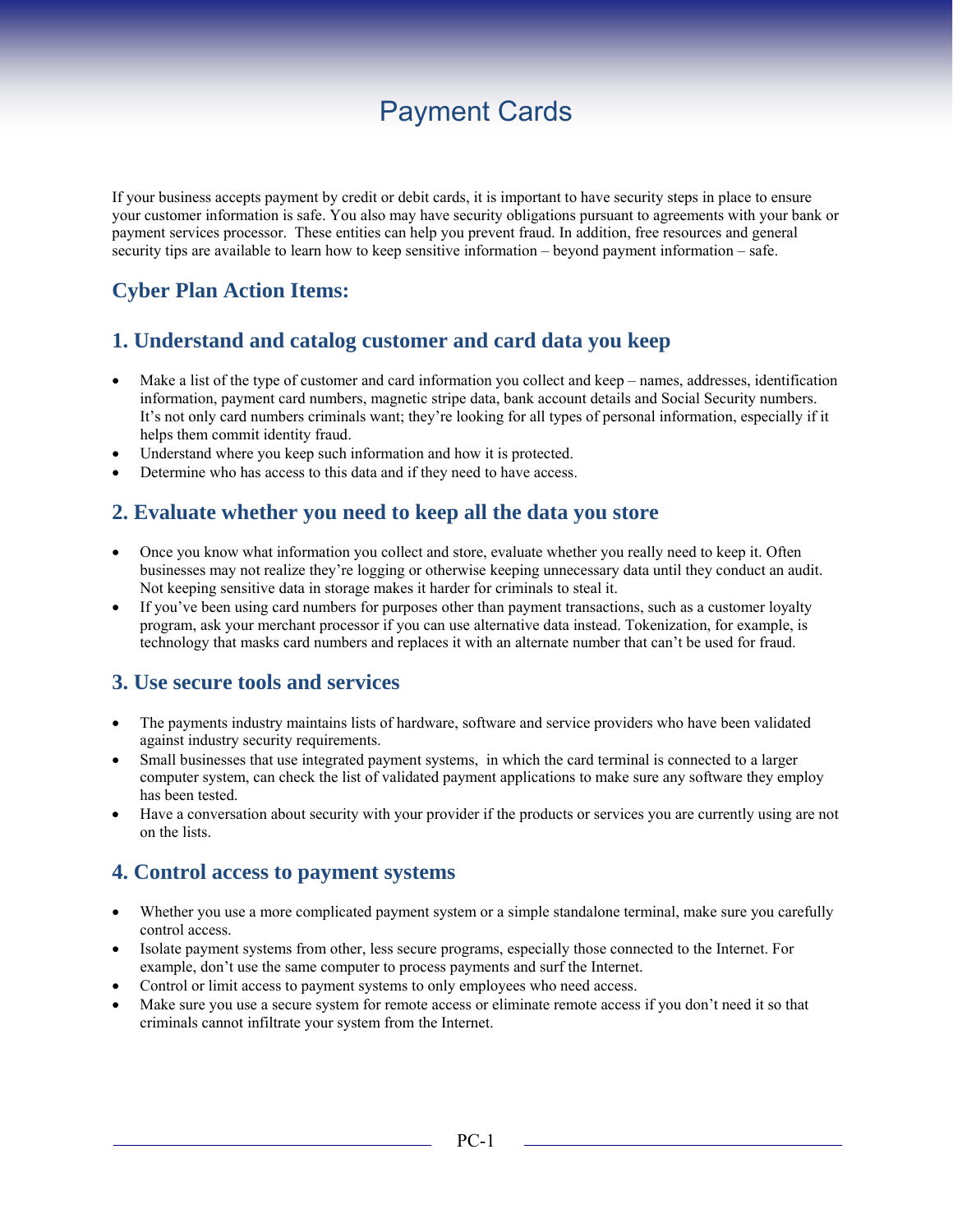# **5. Use security tools and resources**

Work with your bank or processor and ask about the anti-fraud measures, tools and services you can use to ensure criminals cannot use stolen card information at your business.

- For e-commerce retailers:
	- The CVV2 code is the three-digit number on the signature panel that can help verify that the customer has physical possession of the card and not just the account number.
	- Retailers can also use Address Verification Service to ensure the cardholder has provided the correct billing address associated with the account.
	- Services such as Verified by Visa prompt the cardholder to enter a personal password confirming their identity and providing an extra layer of protection.
- For brick and mortar retailers:
	- Swipe the card and get an electronic authorization for the transaction.
	- Check that the signature matches the card.
	- Ensure your payment terminal is secure and safe from tampering.

### **6. Remember the security basics**

- Use strong, unique passwords and change them frequently.
- Use up-to-date firewall and anti-virus technologies.
- Do not click on suspicious links you may receive by email or encounter online.

#### **Helpful links**

You don't have to tackle security on your own. Work with your bank or processor to make sure you're getting the support and expertise you need.

- Visa offers a data security guide for small business as part of its Cardholder Information Security Program: <http://usa.visa.com/download/merchants/uscc-cyber-security-guide-2012.pdf>
- Information about industry security standards is available from the PCI Security Standards Council: https://www.pcisecuritystandards.org
- The Paysimple.com blog offers a helpful post on credit card security: http://paysimple.com/blog/2011/09/01/5 tips-for-proper-handling-of-customer-credit-card-account-information/
- American Express provides data security advice for merchants: [https://www260.americanexpress.com/merchant/singlevoice/dsw/FrontServlet?request\\_type=dsw&pg\\_nm=mer](https://www260.americanexpress.com/merchant/singlevoice/dsw/FrontServlet?request_type=dsw&pg_nm=merchinfo&ln=en&frm=US) [chinfo&ln=en&frm=US](https://www260.americanexpress.com/merchant/singlevoice/dsw/FrontServlet?request_type=dsw&pg_nm=merchinfo&ln=en&frm=US)
- MasterCard offers resources for on safeguarding customer information. : http://www.mastercard.com/us/business/en/smallbiz/resources/industry/ecommerce/articles/0802CustomerData.html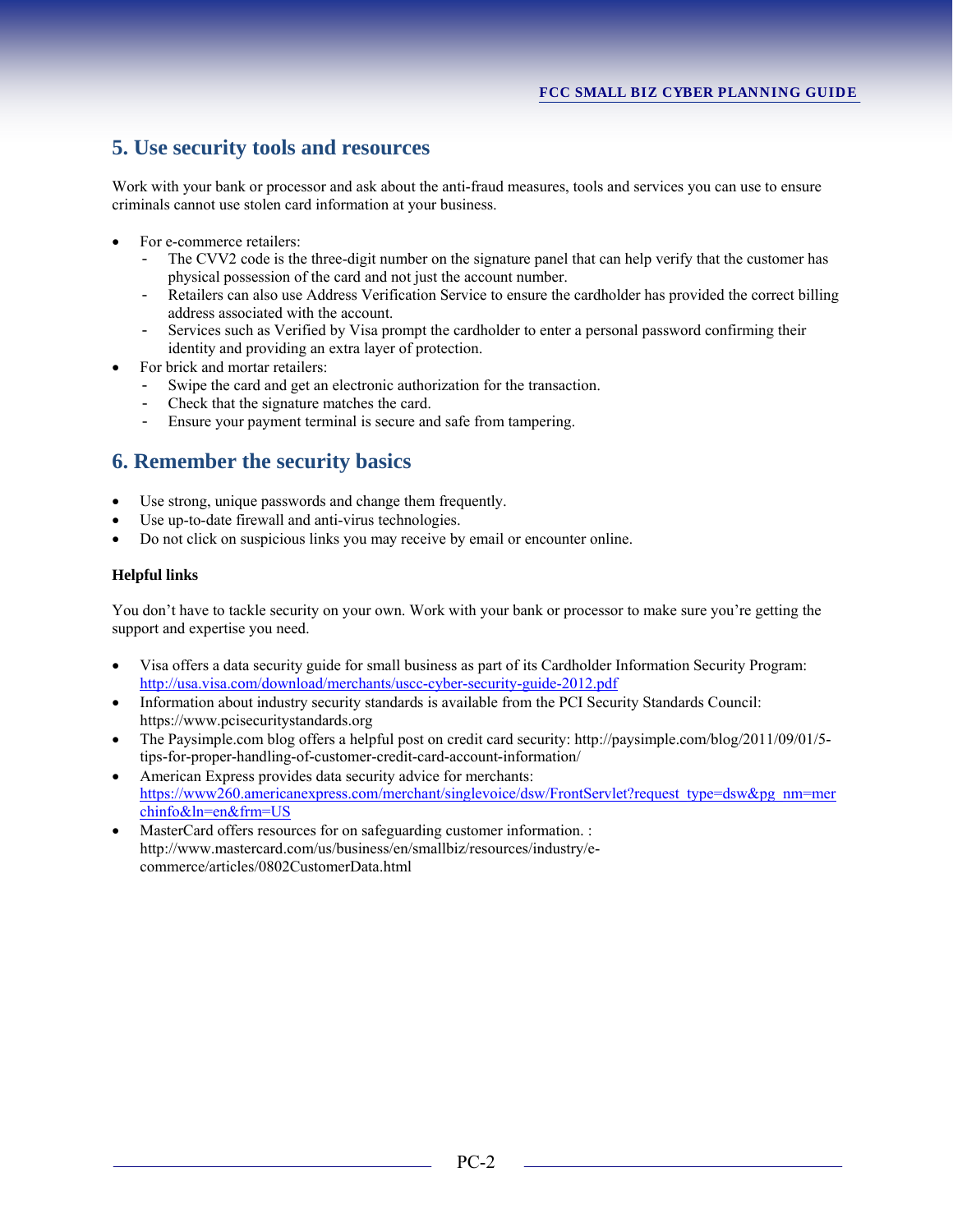# Incident Response

Even well-implemented cyber security structures and plans may not prevent all breaches of your business' data defenses, so be sure to have procedures in place to respond to security breaches when they occur.

# **Types of breaches**

*Physical breaches* include real-world crimes such as burglaries and equipment theft, as well as any event when your company's equipment is misplaced or lost in transit. Unauthorized devices may be installed on a system or network, permitting further compromises of data confidentiality and integrity. Physical breaches can also result from reselling, donating or recycling old equipment that has not been properly cleansed of potentially sensitive information.

*Network and system security breaches* include events when computers become infected with malicious code, are accessed by unauthorized individuals remotely or are used by authorized individuals to perform malicious activity. This can also include breaches to network routers and firewalls, both within and outside your organization's boundary and control.

*Data breaches*, meaning the leakage or spillage of sensitive information into insecure channels, can result from any of the types of events described above. Data breaches can also occur if sensitive information is left improperly exposed by mistake.

# **Cyber Plan Action Items, if Breach Occurs:**

# **1. Notify law enforcement if necessary**

Depending on the type of breach and type of business, your company may be required to notify local law enforcement or other government authorities upon discovery of a data breach. In the event of exposure of customer information, you should notify the customer(s) of the incident, record the data that was lost or exposed and record the measures taken to ensure against future exposure.

### **2. Work cohesively across technical and leadership teams to limit the damage**

Once your company becomes aware that a breach has occurred, technical personnel and business decision makers should work together to decide on the most practical and effective containment plan. Containment plans will vary from one set of circumstances to the next, and they may quickly become intensive in terms of time and resources from both the technological and business impact perspectives. In any case, the containment of data breaches should be focused on determining the extent of the compromise and preserving the confidentiality and integrity of sensitive data that has not yet been stolen or disclosed.

Other issues affecting the selection and execution of a containment plan include your company's reputation-risk management strategy and the decision on whether to request outside assistance – either from local or federal law enforcement, a private consulting firm or a computer incident response organization such as US-CERT.

### **3. Begin recovery effort**

After a containment plan has been established and execution has begun, get started on eradication and recovery efforts. In the case of network and system security breaches, eradication usually means removing all instances of unauthorized software from the network and disabling all access privileges associated with users who have committed malicious activity.

 $IR-1$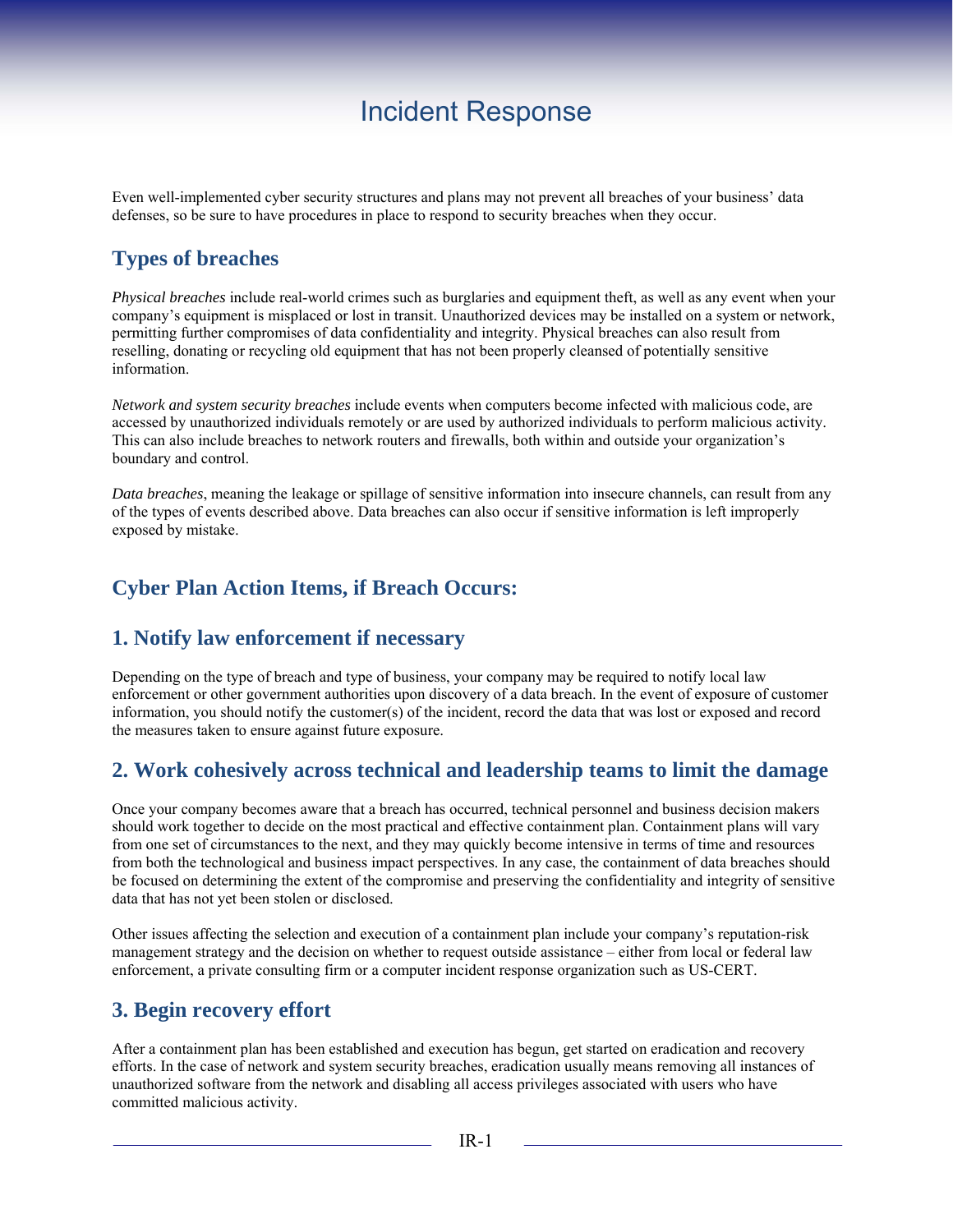Cleaning a network or system of all traces of malicious code can often entail having to completely wipe all storage media and perform a "clean install." Therefore, recovery from such a breach may be resource intensive and require careful restoration of data from backups. Bear in mind that backups may also contain malicious code and should be carefully checked for compromise; otherwise, the security breach will be perpetuated after the recovery phase.

# **Key Disaster Recovery Principles**

- *Don't wait until it's too late*Small businesses should not wait until after a disaster to think about what should have been done to protect their data. Not only is downtime costly from a financial perspective, but it could mean the complete demise of the business. Small businesses should map out disaster preparedness plans ahead of time, including the identification of key systems, data and other resources that are critical to running the business.
- *Protect information completely* To reduce the risk of losing critical business information, small businesses must implement the appropriate security and backup solutions to archive important files, such as customer records and financial information for the long term. Natural disasters, theft and cyber attacks can all result in data and financial loss, so small businesses need to make sure important files are saved not only on an external hard drive and/or company network, but in a safe, off-site location.
- *Get employees involved* Employees play a key role in helping to prevent downtime. They should be educated on computer security best practices and what to do if information is accidentally deleted or cannot easily be found in their files. Since small businesses often have limited resources, all employees should know how to retrieve the businesses' information in times of disaster.
- *Test frequently* After a disaster hits is the worst time to learn that critical files were not backed up as planned. Regular disaster recovery testing is invaluable. Test your plan anytime anything changes in your environment.
- *Review your plan* If frequent testing is not feasible due to resources and bandwidth, small businesses should at least review disaster preparedness plan on a quarterly basis.
- *Be prepared* It is always better and less costly to invest in adequate security up-front rather than going through a costly incident response which could result in rebuilding your entire network infrastructure.

### **4. Hold a 'lessons learned' meeting**

Lastly, your company should always perform a "lessons learned" meeting after the recovery phase has been successfully completed to discover, document and refine the knowledge gained during the incident handling process.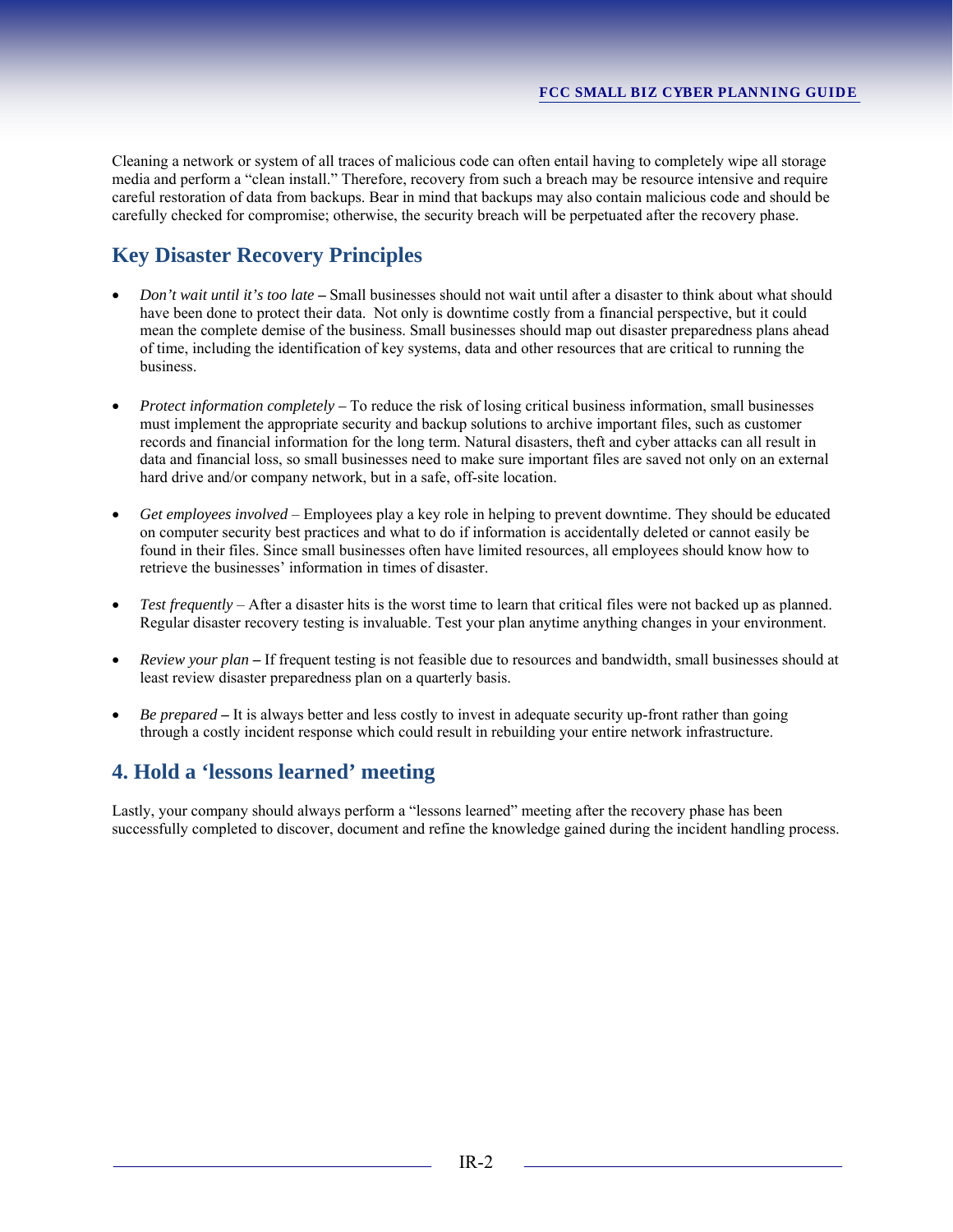# Policy Development and Management

All companies should develop and maintain clear and robust policies for safeguarding critical business data and sensitive information, protecting their reputation and discouraging inappropriate behavior by employees.

Many of these types of policies already exist for "real world" situations, but may need to be tailored to your organization and updated to reflect the increasing impact of cyberspace on everyday transactions, both professional and personal. As with any other business document, cyber security policies should follow good design and governance practices -- not so long that they become unusable, not so vague that they become meaningless, and reviewed on a regular basis to ensure that they stay pertinent as your business needs change.

Please note that this document does not address all policy requirements for businesses that fall under legislative acts or directives, such as the Health Insurance Portability and Accountability Act, Sarbanes-Oxley Act or other federal, state or local statutes.

## **Cyber Plan Action Items:**

### **1. Establish security roles and responsibilities**

One of the most effective and least expensive means of preventing serious cyber security incidents is to establish a policy that clearly defines the separation of roles and responsibilities with regard to systems and the information they contain. Many systems are designed to provide for strong Role-Based Access Control (RBAC), but this tool is of little use without well-defined procedures and policies to govern the assignment of roles and their associated constraints. Such policies need to clearly state, at a minimum:

- Clearly identify company data ownership and employee roles for security oversight and their inherit privileges, including:
	- o Necessary roles, and the privileges and constraints accorded to those roles.
	- o The types of employees who should be allowed to assume the various roles.
	- o How long an employee may hold a role before access rights must be reviewed.
	- o If employees may hold multiple roles, the circumstances defining when to adopt one role over another.

Depending on the types of data regularly handled by your business, it may also make sense to create separate policies governing who is responsible for certain types of data. For example, a business that handles large volumes of personally identifiable information (PII) from its customers may benefit from identifying a chief steward for customers' privacy information. The steward could serve not only as a subject matter expert on all matters of privacy, but also to serve as the champion for process and technical improvements to PII handling.

# **2. Establish an employee Internet usage policy**

The limits on employee Internet usage in the workplace vary widely from business to business. Your guidelines should allow employees the maximum degree of freedom they require to be productive (short breaks to surf the web or perform personal tasks online have been shown to increase productivity). At the same time, rules of behavior are necessary to ensure that all employees are aware of boundaries, both to keep them safe and to keep your company successful. Some to consider:

- Personal breaks to surf the web should be limited to a reasonable amount of time and to certain types of activities.
- If you use a web filtering system, employees should have clear knowledge of how and why their web activities will be monitored, and what types of sites are deemed unacceptable by your policy.
- Workplace rules of behavior should be clear, concise and easy to follow. Employees should feel comfortable performing both personal and professional tasks online without making judgment calls as to what may or may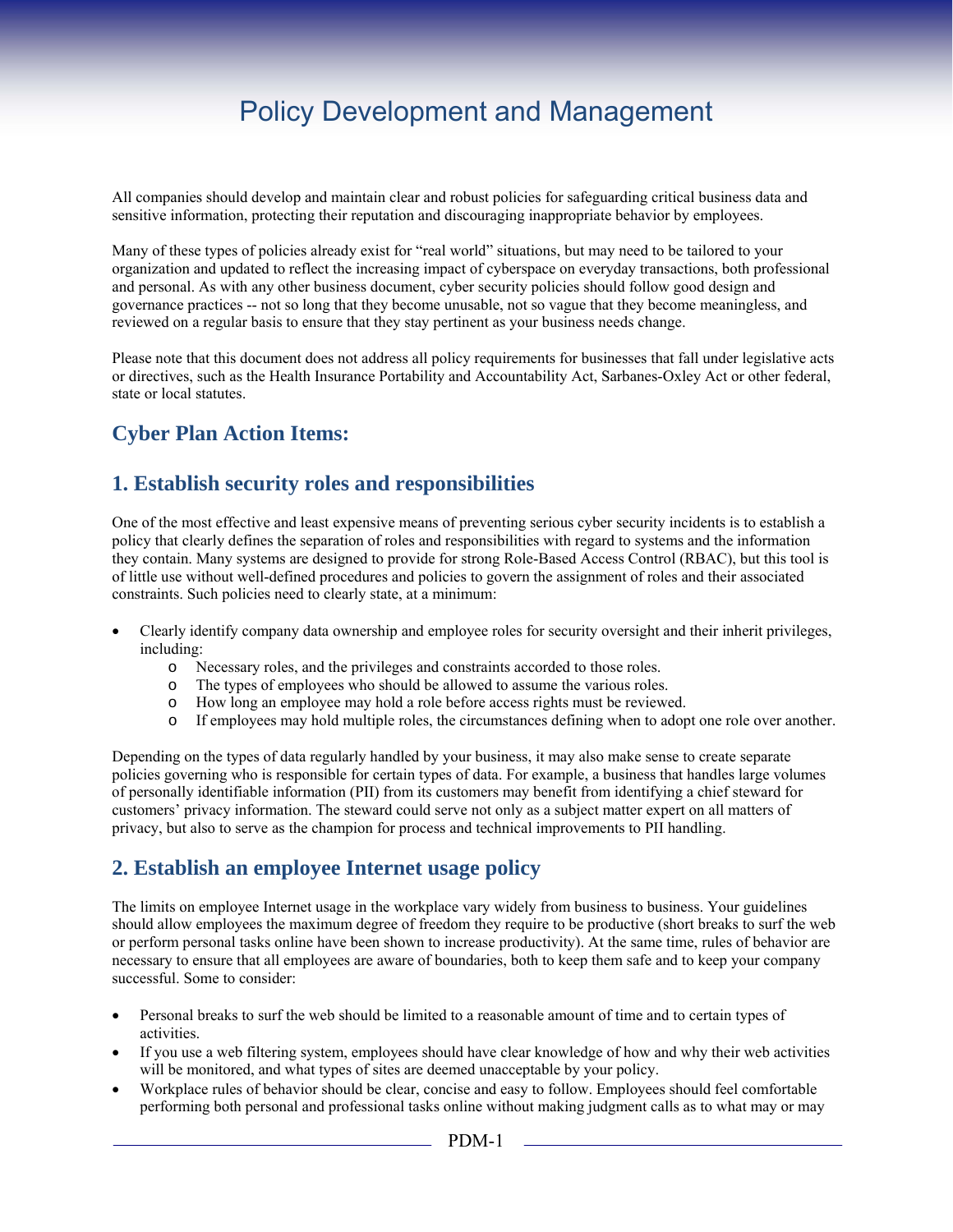not be deemed appropriate. Businesses may want to include a splash warning upon network sign-on that advises the employees of the businesses' Internet usage policies so that all employees are on notice.

# **3. Establish a social media policy**

Social networking applications present a number of risks that are difficult to address using technical or procedural solutions. A strong social media policy is crucial for any business that seeks to use social networking to promote its activities and communicate with its customers. At a minimum, a social media policy should clearly include the following:

- Specific guidance on when to disclose company activities using social media, and what kinds of details can be discussed in a public forum.
- Additional rules of behavior for employees using personal social networking accounts to make clear what kinds of discussion topics or posts could cause risk for the company.
- Guidance on the acceptability of using a company email address to register for, or get notices from, social media sites.
- Guidance on selecting long and strong passwords for social networking accounts, since very few social media sites enforce strong authentication policies for users.

Lastly, all users of social media need to be aware of the risks associated with social networking tools and the types of data that can be automatically disclosed online when using social media. Taking the time to educate your employees on the potential pitfalls of social media use, especially in tandem with geo-location services, may be the most beneficial social networking security practice of all.

# **4. Identify potential reputation risks**

All organizations should take the time to identify potential risks to their reputation and develop a strategy to mitigate those risks via policies or other measures as available. Specific types of reputation risks include:

- Being impersonated online by a criminal organization (e.g., an illegitimate website spoofing your business name and copying your site design, then attempting to defraud potential customers via phishing scams or other method).
- Having sensitive company or customer information leaked to the public via the web.
- Having sensitive or inappropriate employee actions made public via the web or social media sites.

All businesses should set a policy for managing these types of risks and plans to address such incidents if and when they occur. Such a policy should cover a regular process for identifying potential risks to the company's reputation in cyberspace, practical measures to prevent those risks from materializing and reference plans to respond and recover from potential incidents as soon as they occur.

#### **Helpful links**

- US-CERT's Protect Your Workplace Posters & Brochure: [http://www.us-cert.gov/reading\\_room/distributable.html](http://www.us-cert.gov/reading_room/distributable.html)
- Socializing Securely: Using Social Networking Services: [http://www.us-cert.gov/reading\\_room/safe\\_social\\_networking.pdf](http://www.us-cert.gov/reading_room/safe_social_networking.pdf)
- Governing for Enterprise Security: <http://www.cert.org/governance/>
- FFIEC Handbook Definition of Reputation Risk: [http://ithandbook.ffiec.gov/it-booklets/retail-payment-systems/retail-payment-systems-risk](http://ithandbook.ffiec.gov/it-booklets/retail-payment-systems/retail-payment-systems-risk-management/reputation-risk.aspx)[management/reputation-risk.aspx](http://ithandbook.ffiec.gov/it-booklets/retail-payment-systems/retail-payment-systems-risk-management/reputation-risk.aspx)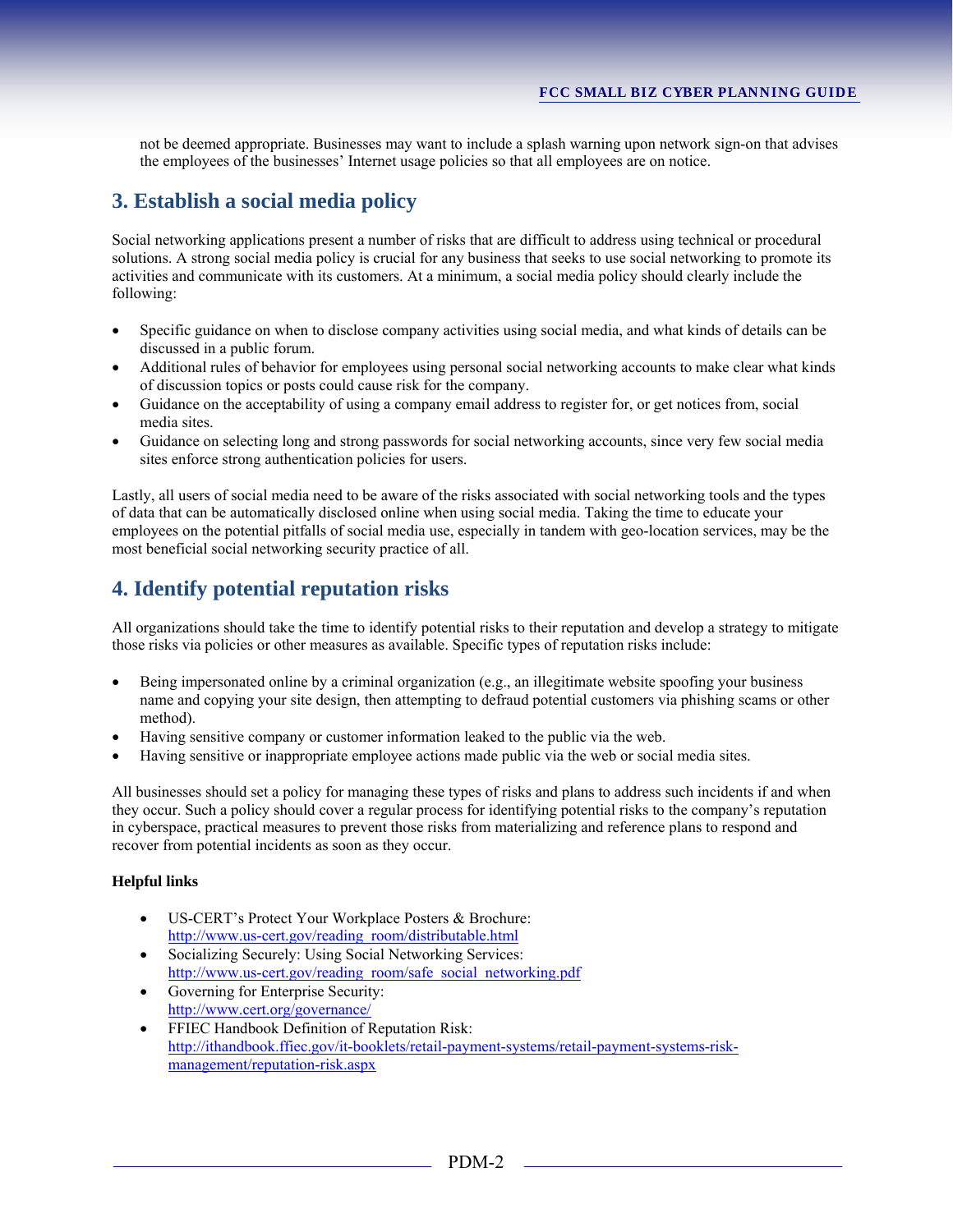• What Businesses can do to help with cyber security; <http://staysafeonline.org/business-safe-online>

 $\equiv$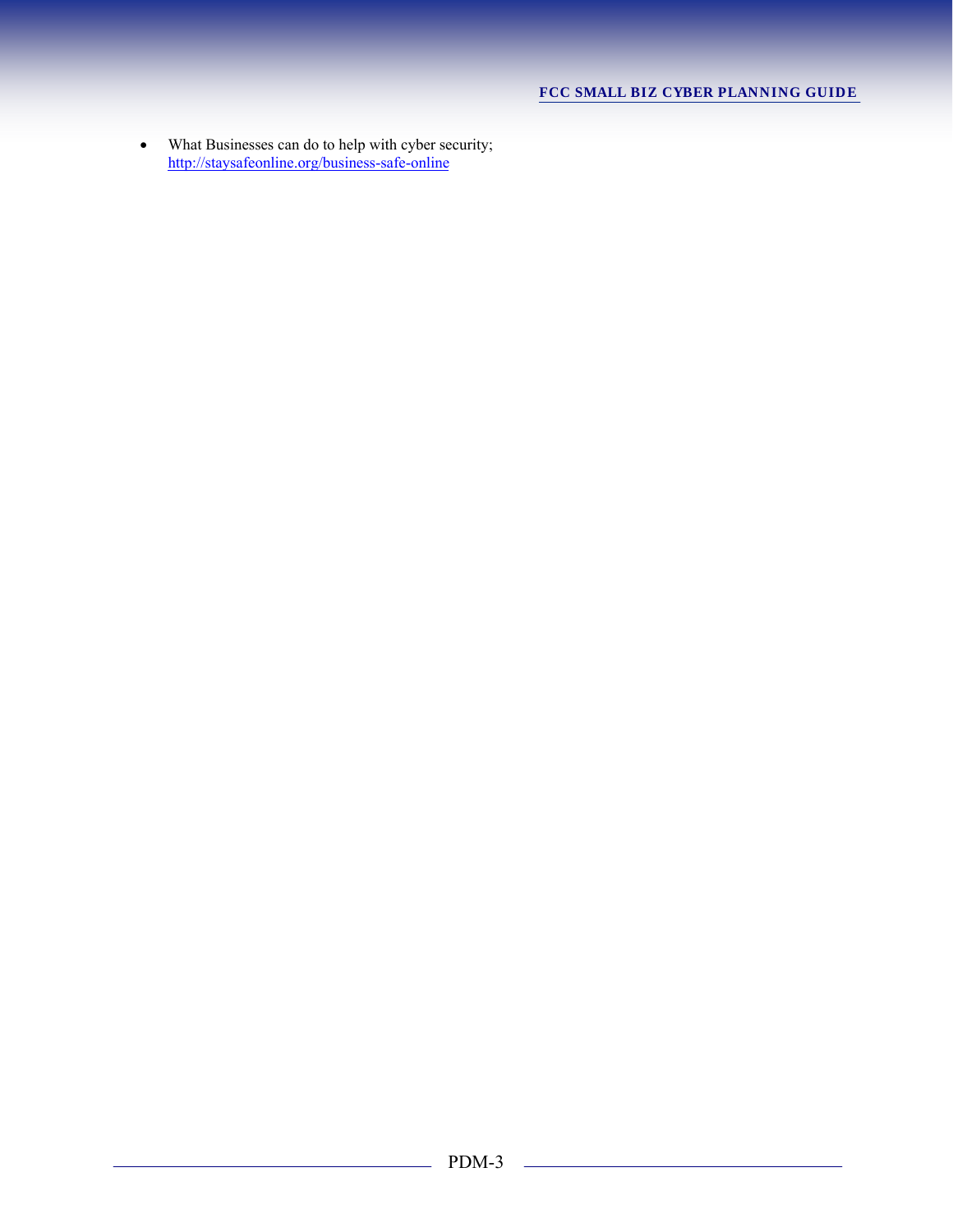# Cyber Security Glossary

### **Adware**

Any software application that displays advertising banners while the program is running. Adware often includes code that tracks a user's personal information and passes it on to third parties without the user's authorization or knowledge. And if you gather enough of it, adware slows down your computer significantly. Over time, performance can be so degraded that you may have trouble working productively. See also **Spyware** and **Malware**.

### **Anti-Virus Software**

Software designed to detect and potentially eliminate viruses before they have had a chance to wreak havoc within the system. Anti-virus software can also repair or quarantine files that have already been infected by virus activity. See also **Virus** and **Electronic Infections**.

### **Application**

Software that performs automated functions for a user, such as word processing, spreadsheets, graphics, presentations and databases—as opposed to operating system (OS) software.

### **Attachment**

A file that has been added to an email—often an image or document. It could be something useful to you or something harmful to your computer. See also **Virus**.

### **Authentication**

Confirming the correctness of the claimed identity of an individual user, machine, software component or any other entity.

### **Authorization**

The approval, permission or empowerment for someone or something to do something.

### **Backdoor**

Hidden software or hardware mechanism used to circumvent security controls.

### **Backup**

File copies that are saved as protection against loss, damage or unavailability of the primary data. Saving methods include high-capacity tape, separate disk sub-systems or on the Internet. Off-site backup storage is ideal, sufficiently far away to reduce the risk of environmental damage such as flood, which might destroy both the primary and the backup if kept nearby.

### **Badware**

See **Malware**, **Adware** and **Spyware**.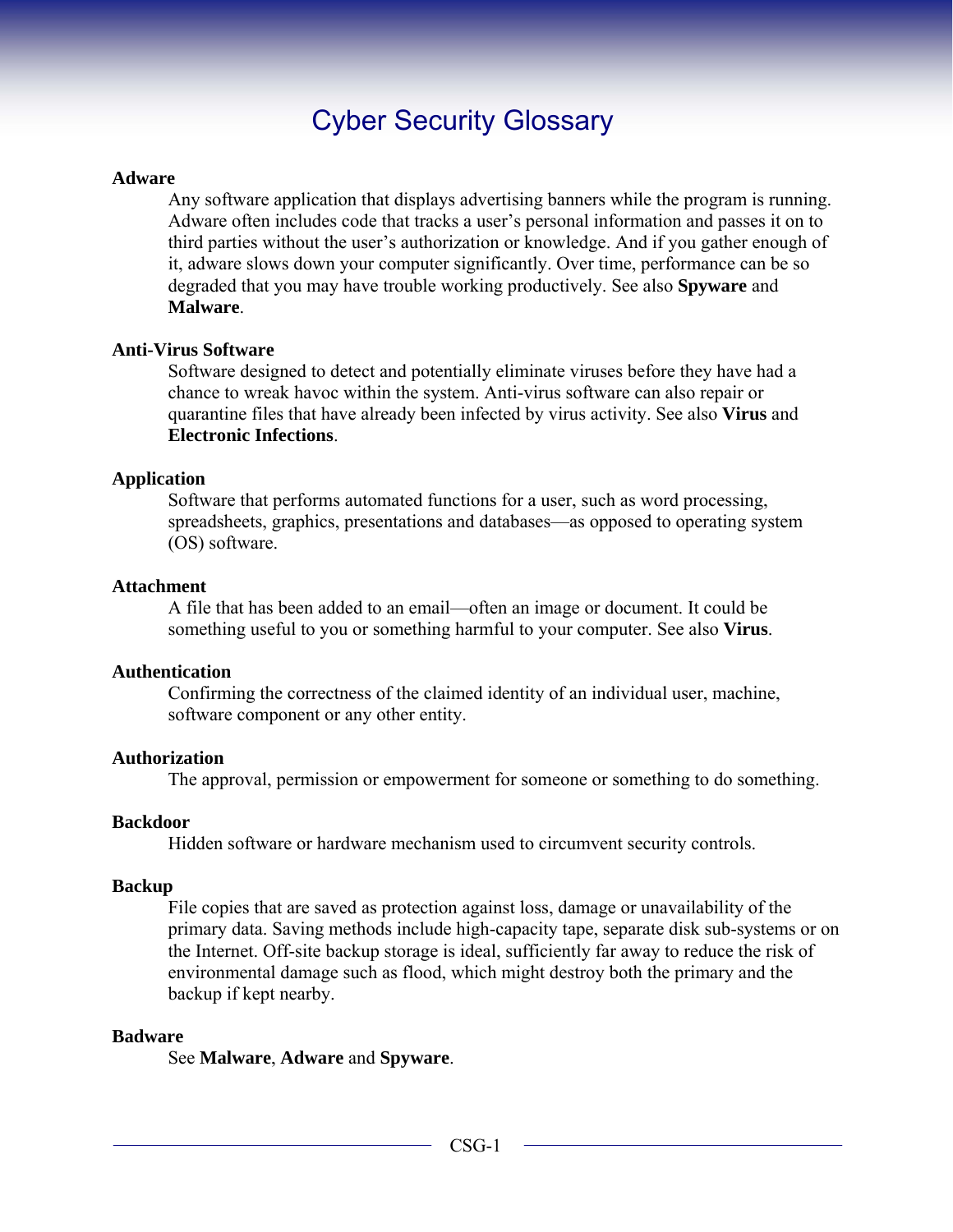### **Bandwidth**

The capacity of a communication channel to pass data such as text, images, video or sound through the channel in a given amount of time. Usually expressed in bits per second.

### **Blacklisting Software**

A form of filtering that blocks only websites specified as harmful. Parents and employers sometimes use such software to prevent children and employees from visiting certain websites. You can add and remove sites from the "not permitted" list. This method of filtering allows for more full use of the Internet, but is less efficient at preventing access to any harmful material that is not on the list. See also **Whitelisting Software**.

### **Blended Threat**

A computer network attack that seeks to maximize the severity of damage and speed of contagion by combining methods—for example, using characteristics of both viruses and worms. See also **Electronic Infection**.

### **Blog**

Short for "Web log," a blog is usually defined as an online diary or journal. It is usually updated frequently and offered in a dated log format with the most recent entry at the top of the page. It often contains links to other websites along with commentary about those sites or specific subjects, such as politics, news, pop culture or computers.

### **Broadband**

General term used to refer to high-speed network connections such as cable modem and Digital Subscriber Line (DSL). These types of "always on" Internet connections are actually more susceptible to some security threats than computers that access the Web via dial-up service.

### **Browser**

A client software program that can retrieve and display information from servers on the World Wide Web. Often known as a "Web browser" or "Internet browser," Examples include Microsoft's Internet Explorer, Google's Chrome, Apple's Safari, and Mozilla's Firefox.

### **Brute Force Attack**

An exhaustive password-cracking procedure that tries all possibilities, one by one. See also **Dictionary Attack** and **Hybrid Attack**.

### **Clear Desk Policy**

A policy that directs all personnel to clear their desks at the end of each working day, and file everything appropriately. Desks should be cleared of all documents and papers, including the contents of the "in" and "out" trays —not simply for cleanliness, but also to ensure that sensitive papers and documents are not exposed to unauthorized persons outside of working hours.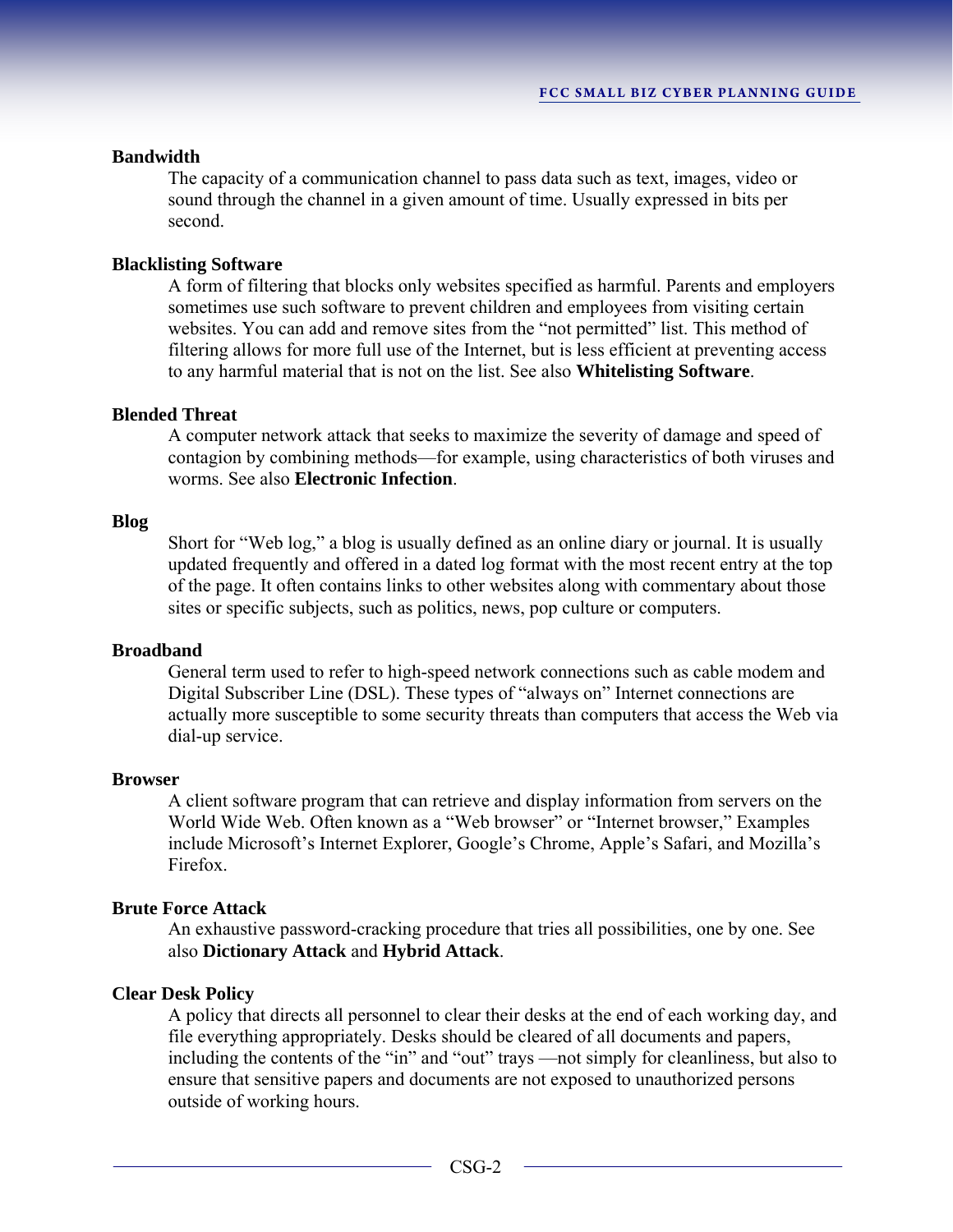### **Clear Screen Policy**

A policy that directs all computer users to ensure that the contents of the screen are protected from prying eyes and opportunistic breaches of confidentially. Typically, the easiest means of compliance is to use a screen saver that engages either on request or after a specified short period of time. See also **Shoulder Surfing**.

### **Cookie**

A small file that is downloaded by some websites to store a packet of information on your browser. Companies and organizations use cookies to remember your login or registration identification, site preferences, pages viewed and online "shopping-cart" so that the next time you visit a site, your stored information can automatically be pulled up for you. A cookie is obviously convenient but also presents potential security issues. You can configure your browser to alert you whenever a cookie is being sent. You can refuse to accept all cookies or erase all cookies saved on your browser.

### **Credit Card**

A card indicating the holder has been granted a line of credit. Often sought after by criminals looking for an easy way to purchase things without having to pay for them. For this reason and others, a credit card preferable to a debit card for online shopping since it provides a buffer between buyer and seller, affording more protections to the buyer in case there is a problem with the order or the card number is compromised. See also **Debit Card**.

### **Cyberbullying**

Sending or posting harmful, cruel, rude or threatening messages, or slanderous information, text or images using the Internet or other digital communication devices.

### **Debit Card**

A card linked directly to the holder's bank account, withdrawing money from the account. Not as safe as credit cards for online shopping since if problems arise, the buyer's money has already been spent and is harder to get back. See also **Credit Card**.

### **Denial of Service Attack**

The prevention of authorized access to a system resource or the delaying of system operations and functions. Often this involves a cyber criminal generating a large volume of data requests. See also **Flooding**.

### **Dictionary Attack**

A password-cracking attack that tries all of the phrases or words in a dictionary. See also **Brute Force Attack** and **Hybrid Attack**.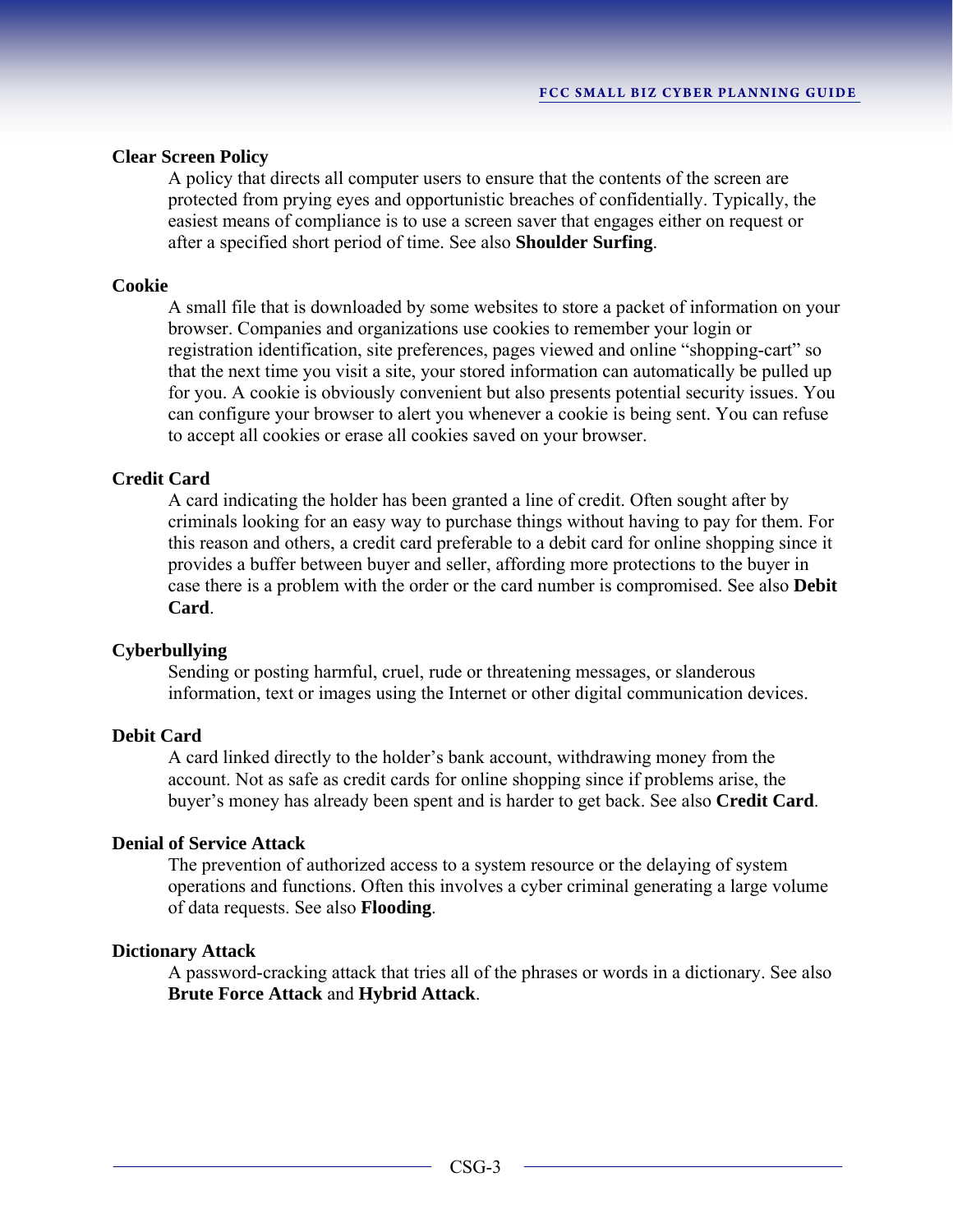### **Digital Certificate**

The electronic equivalent of an ID card that establishes your credentials when doing business or other transactions on the Web. It contains your name, a serial number, expiration dates, a copy of the certificate holder's public key (used for encrypting messages and digital signatures) and the digital signature of the certificate-issuing authority so that a recipient can verify that the certificate is real.

### **Domain Hijacking**

An attack in which an attacker takes over a domain by first blocking access to the domain's DNS server and then putting his own server up in its place.

### **Domain Name System (DNS)**

The DNS is the way that Internet domain names are located. A website's domain name is easier to remember than its IP (Internet Protocol) address.

### **Dumpster Diving**

Recovering files, letters, memos, photographs, IDs, passwords, checks, account statements, credit card offers and more from garbage cans and recycling bins. This information can then be used to commit identity theft.

### **Electronic Infections**

Often called "viruses," these malicious programs and codes harm your computer and compromise your privacy. In addition to the traditional viruses, other common types include worms and Trojan horses. They sometimes work in tandem to do maximum damage. See also Blended Threat.

### **Encryption**

A data security technique used to protect information from unauthorized inspection or alteration. Information is encoded so that it appears as a meaningless string of letters and symbols during delivery or transmission. Upon receipt, the information is decoded using an encryption key.

### **End User License Agreement (EULA)**

A contract between you and your software's vendor or developer. Many times, the EULA is presented as a dialog box that appears the first time you open the software and forces you to check "I accept" before you can proceed. Before accepting, though, read through it and make sure you understand and are comfortable with the terms of the agreement. If the software's EULA is hard to understand or you can't find it, beware!

### **Evil Twins**

A fake wireless Internet hot spot that looks like a legitimate service. When victims connect to the wireless network, a hacker can launch a spying attack on their transactions on the Internet, or just ask for credit card information in the standard pay-for-access deal. See also **Man-in-the-Middle Attacks**.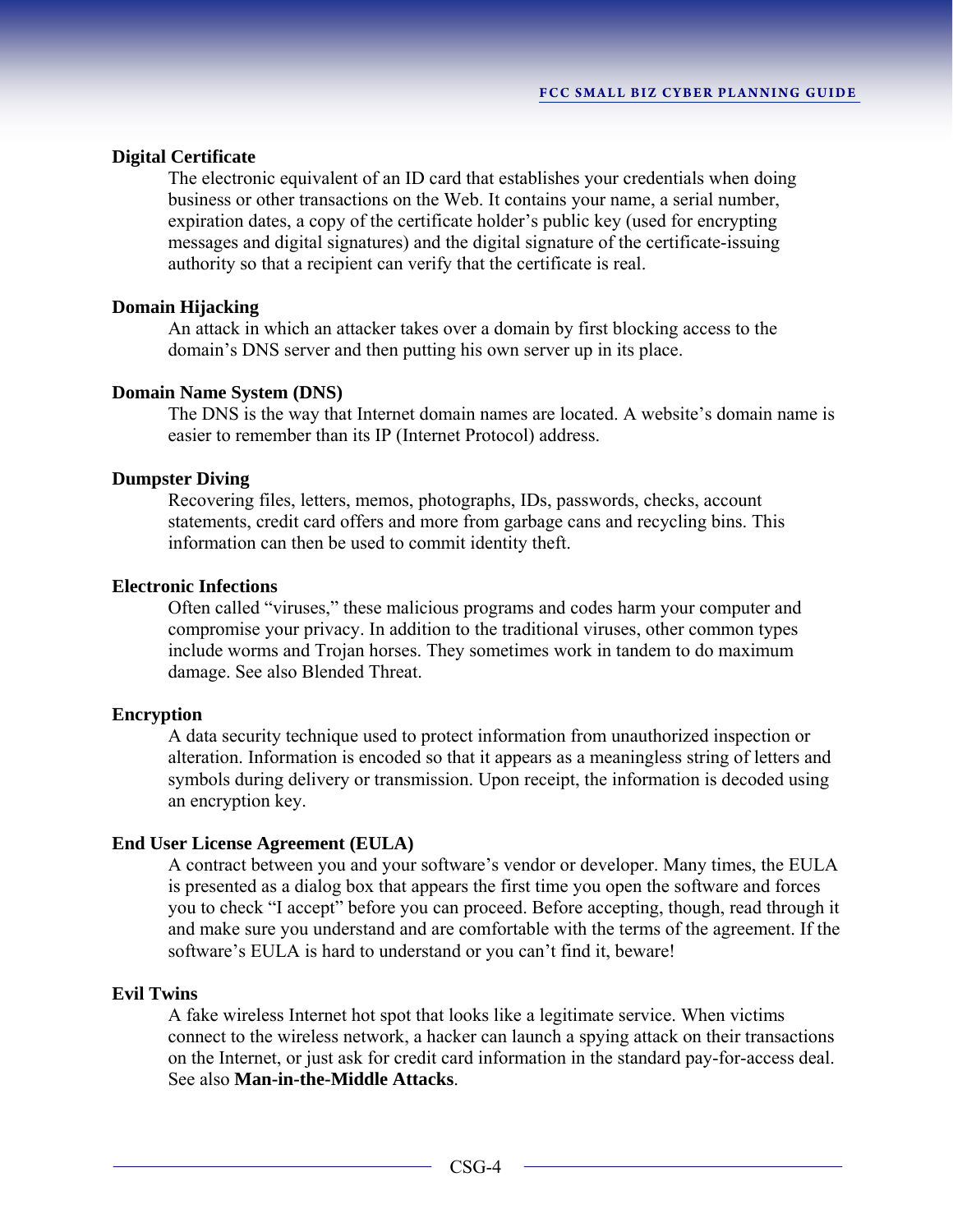### **File-Sharing Programs**

Sometimes called peer-to-peer (P2P) programs, these allow many different users to access the same file at the same time. These programs are often used to illegally upload and download music and other software. Examples include Napster, Grokster, Kazaa, iMesh, Ares and Limewire.

### **Firewall**

A hardware or software link in a network that inspects all data packets coming and going from a computer, permitting only those that are authorized to reach the other side.

### **Flooding**

An attack that attempts to cause a failure in the security of a computer by providing more input, such as a large volume of data requests, than it can properly process. See also **Denial of Service Attack**.

### **Grooming**

Using the Internet to manipulate and gain trust of a minor as a first step towards the future sexual abuse, production or exposure of that minor. Sometimes involves developing the child's sexual awareness and may take days, weeks, months or in some cases years to manipulate the minor.

### **Hacker**

An individual who attempts to break into a computer without authorization.

### **HTTPS**

When used in the first part of a URL (e.g., http://), this term specifies the use of hypertext transfer protocol (HTTP) enhanced by a security mechanism such as Secure Socket Layer (SSL). Always look for the HTTP*S* on the checkout or order form page when shopping online or when logging into a site and providing your username and password.

### **Hybrid Attack**

Builds on other password-cracking attacks by adding numerals and symbols to dictionary words. See also **Dictionary Attack** and **Brute Force Attack**.

### **Instant Messaging (IM)**

A service that allows people to send and get messages almost instantly. To send messages using instant messaging you need to download an instant messaging program and know the instant messaging address of another person who uses the same IM program. See also **Spim**.

### **IP (Internet Protocol) Address**

A computer's inter-network address, written as a series of four 8-bit numbers separated by periods, such as 123.45.678.990. Every website has an IP Address, although finding a website is considerably easier to do when using its domain name instead. See also **Domain Name System (DNS)**.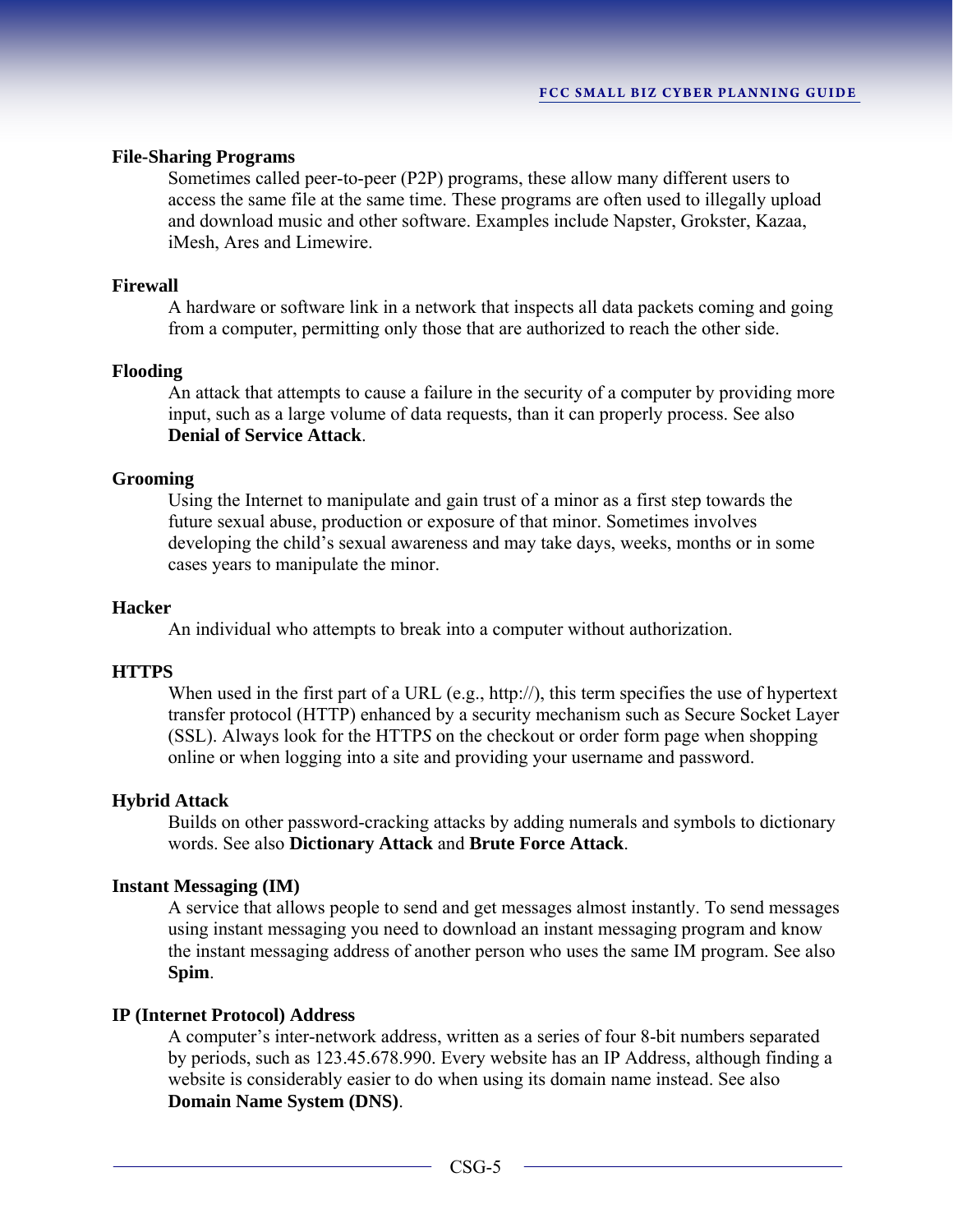### **Internet Service Provider (ISP)**

A company that provides internet access to customers.

### **Keystroke Logger**

A specific type of electronic infection that records victims' keystrokes and sends them to an attacker. This can be done with either hardware or software. See also **Trojan Horse**.

### **Malware**

A generic term for a number of different types of malicious code. See also **Adware** and **Spyware**.

### **Man-In-the-Middle Attack**

Posing as an online bank or merchant, a cyber criminal allows a victim to sign in over a Secure Sockets Layer (SSL) connection. The attacker then logs onto the real server using the client's information and steals credit card numbers.

### **Monitoring Software**

Software products that allow parents to monitor or track the websites or email messages that a child visits or reads. See also **Blacklisting Software** and **Whitelisting Software**.

### **Network**

Two or more computer systems that are grouped together to share information, software and hardware.

### **Operating System (OS)**

Programs that manage all the basic functions and programs on a computer, such as allocating system resources, providing access and security controls, maintaining file systems and managing communications between end users and hardware devices. Examples include Microsoft's Windows, Apple's Macintosh and Red Hat's Linux.

### **Password**

A secret sequence of characters that is used as a means of authentication to confirm your identity in a computer program or online.

### **Password Cracking**

Password cracking is the process of attempting to guess passwords, given the password file information. See also **Brute Force Attacks**, **Dictionary Attacks** and **Hybrid Attacks**.

### **Password Sniffing**

Passive wiretapping, usually on a local area network, to gain knowledge of passwords.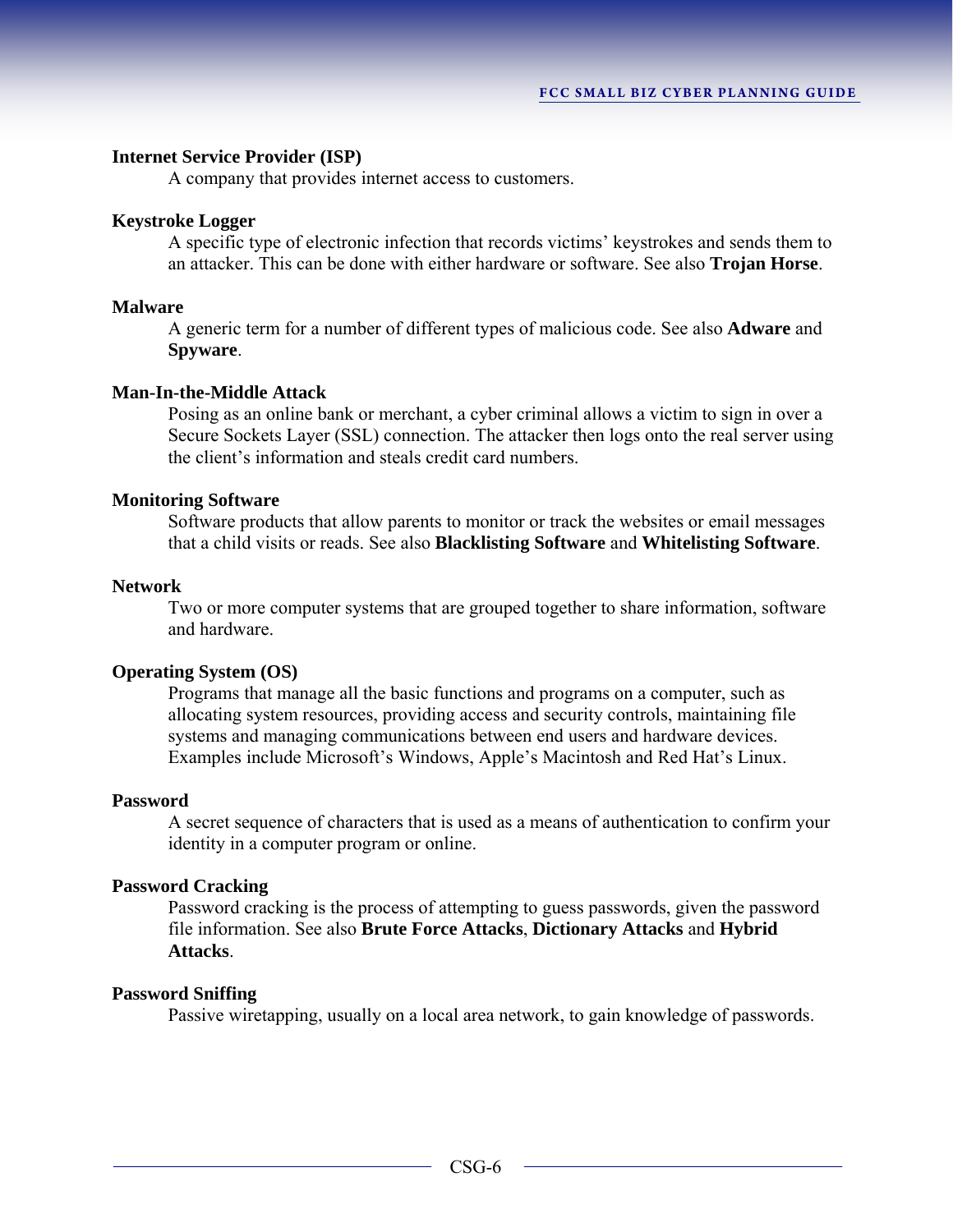### **Patch**

A patch is a small security update released by a software manufacturer to fix bugs in existing programs. Your computer's software programs and/or operating system may be configured to check automatically for patches, or you may need to periodically visit the manufacturers' websites to see if there have been any updates.

### **Peer-to-Peer (P2P) Programs**  See **File-Sharing Programs**.

### **Phishing**

Soliciting private information from customers or members of a business, bank or other organization in an attempt to fool them into divulging confidential personal and financial information. People are lured into sharing user names, passwords, account information or credit card numbers, usually by an official-looking message in an email or a pop-up advertisement that urges them to act immediately, usually by clicking on a link provided. See also **Vishing**.

### **Pharming**

Redirecting visitors from a real website to a bogus one. A user enters what is believed to be a valid Web address and is unknowingly redirected to an illegitimate site that steals the user's personal information. On the spoofed site, criminals may mimic real transactions and harvest private information unknowingly shared by users. With this, the attacker can then access the real website and conduct transactions using the credentials of a valid user.

### **Router**

A hardware device that connects two or more networks and routes incoming data packets to the appropriate network. Many Internet Service Providers (ISPs) provide these devices to their customers, and they often contain firewall protections.

### **Script**

A file containing active content -- for example, commands or instructions to be executed by the computer.

### **Shoulder Surfing**

Looking over a person's shoulder to get confidential information. It is an effective way to get information in crowded places because it's relatively easy to stand next to someone and watch as they fill out a form, enter a PIN number at an ATM machine or type a password. Can also be done long-distance with the aid of binoculars or other visionenhancing devices. To combat it, experts recommend that you shield paperwork or your keypad from view by using your body or cupping your hand. Also, be sure you passwordprotect your computer screen when you must leave it unattended, and clear your desk at the end of the day. See also **Clear Desk Policy** and **Clear Screen Policy**.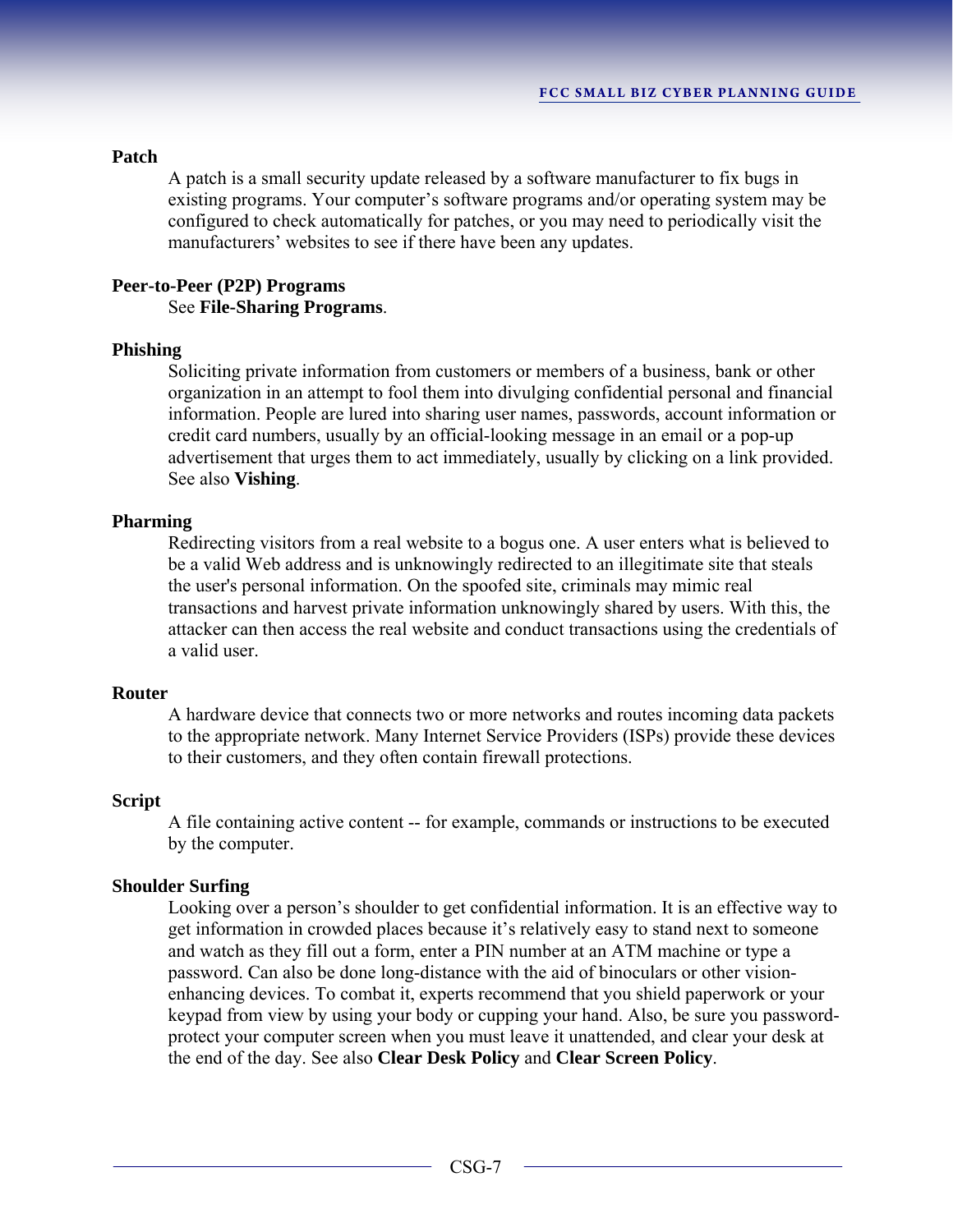### **Skimming**

A high-tech method by which thieves capture your personal or account information from your credit card, driver's license or even passport using an electronic device called a "skimmer." Such devices can be purchased online for under \$50. Your card is swiped through the skimmer and the information contained in the magnetic strip on the card is then read into and stored on the device or an attached computer. Skimming is predominantly a tactic used to perpetuate credit card fraud, but is also gaining in popularity amongst identity thieves.

### **Social Engineering**

A euphemism for non-technical or low-technology means—such as lies, impersonation, tricks, bribes, blackmail and threats—used to attack information systems. Sometimes telemarketers or unethical employees employ such tactics.

### **Social Networking Websites**

Sites specifically focused on the building and verifying of social networks for whatever purpose. Many social networking services are also blog hosting services. There are more than 300 known social networking websites, including Facebook, MySpace, Friendster, Xanga and Blogspot. Such sites enable users to create online profiles and post pictures and share personal data such as their contact information, hobbies, activities and interests. The sites facilitate connecting with other users with similar interests, activities and locations. Sites vary in who may view a user's profile—some have settings which may be changed so that profiles can be viewed only by "friends." See also **Blogs**.

### **Spam**

Unwanted, unsolicited email from someone you don't know. Often sent in an attempt to sell you something or get you to reveal personal information.

### **Spim**

Unwanted, unsolicited instant messages from someone you don't know. Often sent in an attempt to sell you something or get you to reveal personal information.

### **Spoofing**

Masquerading so that a trusted IP address is used instead of the true IP address. A technique used by hackers as a means of gaining access to a computer system.

### **Spyware**

Software that uses your Internet connection to send personally identifiable information about you to a collecting device on the Internet. It is often packaged with software that you download voluntarily, so that even if you remove the downloaded program later, the spyware may remain. See also **Adware** and **Malware**.

### **SSL (Secure Socket Layer)**

An encryption system that protects the privacy of data exchanged by a website and the individual user. Used by websites whose URLs begin with https instead of http.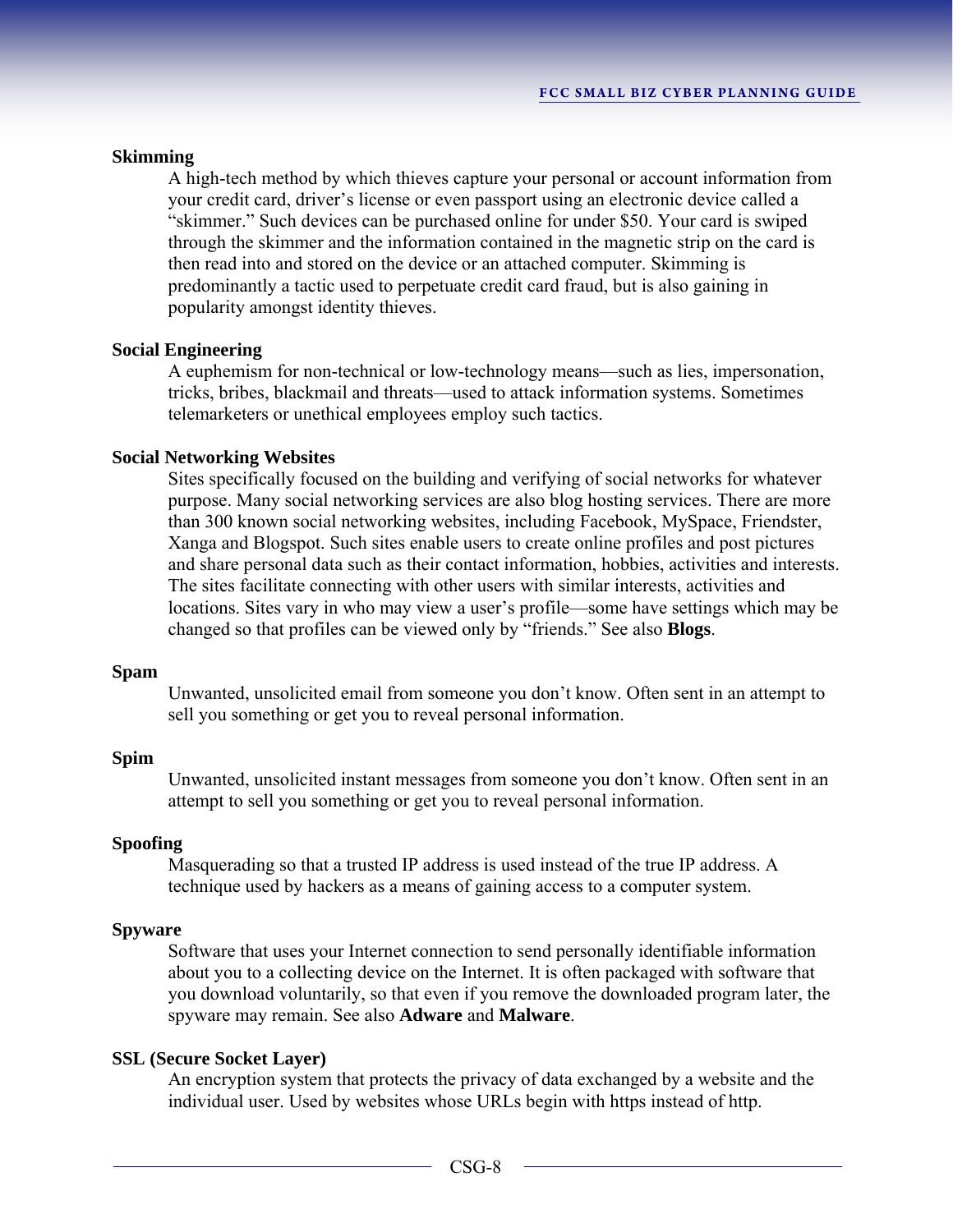### **Trojan Horse**

A computer program that appears to be beneficial or innocuous, but also has a hidden and potentially malicious function that evades security mechanisms. A "keystroke logger," which records victims' keystrokes and sends them to an attacker, or remote-controlled "zombie computers" are examples of the damage that can be done by Trojan horses. See also **Electronic Infection**.

### **URL**

Abbreviation for "Uniform (or Universal) Resource Locator." A way of specifying the location of publicly available information on the Internet. Also known as a Web address.

### **URL Obfuscation**

Taking advantage of human error, some scammers use phishing emails to guide recipients to fraudulent sites with names very similar to established sites. They use a slight misspelling or other subtle difference in the URL, such as "monneybank.com" instead of "moneybank.com" to redirect users to share their personal information unknowingly.

### **Virus**

A hidden, self-replicating section of computer software, usually malicious logic, that propagates by infecting—i.e., inserting a copy of itself into and becoming part of - another program. A virus cannot run by itself; it requires that its host program be run to make the virus active. Often sent through email attachments. Also see **Electronic Infection** and **Blended Threat**.

### **Vishing**

Soliciting private information from customers or members of a business, bank or other organization in an attempt to fool them into divulging confidential personal and financial information. People are lured into sharing user names, passwords, account information or credit card numbers, usually by an official-looking message in an email or a pop-up advertisement that urges them to act immediately—but in a vishing scam, they are urged to call the phone number provided rather than clicking on a link. See also **Phishing**.

### **Vulnerability**

A flaw that allows someone to operate a computer system with authorization levels in excess of that which the system owner specifically granted.

### **Whitelisting Software**

A form of filtering that only allows connections to a pre-approved list of sites that are considered useful and appropriate for children. Parents sometimes use such software to prevent children from visiting all but certain websites. You can add and remove sites from the "permitted" list. This method is extremely safe, but allows for only extremely limited use of the Internet.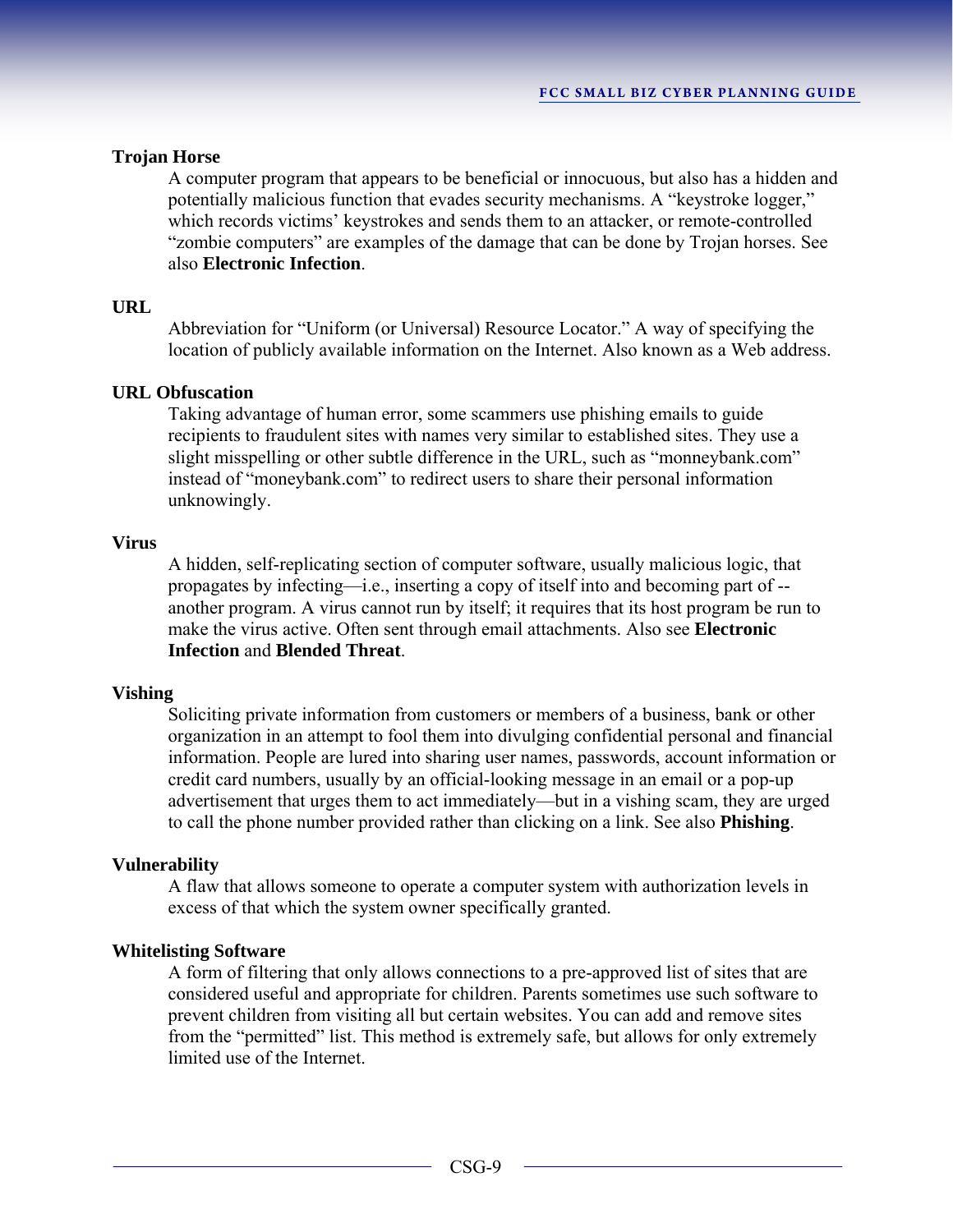### **Worm**

Originally an acronym for "Write once, read many times," a type of electronic infection that can run independently, can propagate a complete working version of itself onto other hosts on a network, and may consume computer resources destructively. Once this malicious software is on a computer, it scans the network for another machine with a specific security vulnerability. When it finds one, it exploits the weakness to copy itself to the new machine, and then the worm starts replicating from there, as well. See also **Electronic Infection** and **Blended Threat**.

### **Zombie Computer**

A remote-access Trojan horse installs hidden code that allows your computer to be controlled remotely. Digital thieves then use robot networks of thousands of zombie computers to carry out attacks on other people and cover up their tracks. Authorities have a harder time tracing criminals when they go through zombie computers.

### **Sources:**

**National Institute of Standards and Technology:**  <http://nvlpubs.nist.gov/nistpubs/ir/2013/NIST.IR.7298r2.pdf>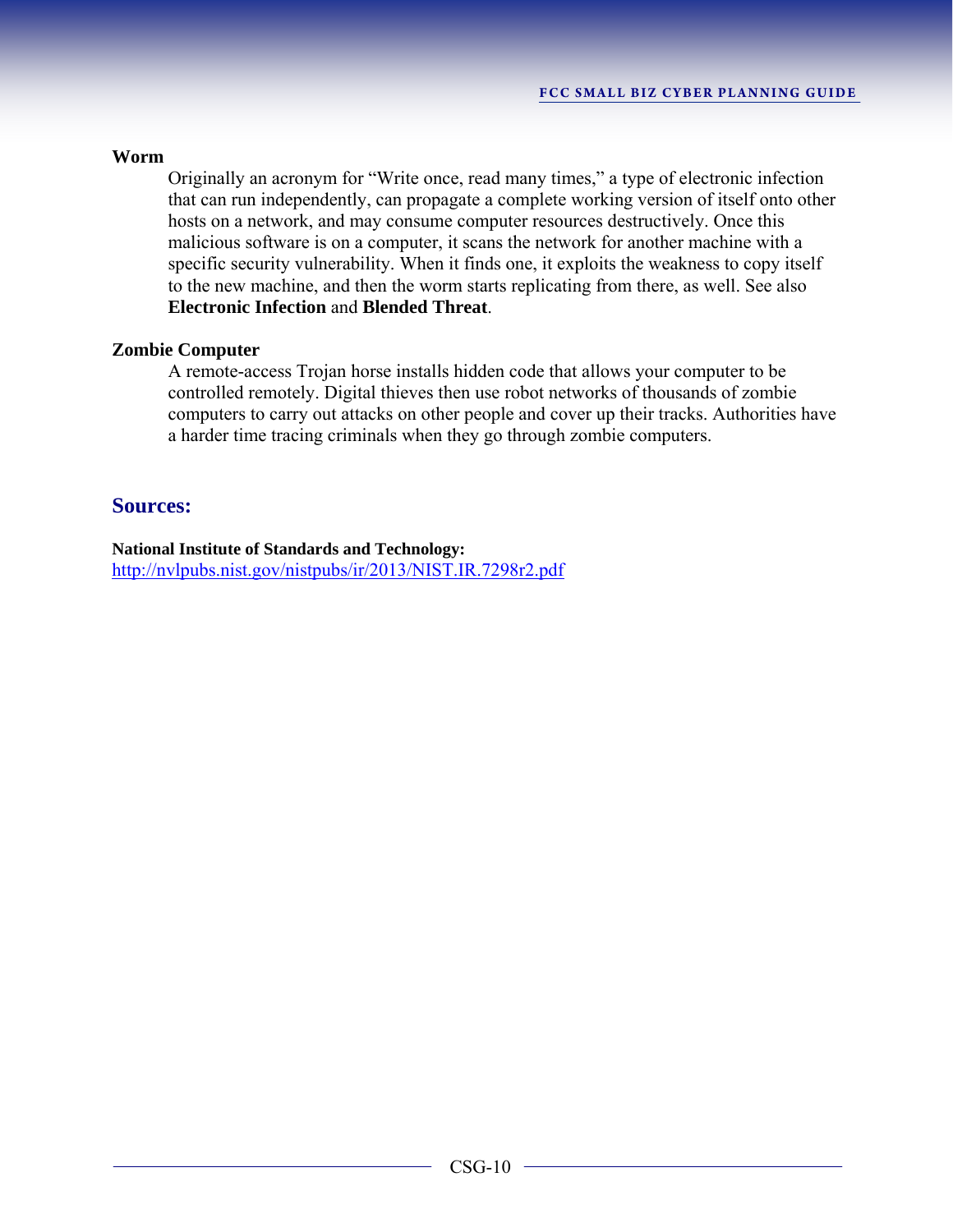# Cyber Security Links

# **Cyber Security and Privacy Protection**

- Center for Internet Security (CIS): www.cisecurity.org
- Free online security check ups: http://www.staysafeonline.org/stay-safe-online/free-security-check-ups
- National Cyber Security Alliance for Small Business Home Users: http://www.staysafeonline.org
- OnGuard Online: www.OnGuardOnline.gov
- SANS (SysAdmin, Audit, Network, Security) Institute's Most Critical Internet Security Vulnerabilities: www.sans.org/top20
- Security Tips from Securing our eCity: http://securingourecity.org/
- Small Business Solutions form StopBadware: http://stopbadware.org/
- The Open Web Application Security Project: www.owasp.org

# **Cyber Security Threat Centers**

- Cyber Safety Links for High School Students http://blackboard.aacps.org/portal/lor/obj/mods/4students/HSCybrSfty/addlinks.pdf
- McAfee Security Solutions for Small Business: http://shop.mcafee.com/Default.aspx?site=us&pid=HOME&CID=MFE-MHP001
- Symantec Security Solutions for Small Business: http://store.symantec.com/?om\_sem\_cid=hho\_sem\_nam\_us\_Google\_SMB\_Store\_Home&inid=hho\_sem\_s y:us:ggl:en:e%7Ckw0000006084%7CSMB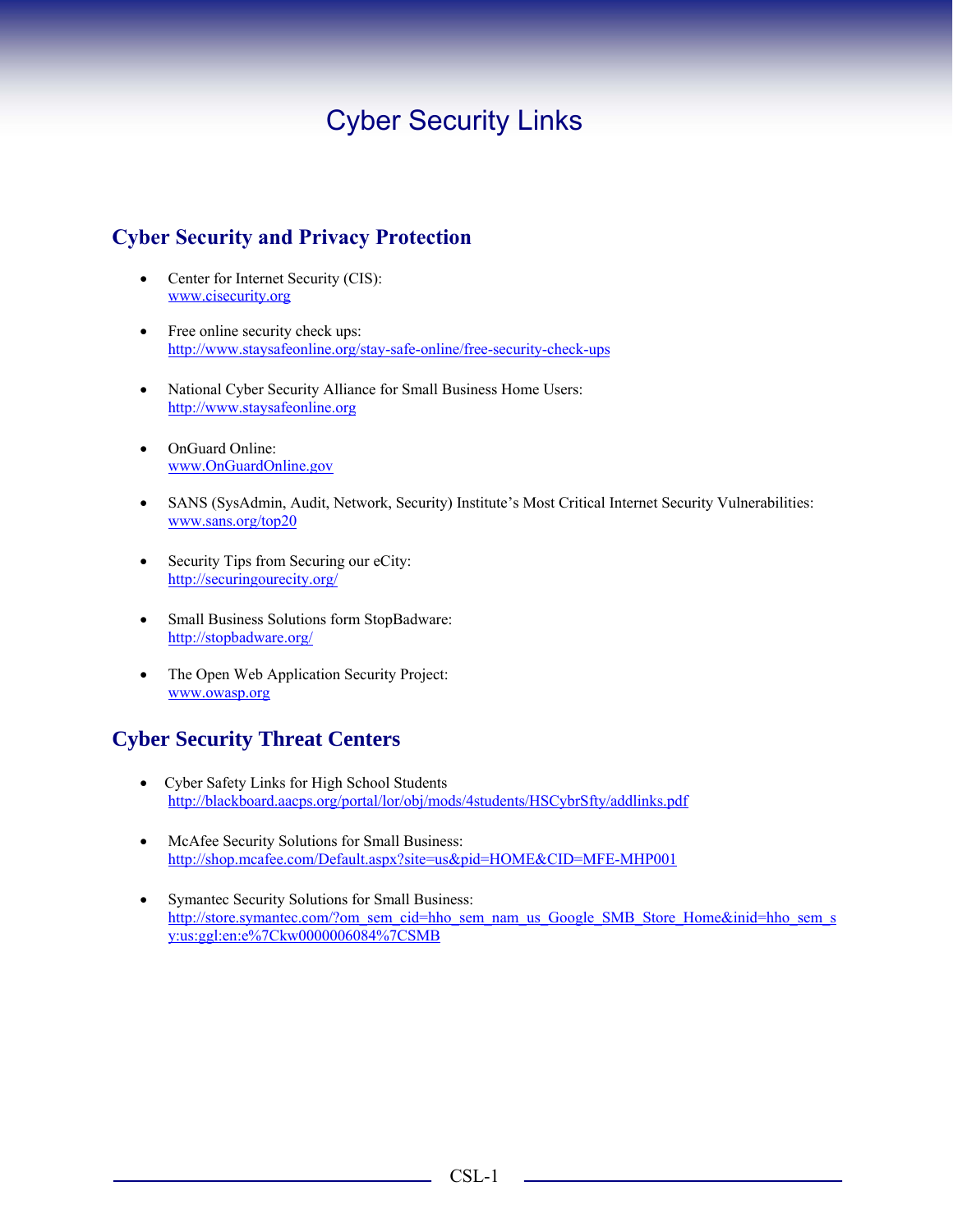# **Training and Exercises**

- Free training materials, security configuration guides from Internet Security Alliance: http://www.isalliance.org/
- Free DOD user training: http://iase.disa.mil/eta/Pages/online-catalog.aspx
- NIH Free Online User Training (non DOD version): http://irtsectraining.nih.gov/publicUser.aspx

## **Government Resources**

- Department of Homeland Security (DHS)'s National Strategy to Secure Cyberspace: http://www.dhs.gov/national-strategy-secure-cyberspace
- DHS testimony before the House on Committee on Homeland Security Subcommittee on Cybersecurity, Infrastructure Protection, and Security Technologies: http://www.dhs.gov/ynews/testimony/testimony\_1300283858976.shtm
- FCC Cyber Security Encyclopedia Page http://www.fcc.gov/cyberforsmallbiz
- FCC Public Safety and Homeland Secuirity Bureau Clearinghouse: http://publicsafety.fcc.gov/pshs/clearinghouse/index.htm
- FCC Public Safety and Homeland Security Bureau Guidelines for Emergency Planning: http:// transition.fcc.gov/pshs/emergency-information/guidelines/
- FCC Ten Cybersecurity Tips for Small Businesses http://hraunfoss.fcc.gov/edocs\_public/attachmatch/DOC-306595A1.pdf
- Federal Trade Commission Guide for Business http://www.ftc.gov/bcp/edu/microsites/infosecurity/
- Federal Trade Commission Identity Theft Information: http://www.onguardonline.gov/topics/computer-security.aspx
- Federal Trade Commission's Interactive Tutorial: www.ftc.gov/infosecurity
- National Institute of Standards and Technology (NIST)'s Computer Security Resource Center: www.csrc.nist.gov
- NIST briefing on Cybersecurity for Small Businesses: [http://csrc.nist.gov/groups/SMA/sbc/documents/sbc\\_workshop\\_presentation\\_2015\\_ver1.pdf](http://csrc.nist.gov/groups/SMA/sbc/documents/sbc_workshop_presentation_2015_ver1.pdf)